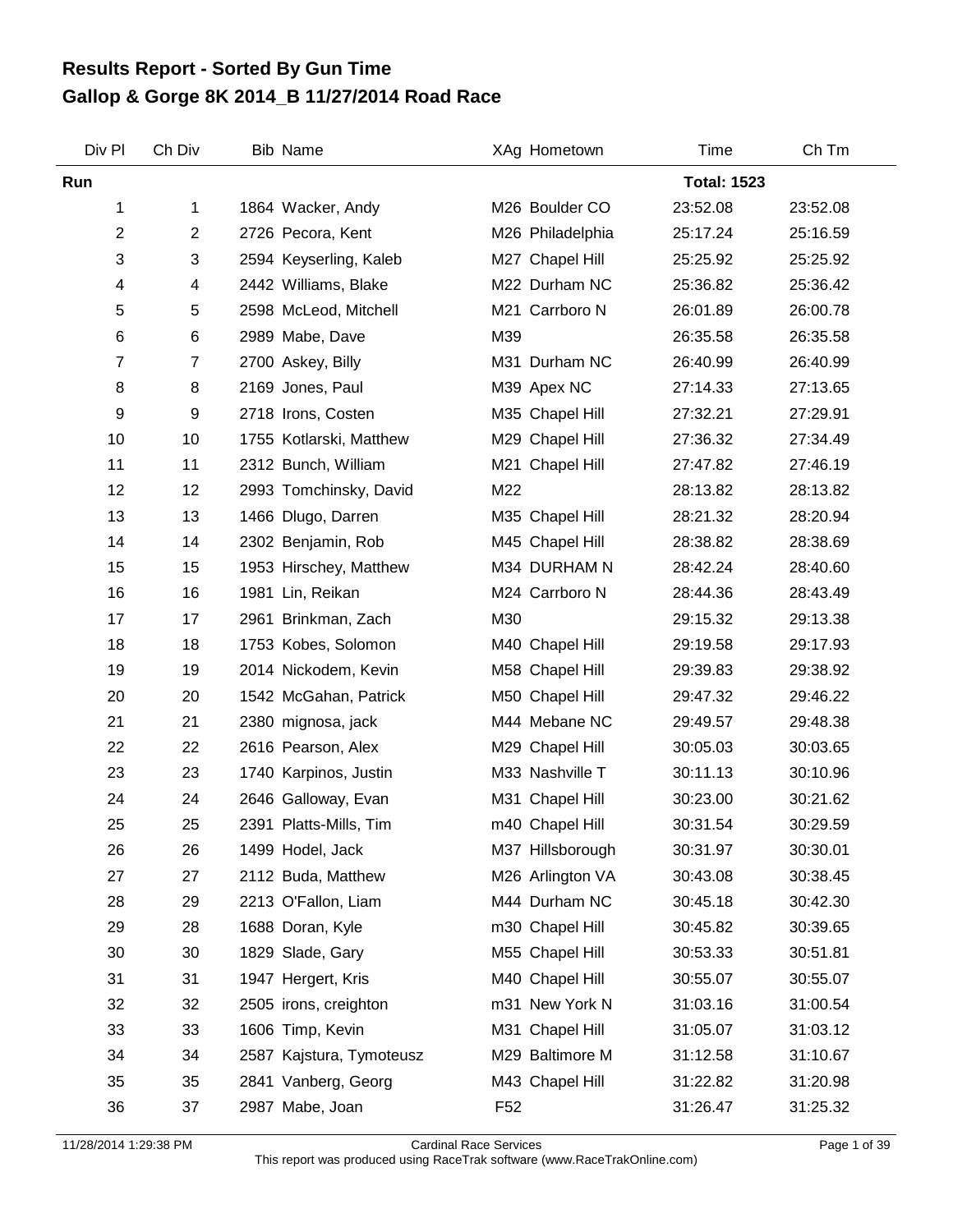| Div Pl | Ch Div | <b>Bib Name</b>           |     | XAg Hometown      | Time     | Ch Tm    |
|--------|--------|---------------------------|-----|-------------------|----------|----------|
| 37     | 36     | 1720 Hawley, Ben          |     | M11 Chapel Hill   | 31:26.83 | 31:23.69 |
| 38     | 39     | 2549 Schopler, Andrew     |     | M43 Charlottesvil | 31:30.80 | 31:30.80 |
| 39     | 40     | 1361 clark, geoffrey      | m29 |                   | 31:38.07 | 31:36.89 |
| 40     | 38     | 1703 Geary, Patrick       |     | M30 San Diego     | 31:38.72 | 31:30.53 |
| 41     | 42     | 2889 Hendricks, Lewis     |     | M41 Chapel Hill   | 31:58.07 | 31:57.16 |
| 42     | 43     | 2017 Noah, Paul           |     | M22 Carrboro N    | 31:59.19 | 31:57.25 |
| 43     | 41     | 1675 Cook, Keith          |     | M41 Chapel Hill   | 31:59.49 | 31:46.83 |
| 44     | 45     | 1805 Redmond, Luke        |     | M39 Brooklyn NY   | 32:00.83 | 32:00.83 |
| 45     | 48     | 1893 Compson, Keith       |     | M37 Morrisville N | 32:08.63 | 32:08.51 |
| 46     | 46     | 2957 Hack, Scott          | M29 |                   | 32:08.83 | 32:06.96 |
| 47     | 49     | 2175 LaMay, Ted           |     | M54 Chapel Hill   | 32:14.80 | 32:14.13 |
| 48     | 44     | 1659 Butterick, Chris     |     | M31 Brooklyn NY   | 32:19.46 | 32:00.26 |
| 49     | 47     | 1923 Gay, Glenn           |     | M48 Carrboro N    | 32:20.67 | 32:07.82 |
| 50     | 50     | 2675 Papazoglou, Michael  |     | M43 Chapel Hill   | 32:24.32 | 32:20.20 |
| 51     | 51     | 2834 bazemore, meredith   |     | f39 Chapel Hill   | 32:30.82 | 32:28.69 |
| 52     | 52     | 2886 Wenderoff, Alex      |     | M27 Astoria NY    | 32:39.83 | 32:32.68 |
| 53     | 53     | 2638 Brennen, Scott       |     | M28 Chapel Hill   | 32:41.75 | 32:33.54 |
| 54     | 55     | 1572 Prabucki, Bernie     |     | M53 Carrboro N    | 32:44.03 | 32:44.03 |
| 55     | 54     | 2810 Benjamin, Noah       | M14 |                   | 32:46.28 | 32:42.40 |
| 56     | 57     | 2366 Lam, Yik             |     | M34 Carrboro N    | 32:53.38 | 32:51.03 |
| 57     | 59     | 2747 revelle, thomas      |     | m28 Chapel Hill   | 32:54.81 | 32:52.15 |
| 58     | 56     | 2929 Boehlke, Chris       |     | M40 Durham NC     | 32:55.09 | 32:45.90 |
| 59     | 58     | 1648 Barbari, Gary        |     | M55 RALEIGH N     | 32:55.69 | 32:52.07 |
| 60     | 61     | 2530 Moss, Gary           |     | M64 Raleigh NC    | 32:58.97 | 32:58.06 |
| 61     | 60     | 1792 Morgan, Leslie       |     | F49 Chapel Hill   | 33:03.07 | 32:56.43 |
| 62     | 62     | 2631 Baas, Brian          |     | M40 Carrboro N    | 33:04.32 | 33:00.19 |
| 63     | 63     | 2520 Mastbrook, Scott     |     | M42 charlotte NC  | 33:17.47 | 33:05.33 |
| 64     | 64     | 2590 Keller, Linda        |     | F24 Carrboro N    | 33:18.08 | 33:07.92 |
| 65     | 65     | 1933 Graden, Joseph       |     | M15 Chapel Hill   | 33:24.54 | 33:20.65 |
| 66     | 66     | 2242 Stark, Maddie        |     | F24 Chapel Hill   | 33:28.82 | 33:24.43 |
| 67     | 67     | 1104 pass, david          |     | M46 Chapel Hill   | 33:31.83 | 33:28.96 |
| 68     | 71     | 2888 Bishop, Jessica      |     | f39 Chapel Hill   | 33:44.56 | 33:41.91 |
| 69     | 73     | 1634 Ziemba, Natalie      |     | F26 Chapel Hill   | 33:47.07 | 33:45.37 |
| 70     | 69     | 1783 McLaurin, Chris      |     | M28 Durham NC     | 33:47.91 | 33:40.22 |
| 71     | 68     | 2485 Fisher, Brian        |     | M34 Washington    | 33:47.95 | 33:29.08 |
| 72     | 74     | 1691 Ehlers, Ben          |     | m44 ATHENS G      | 33:54.76 | 33:49.60 |
| 73     | 70     | 2706 Brown, Caroline      |     | F24 Carrboro N    | 33:57.57 | 33:41.63 |
| 74     | 72     | 2613 Nichols, Mark        |     | M29 Raleigh NC    | 34:01.82 | 33:42.93 |
| 75     | 76     | 2918 Mandeville, Courtney |     | F26 Carrboro N    | 34:07.11 | 33:52.72 |
| 76     | 79     | 2257 Usinger, Emil        |     | M14 Carrboro N    | 34:08.58 | 34:06.14 |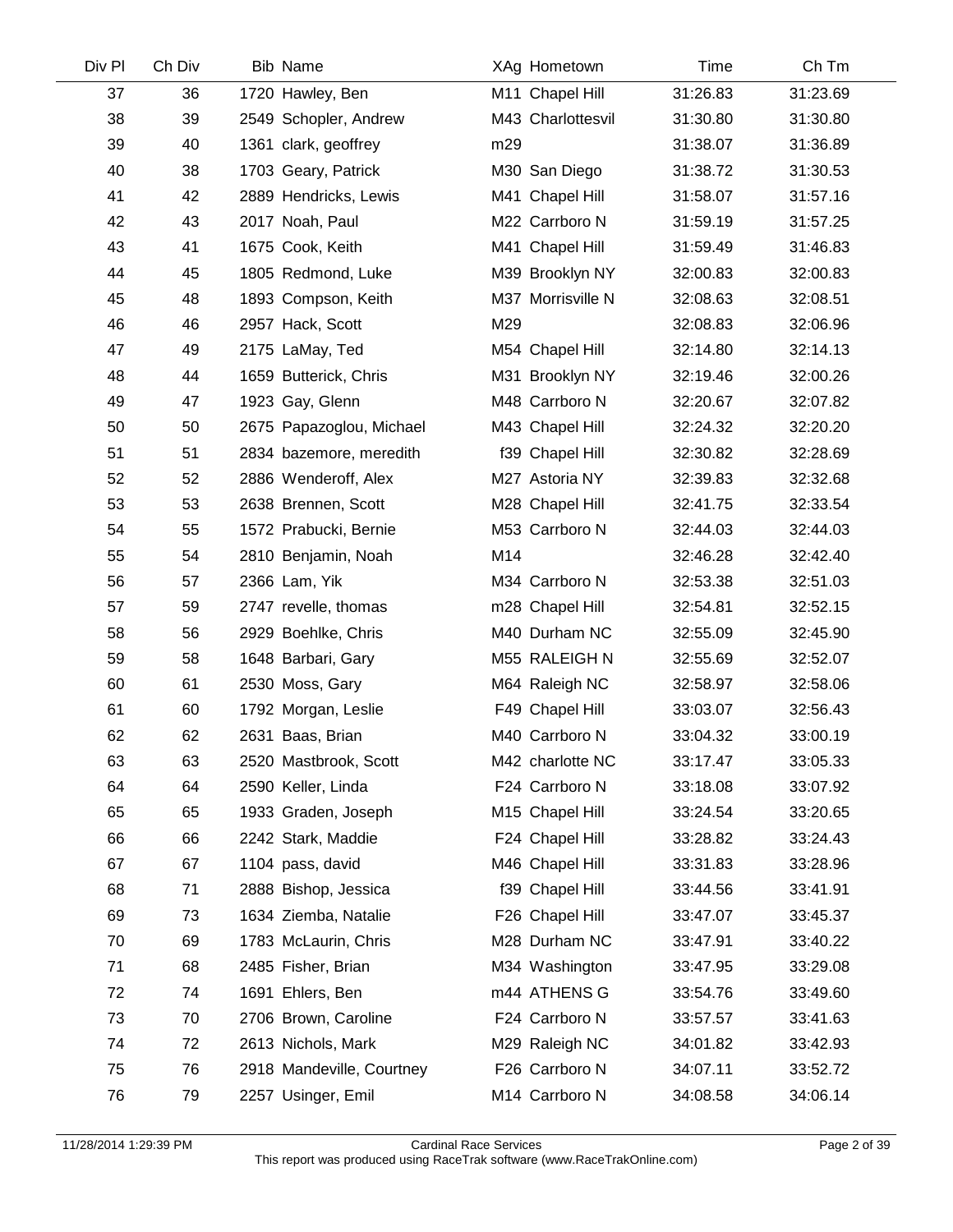| Div Pl | Ch Div | <b>Bib Name</b>              | XAg Hometown      | Time     | Ch Tm    |
|--------|--------|------------------------------|-------------------|----------|----------|
| 77     | 75     | 2489 Freeman, Kyle           | M39 Charlotte N   | 34:08.72 | 33:50.82 |
| 78     | 77     | 2906 Castillo, Merrick       | M19 Chapel Hill   | 34:10.10 | 33:59.90 |
| 79     | 80     | 1137 Sawyer, Simon           | M47 Chapel Hill   | 34:12.50 | 34:08.13 |
| 80     | 81     | 2934 lafrati, Laura          | F27 Chapel Hill   | 34:13.82 | 34:12.20 |
| 81     | 82     | 1957 Hoerger, Jacob          | M22 Chapel Hill   | 34:16.08 | 34:14.69 |
| 82     | 84     | 1491 Hassin, Bryan           | M35 Chapel Hill   | 34:17.74 | 34:16.55 |
| 83     | 83     | 1781 McGeary, Andrea         | F36 Durham NC     | 34:18.77 | 34:14.85 |
| 84     | 78     | 2092 Anderson, Ike           | M26 Jonesborou    | 34:20.33 | 34:03.21 |
| 85     | 85     | 1535 Luck, Mitchell          | M41 Chapel Hill   | 34:21.12 | 34:19.91 |
| 86     | 86     | 2928 speizer, simone         | f16 Chapel Hill   | 34:25.82 | 34:20.15 |
| 87     | 89     | 1785 Meyer, David            | M51 DURHAM N      | 34:27.33 | 34:26.66 |
| 88     | 87     | 1508 Jaspers, Ilona          | F45 Carrboro N    | 34:27.84 | 34:25.43 |
| 89     | 93     | 2441 Whitney, David          | M51 Durham NC     | 34:30.20 | 34:29.30 |
| 90     | 92     | 2975 Vanderford, Johnny      | M46               | 34:31.07 | 34:27.41 |
| 91     | 94     | 2283 Younts, JoAnna          | F47 Chapel Hill   | 34:32.48 | 34:29.79 |
| 92     | 90     | 1968 Kay, Melissa            | F35 Carrboro N    | 34:33.18 | 34:27.00 |
| 93     | 95     | 2719 Knight, Rodney          | M53 Chapel Hill   | 34:33.58 | 34:31.74 |
| 94     | 91     | 2702 babo, keith             | m40 Chapel Hill   | 34:34.82 | 34:27.18 |
| 95     | 88     | 2227 Richardson, Stacey      | F42 Durham NC     | 34:36.57 | 34:25.93 |
| 96     | 97     | 1986 Lowry, Joshua           | M37 Morrisville N | 34:38.71 | 34:36.09 |
| 97     | 99     | 2234 Rosenkrantz, Kurt       | M42 Chapel Hill   | 34:40.57 | 34:37.70 |
| 98     | 100    | 2971 Abrams, Joshua          | M14               | 34:43.32 | 34:40.40 |
| 99     | 102    | 2894 Powers, Derek           | M49 Carrboro N    | 34:46.08 | 34:40.93 |
| 100    | 98     | 2015 Niemeyer, John          | M38 Chapel Hill   | 34:46.23 | 34:37.34 |
| 101    | 105    | 2268 Weeks, Ahna             | F21 Carrboro N    | 34:47.82 | 34:45.65 |
| 102    | 106    | 1452 Couper, David           | M60 Chapel Hill   | 34:48.34 | 34:45.96 |
| 103    | 104    | 1652 Bolon, Todd             | M48 Chapel Hill   | 34:51.57 | 34:45.38 |
| 104    | 101    | 2586 Jordy, Matt             | M44 Carrboro N    | 34:52.58 | 34:40.45 |
| 105    | 110    | 236 chu, jennifer            | f30 Chapel Hill   | 34:53.92 | 34:52.72 |
| 106    | 107    | 2595 Lancaster, Charles      | M53 Chapel Hill   | 34:54.71 | 34:48.51 |
| 107    | 108    | 1505 Hussey, Jon             | M52 Chapel Hill   | 34:58.57 | 34:49.71 |
| 108    | 96     | 2608 Morris, Neal            | M35 Chapel Hill   | 34:59.32 | 34:35.36 |
| 109    | 112    | 1120 Rees, John              | M55 Chapel Hill   | 35:01.07 | 34:57.91 |
| 110    | 116    | 2829 Schmitz, William        | M42 Chapel Hill   | 35:04.57 | 35:02.71 |
| 111    | 111    | 2166 Howard, David           | M48 Durham NC     | 35:04.83 | 34:53.63 |
| 112    | 115    | 2990 Sherman Jollis, Natalie | F16               | 35:07.13 | 35:01.22 |
| 113    | 103    | 2833 Weissler, Sam           | M21 Chapel Hill   | 35:11.66 | 34:41.73 |
| 114    | 121    | 2467 brandon, julia          | F42 Durham NC     | 35:11.76 | 35:10.57 |
| 115    | 117    | 2999 Drysdale, Claire        | F18 Chapel Hill   | 35:12.33 | 35:03.43 |
| 116    | 113    | 1847 TINDALL, ANNE           | F38 Silver Sprin  | 35:15.33 | 34:59.64 |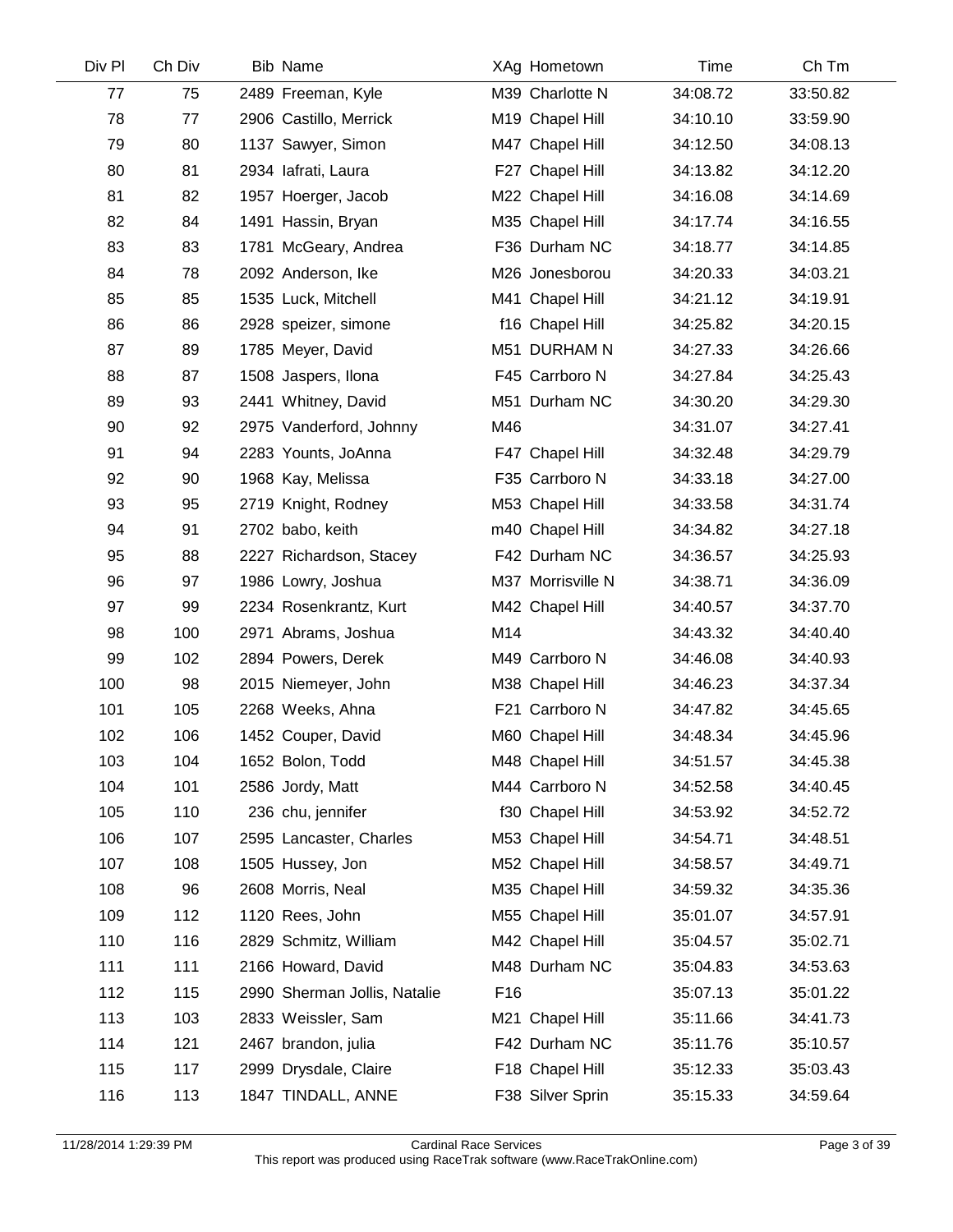| Ch Div | <b>Bib Name</b>             | XAg Hometown     | Time     | Ch Tm    |
|--------|-----------------------------|------------------|----------|----------|
| 120    | 2170 Jones, Sarah           | F36 Apex NC      | 35:17.07 | 35:10.17 |
| 123    | 2825 Harris, Tracy          | F36 Chapel Hill  | 35:18.58 | 35:12.90 |
| 124    | 1410 Astrachan, Owen        | M58 Chapel Hill  | 35:21.57 | 35:16.39 |
| 122    | 1589 Shofer, Sharon         | F45 Chapel Hill  | 35:21.97 | 35:11.06 |
| 109    | 2078 walker, craig          | m41 Durham NC    | 35:22.32 | 34:50.92 |
| 118    | 1480 Grill, Warren          | M47 Chapel Hill  | 35:26.82 | 35:07.49 |
| 114    | 2686 Silton, Drew           | M28 Washington   | 35:30.36 | 35:00.16 |
| 119    | 2650 Goldstein, Michael     | M21 Chapel Hill  | 35:36.07 | 35:08.92 |
| 133    | 2992 Cairns, Chuck          | M54              | 35:37.04 | 35:35.91 |
| 131    | 1593 Singer, Amy            | F37 Hillsborough | 35:37.67 | 35:34.23 |
| 130    | 1782 McKeever, Rebecca      | F44 Davidson N   | 35:38.58 | 35:33.20 |
| 134    | 2506 Keil, Lukas            | M23 Chapel Hill  | 35:40.75 | 35:38.06 |
| 138    | 2287 Antipov, Helen         | F47 Durham NC    | 35:42.99 | 35:42.85 |
| 137    | 1583 Savage, Eric           | M44 Chapel Hill  | 35:46.71 | 35:42.53 |
| 128    | 2605 Miller, Brent          | M42 DURHAM N     | 35:52.58 | 35:29.98 |
| 135    | 2835 van der Horst, Charles | M62 Chapel Hill  | 35:52.72 | 35:39.80 |
| 125    | 1944 Hecker, Lisa           | F39 Mebane NC    | 35:53.83 | 35:18.65 |
| 126    | 1943 Hecker, Brad           | M43 Mebane NC    | 35:54.33 | 35:19.16 |
| 142    | 2271 Weschle, Simon         | M30 Durham NC    | 35:58.08 | 35:48.44 |
| 132    | 1899 Costa, Nathan          | M38 Middletown   | 35:59.08 | 35:35.12 |
| 145    | 2868 Pointer, Ivy           | F36 Chapel Hill  | 36:00.33 | 35:54.92 |
| 144    | 2867 Pointer, Joey          | M36 Chapel Hill  | 36:00.83 | 35:54.66 |
| 139    | 1979 Lemon, Alex            | M40 San Francis  | 36:01.08 | 35:43.43 |
| 127    | 1641 Andruejol, johan       | M26 Carrboro N   | 36:02.82 | 35:21.67 |
| 151    | 1738 Johnson-Broache, Britt | F32 New York N   | 36:05.08 | 35:57.92 |
| 140    | 2966 Mendes, Jesse          | M25 Chapel Hill  | 36:05.72 | 35:47.33 |
| 152    | 1506 Inman, Matthew         | M23 Chapel Hill  | 36:06.08 | 35:58.67 |
| 143    | 2969 Mendes, Bryce          | M23 Chapel Hill  | 36:06.18 | 35:48.64 |
| 141    | 1629 Will, Roch             | M58 Mebane NC    | 36:07.58 | 35:47.94 |
| 154    | 2974 Starr, Kathryn         | F30              | 36:10.82 | 35:59.95 |
| 147    | 2050 Shur, Jim              | M54 Pittsboro N  | 36:11.89 | 35:55.76 |
| 129    | 1863 Yvernault, Benjamin    | M25 Nashville T  | 36:12.59 | 35:32.20 |
| 155    | 2610 Motley, Phillip        | M45 Carrboro N   | 36:15.32 | 36:02.14 |
| 156    | 2582 Herman, Mike           | M24 Durham NC    | 36:16.32 | 36:02.70 |
| 158    | 1826 Shi, Yundi             | F30 Carrboro N   | 36:16.82 | 36:08.15 |
| 159    | 1929 Gordon, Max            | M28 atlantic bea | 36:19.52 | 36:08.60 |
| 157    | 2900 Mangalea, Mike         | M27 Chapel Hill  | 36:24.55 | 36:07.63 |
| 160    | 1684 Danner, Harrison       | M14 Chapel Hill  | 36:26.58 | 36:08.68 |
| 148    | 1668 Chu, Danielle          | F27 Philadelphia | 36:28.73 | 35:56.81 |
| 149    | 1669 Chu, David             | M32 Philadelphia | 36:29.32 | 35:56.90 |
|        |                             |                  |          |          |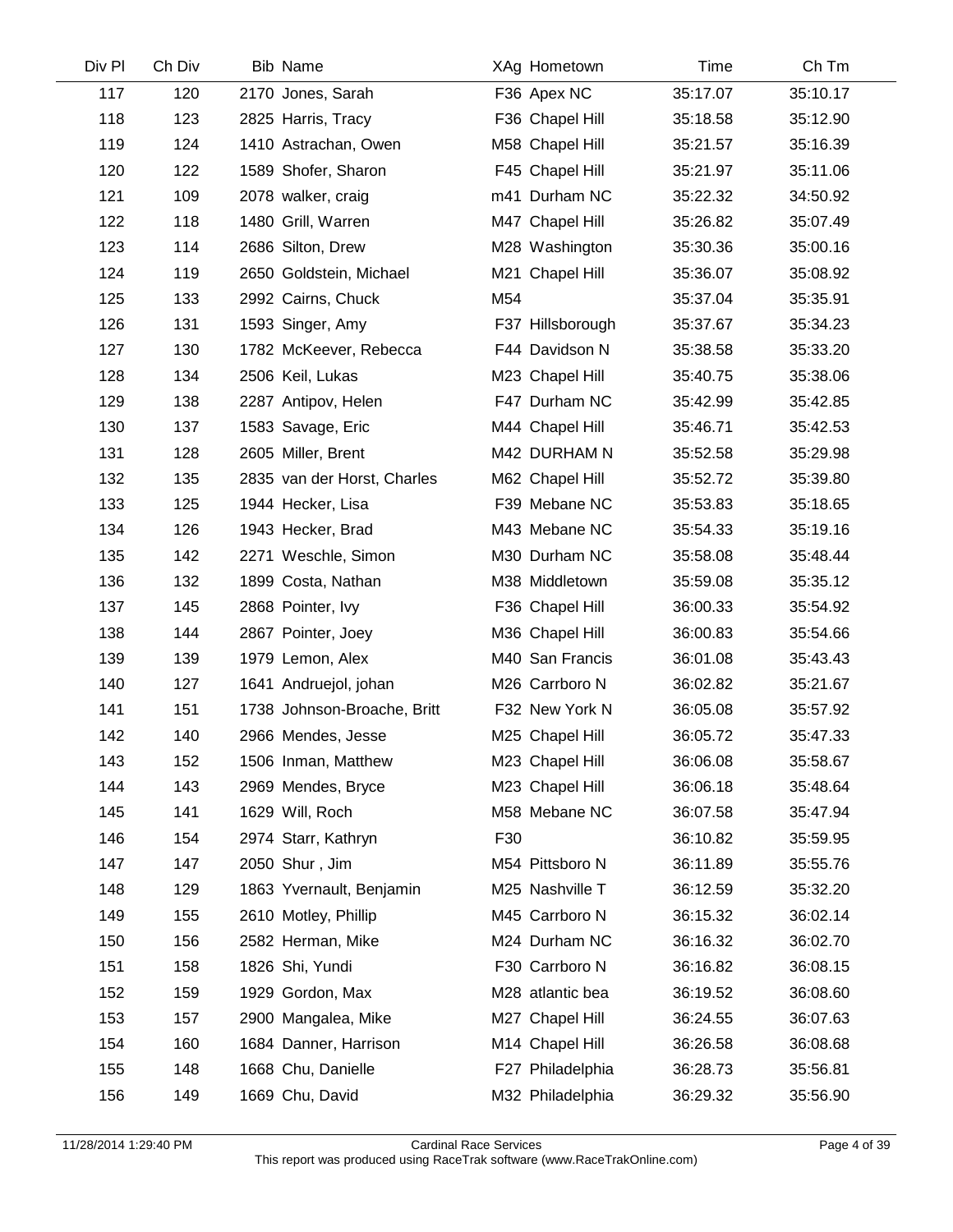| Div Pl | Ch Div | <b>Bib Name</b>           | XAg Hometown     | Time     | Ch Tm    |
|--------|--------|---------------------------|------------------|----------|----------|
| 157    | 136    | 1820 Sanoff, Scott        | M42 Chapel Hill  | 36:31.09 | 35:41.06 |
| 158    | 165    | 2881 Dinola, Tony         | M30 Charlotte N  | 36:31.48 | 36:24.37 |
| 159    | 150    | 2452 Wykoff, Jason        | M15 Chapel Hill  | 36:34.09 | 35:57.02 |
| 160    | 161    | 2981 Ducker, Katherine    | F35              | 36:34.09 | 36:10.22 |
| 161    | 162    | 2596 Mayo, Josh           | M19 Hillsborough | 36:34.83 | 36:13.43 |
| 162    | 169    | 2476 Cohen, Lena          | F14 Carrboro N   | 36:35.32 | 36:31.44 |
| 163    | 170    | 1579 Roberts, Sarah       | F33 Chapel Hill  | 36:35.82 | 36:32.88 |
| 164    | 146    | 1667 Christman, Randy     | M37 Baltimore M  | 36:38.57 | 35:55.66 |
| 165    | 163    | 136 Bader, Matthew        | M31 Durham NC    | 36:41.93 | 36:20.01 |
| 166    | 173    | 2038 Riveros, Diego       | M38 Chapel Hill  | 36:42.33 | 36:37.27 |
| 167    | 167    | 1485 Halevy, Avner        | M37 Chapel Hill  | 36:42.78 | 36:29.12 |
| 168    | 171    | 2909 Werden, Andrew       | M48 Chapel Hill  | 36:43.07 | 36:33.19 |
| 169    | 175    | 1677 Couper, Rietta       | F56 Chapel Hill  | 36:44.25 | 36:38.28 |
| 170    | 179    | 2354 Graham, Dalton       | M11 Chapel Hill  | 36:44.83 | 36:43.95 |
| 171    | 166    | 2725 Pearson, Michael     | M35 Chapel Hill  | 36:45.27 | 36:26.57 |
| 172    | 181    | 1510 jhaveri, ravi        | M44 DURHAM N     | 36:46.00 | 36:46.00 |
| 173    | 176    | 2218 Pate, Scottie        | F37 Chapel Hill  | 36:49.58 | 36:39.94 |
| 174    | 183    | 2357 Ho, Jennifer         | F27 Houston TX   | 36:50.22 | 36:47.52 |
| 175    | 172    | 2919 Nieman, Jeff         | M37 Hillsborough | 36:51.08 | 36:34.45 |
| 176    | 182    | 1909 Duronio, Bob         | M50 Chapel Hill  | 36:52.27 | 36:46.09 |
| 177    | 180    | 2647 Galloway, Tommy      | M44 Chapel Hill  | 36:53.44 | 36:44.07 |
| 178    | 184    | 2891 Kern, Robert         | M52 Chapel Hill  | 36:54.08 | 36:49.96 |
| 179    | 188    | 2955 Christopher, Eleanor | F <sub>22</sub>  | 37:00.47 | 36:55.78 |
| 180    | 190    | 1742 Kauftheil, Randy     | M56 Chapel Hill  | 37:00.58 | 36:57.95 |
| 181    | 174    | 1351 Nussbaumer, Eric     | M39 Chapel Hill  | 37:00.94 | 36:38.07 |
| 182    | 189    | 2683 Ruff, JW             | M38 Chapel Hill  | 37:00.97 | 36:56.57 |
| 183    | 186    | 2117 Catlin, Natasha      | F28 Durham NC    | 37:04.47 | 36:54.84 |
| 184    | 191    | 1723 Helms, Craig         | M54 Chapel Hill  | 37:08.78 | 36:58.36 |
| 185    | 194    | 1728 Hofmeier, Matthew    | M30 Durham NC    | 37:08.82 | 37:01.13 |
| 186    | 178    | 2255 travars, phil        | M29 Pittsboro N  | 37:11.34 | 36:43.13 |
| 187    | 168    | 1683 Dall, Patrick        | M31 Durham NC    | 37:11.57 | 36:29.38 |
| 188    | 153    | 1858 Williams, Doug       | M29 San Francis  | 37:13.57 | 35:59.93 |
| 189    | 164    | 2856 Cranford, Will       | M17 Charlotte N  | 37:16.34 | 36:22.42 |
| 190    | 197    | 2238 Smith, Madeline      | F18 Chapel Hill  | 37:17.07 | 37:10.21 |
| 191    | 187    | 2309 brown, nathan        | M42 Durham NC    | 37:18.07 | 36:54.91 |
| 192    | 185    | 1547 Mitchell, Roger      | M64 Carrboro N   | 37:18.43 | 36:50.53 |
| 193    | 198    | 2584 Hyde, Jason          | M42 Carrboro N   | 37:25.33 | 37:11.96 |
| 194    | 204    | 1459 Daley, Nora          | F9 Carrboro N    | 37:26.32 | 37:25.41 |
| 195    | 195    | 1425 Board, Anthony       | M16 DURHAM N     | 37:26.47 | 37:06.56 |
| 196    | 201    | 1518 Kopec, Douglas       | M57 Carrboro N   | 37:26.57 | 37:21.18 |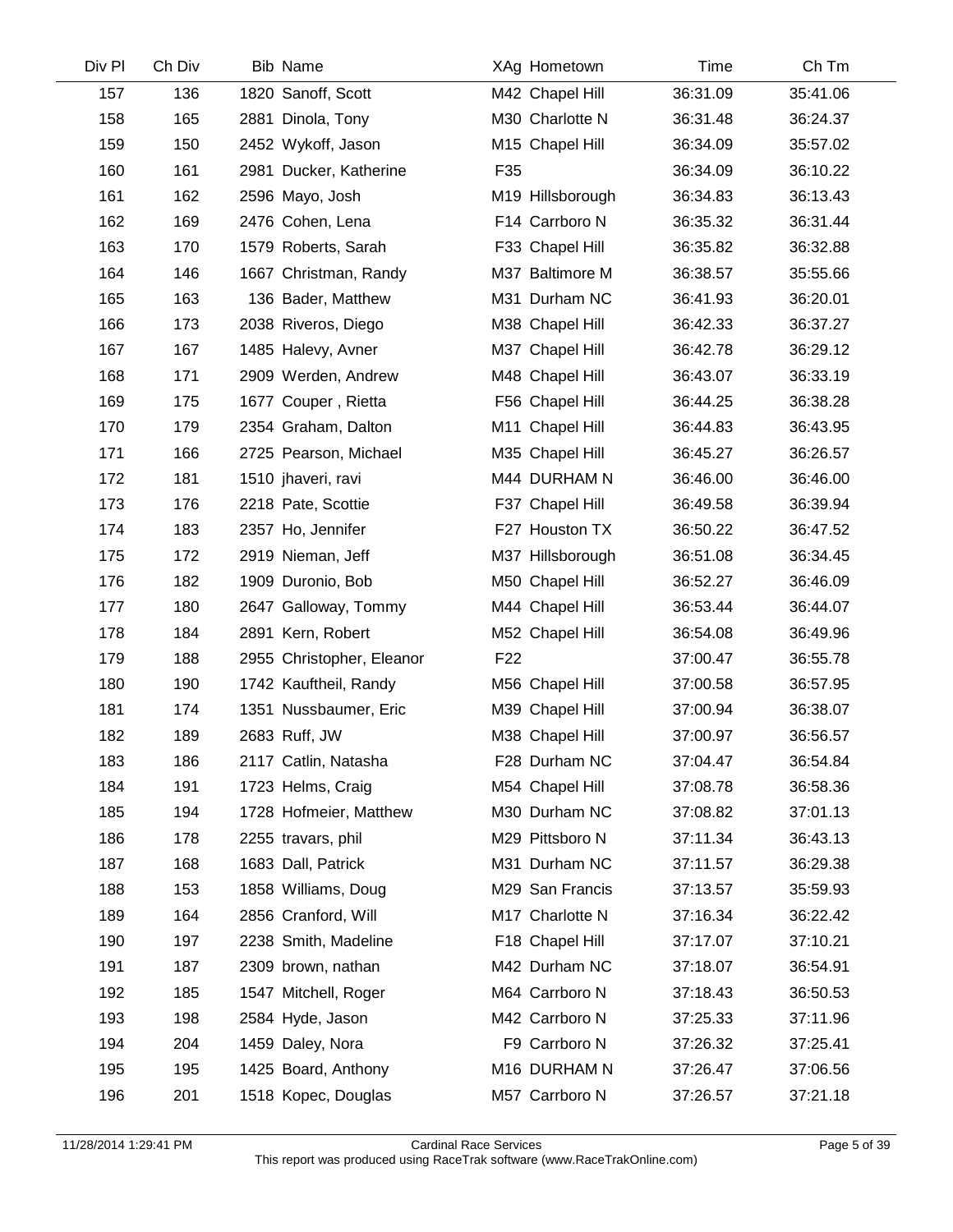| Div Pl | Ch Div | <b>Bib Name</b>          | XAg Hometown     | Time     | Ch Tm    |
|--------|--------|--------------------------|------------------|----------|----------|
| 197    | 193    | 1876 Byerly, Rob         | M19 Chapel Hill  | 37:26.59 | 37:00.72 |
| 198    | 200    | 2412 SMOLENS, MAX        | M33 Carrboro N   | 37:30.08 | 37:20.70 |
| 199    | 199    | 1408 Amsbary, Jessica    | F36 Chapel Hill  | 37:30.23 | 37:12.83 |
| 200    | 205    | 2927 speizer, ilene      | f49 Chapel Hill  | 37:32.32 | 37:25.64 |
| 201    | 206    | 1608 totten, brian       | m37 Durham NC    | 37:38.39 | 37:26.48 |
| 202    | 202    | 2369 M, Daniel           | M17 Chapel Hill  | 37:38.46 | 37:23.84 |
| 203    | 208    | 2951 Darduini, Emilio    | M59              | 37:41.47 | 37:28.32 |
| 204    | 203    | 905 Godfrey, Jake        | M41 Chapel Hill  | 37:42.08 | 37:24.15 |
| 205    | 212    | 2874 Merklein, Samuel    | M15 Chapel Hill  | 37:44.57 | 37:36.65 |
| 206    | 216    | 1707 Greene, Andrew      | M48 Chapel Hill  | 37:44.72 | 37:42.30 |
| 207    | 196    | 2343 Douglass, Robert    | M33 Durham NC    | 37:44.96 | 37:08.83 |
| 208    | 217    | 1708 Greene, Caeden      | M13 Chapel Hill  | 37:45.08 | 37:42.63 |
| 209    | 220    | 1239 Weeks, Kevin        | M51 Carrboro N   | 37:51.99 | 37:46.02 |
| 210    | 177    | 1773 Marion, Sarah       | F24 DURHAM N     | 37:54.38 | 36:40.76 |
| 211    | 221    | 2873 Duncan, John        | M48 Washington   | 37:55.32 | 37:47.11 |
| 212    | 219    | 1557 Nicholson, Sara     | F39 Chapel Hill  | 37:56.37 | 37:45.24 |
| 213    | 215    | 1496 Hickerson, Michelle | F45 Chapel Hill  | 37:56.58 | 37:41.69 |
| 214    | 223    | 2734 White, Hayley       | F28 Carrboro N   | 37:58.07 | 37:51.47 |
| 215    | 210    | 2040 Robinson, Elisabeth | F36 Worcester    | 37:59.54 | 37:36.10 |
| 216    | 230    | 1898 Costa, Meredith     | F32 Baltimore M  | 38:00.08 | 37:36.10 |
| 217    | 214    | 1628 wilkinson, michael  | m54 Mebane NC    | 38:01.33 | 37:37.71 |
| 218    | 218    | 1958 Hoerger, Ryan       | M20 Chapel Hill  | 38:05.07 | 37:43.42 |
| 219    | 234    | 2240 Smith, Stuart       | M27 Cary NC      | 38:08.33 | 38:03.16 |
| 220    | 231    | 1722 Hawley, Matthew     | M8 Chapel Hill   | 38:08.33 | 38:00.44 |
| 221    | 229    | 1686 Desormeau, Marc     | M44 Chapel Hill  | 38:08.33 | 37:59.97 |
| 222    | 227    | 2923 Hefferon, Meg       | F28 Carrboro N   | 38:11.33 | 37:53.66 |
| 223    | 243    | 2814 Boggess, John       | M50 Chapel Hill  | 38:13.32 | 38:13.32 |
| 224    | 192    | 1745 Kenney, Nicholas    | M39 Somervlle M  | 38:13.57 | 36:59.18 |
| 225    | 233    | 1558 Northen, John       | M64 Chapel Hill  | 38:15.07 | 38:01.89 |
| 226    | 242    | 1908 Dohlman, Camilla    | F19 Baltimore M  | 38:15.36 | 38:12.93 |
| 227    | 209    | 2522 McCue, George       | M35 Durham NC    | 38:16.33 | 37:32.96 |
| 228    | 232    | 2612 Nemec, Paige        | F22 Mantua OH    | 38:20.47 | 38:00.84 |
| 229    | 211    | 981 Horton, Christine    | F34 Carrboro N   | 38:22.21 | 37:36.33 |
| 230    | 235    | 2828 Overcash, Claire    | F48 Siler City N | 38:25.83 | 38:03.43 |
| 231    | 245    | 1596 Song, Paula         | F40 Chapel Hill  | 38:26.16 | 38:15.95 |
| 232    | 239    | 2973 Brady, David        | M53              | 38:26.44 | 38:12.06 |
| 233    | 224    | 2807 grubbs, jack        | m12 Chapel Hill  | 38:27.32 | 37:51.65 |
| 234    | 225    | 2806 Van Ord, Tristin    | f20 Chapel Hill  | 38:27.33 | 37:52.41 |
| 235    | 228    | 1927 Ghio, Michael       | M23 Chapel Hill  | 38:27.82 | 37:57.94 |
| 236    | 241    | 2018 Noah, Terry         | M55 Carrboro N   | 38:28.57 | 38:12.66 |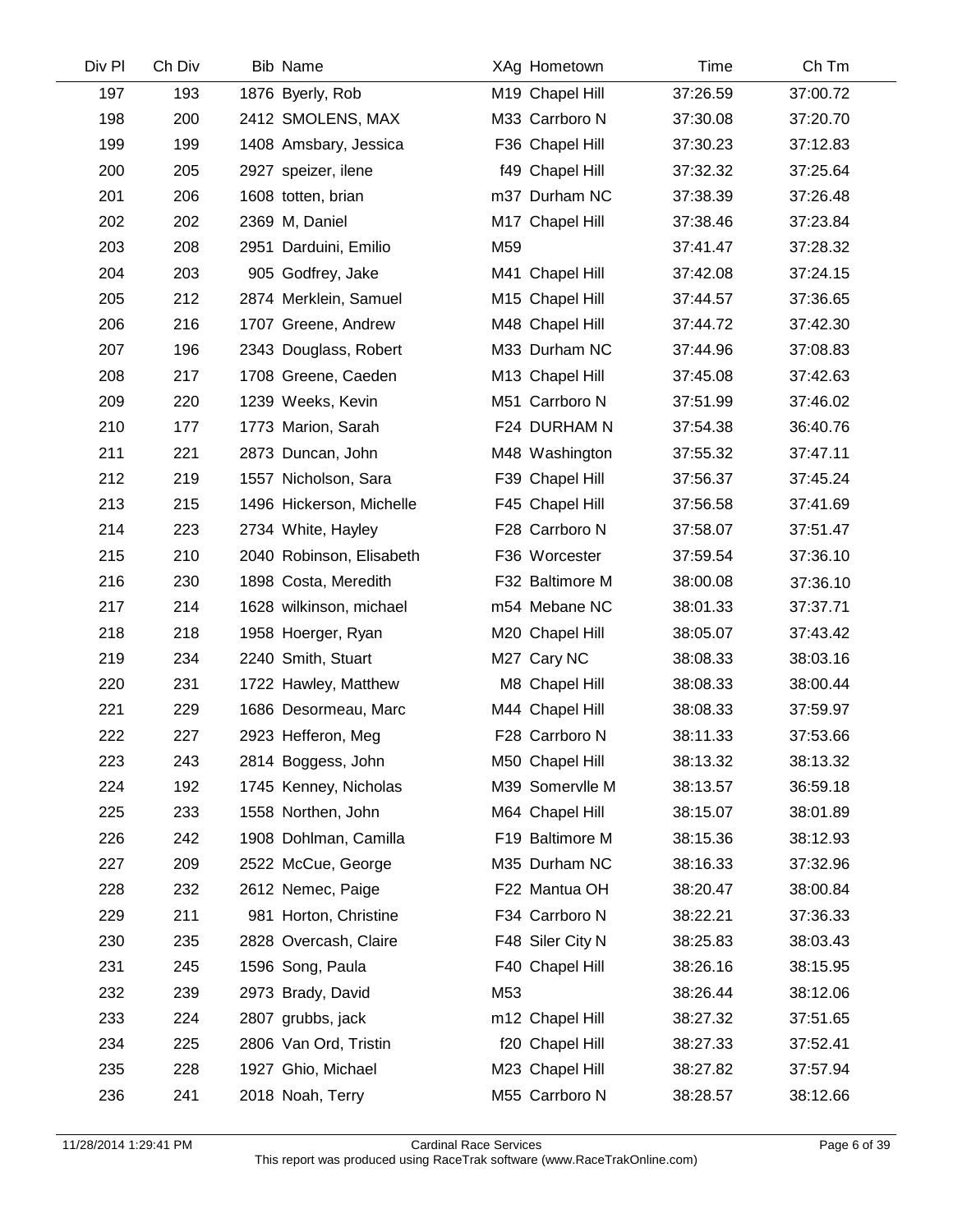| Div Pl | Ch Div | <b>Bib Name</b>            | XAg Hometown     | Time     | Ch Tm    |
|--------|--------|----------------------------|------------------|----------|----------|
| 237    | 248    | 2518 Marshall, Katherine   | F20 Chapel Hill  | 38:29.12 | 38:23.44 |
| 238    | 251    | 1901 Crockett, Haley       | F24 Durham NC    | 38:30.03 | 38:30.03 |
| 239    | 247    | 1612 Tweedy, Jonathan      | M36 Carrboro N   | 38:30.15 | 38:23.35 |
| 240    | 222    | 2573 Evans, Scott          | M21 Chapel Hill  | 38:34.28 | 37:49.11 |
| 241    | 226    | 1591 Shotwell, John        | M37 Hillsborough | 38:37.46 | 37:53.06 |
| 242    | 250    | 2182 Lee, Greg             | M41 Chapel Hill  | 38:41.09 | 38:26.94 |
| 243    | 259    | 2980 Yates, Leon           | M51              | 38:41.63 | 38:38.57 |
| 244    | 253    | 1930 Gordon, Michele       | F53 Chapel Hill  | 38:44.82 | 38:33.41 |
| 245    | 263    | 1967 Kay, Kevin            | M37 Carrboro N   | 38:48.80 | 38:41.18 |
| 246    | 258    | 1240 Welterlin, Aurelie    | F34 Durham NC    | 38:49.58 | 38:38.15 |
| 247    | 255    | 1991 Mansfield, Karl       | M53 Chapel Hill  | 38:49.91 | 38:37.24 |
| 248    | 256    | 1995 Matera, Kathy         | F51 Chapel Hill  | 38:49.96 | 38:37.53 |
| 249    | 249    | 2523 McGinnis, Graham      | M28 Durham NC    | 38:51.58 | 38:26.29 |
| 250    | 264    | 2994 Duch, Anne            | F43              | 38:52.07 | 38:41.70 |
| 251    | 237    | 2137 Denniston, Charliss   | F27 Medford MA   | 38:52.40 | 38:09.48 |
| 252    | 238    | 2695 Weissler, Kate        | F27 Washington   | 38:53.33 | 38:11.19 |
| 253    | 262    | 2484 Fickle, Joseph        | M36 San Diego    | 38:53.57 | 38:40.91 |
| 254    | 260    | 2851 Krouse, Michael       | M28 Carrboro N   | 38:57.33 | 38:40.22 |
| 255    | 265    | 2016 Noah, Hannah          | F24 Carrboro N   | 38:58.99 | 38:43.07 |
| 256    | 271    | 2925 Naftel, Katie         | F35 Chapel Hill  | 39:00.57 | 38:55.55 |
| 257    | 246    | 1961 hoerner, patrick      | M23 Chapel Hill  | 39:02.21 | 38:20.60 |
| 258    | 273    | 1716 Hall, Jon             | M31 DURHAM N     | 39:10.12 | 38:57.97 |
| 259    | 252    | 1658 Budin, Francois       | M31 Chapel Hill  | 39:12.33 | 38:31.97 |
| 260    | 207    | 2696 White, Braxton        | M36 Durham NC    | 39:14.57 | 37:27.15 |
| 261    | 240    | 2903 Phillips, Alexa       | F19 Carrboro N   | 39:16.07 | 38:12.44 |
| 262    | 236    | 2113 Calderon-Guthe, David | M22 Chapel Hill  | 39:16.41 | 38:04.77 |
| 263    | 257    | 2381 Miller, Alexander     | M31 Chapel Hill  | 39:16.42 | 38:37.77 |
| 264    | 244    | 2904 Gibson, Niko          | M20 Boone NC     | 39:16.83 | 38:13.47 |
| 265    | 272    | 2639 Cannon, Joshua        | M13 Chapel Hill  | 39:17.71 | 38:57.85 |
| 266    | 213    | 2659 Joachin, William      | M26 Washington   | 39:17.99 | 37:37.57 |
| 267    | 261    | 2501 Hennen, Joshua        | M18 Chapel Hill  | 39:18.33 | 38:40.66 |
| 268    | 267    | 1997 mcleod, jill          | f18 Carrboro N   | 39:20.28 | 38:45.10 |
| 269    | 277    | 2685 Shelton, Ken          | M58 Chapel Hill  | 39:21.83 | 39:05.39 |
| 270    | 285    | 1440 Campbell, Barbara     | F57 Carrboro N   | 39:22.49 | 39:16.11 |
| 271    | 274    | 2396 Richards, Jennifer    | F36 Chapel Hill  | 39:22.57 | 39:00.16 |
| 272    | 290    | 2383 Mullis, Randy         | M54 Carrboro N   | 39:22.57 | 39:22.57 |
| 273    | 284    | 2699 Zander, Elizabeth     | F30 Chapel Hill  | 39:24.08 | 39:15.66 |
| 274    | 283    | 2074 Trullinger, Gary      | M47 Durham NC    | 39:26.08 | 39:14.47 |
| 275    | 279    | 1685 Danner, Jeff          | M48 Chapel Hill  | 39:30.33 | 39:12.45 |
| 276    | 298    | 2492 Goldstein, Duncan     | M11 Carrboro N   | 39:31.34 | 39:29.91 |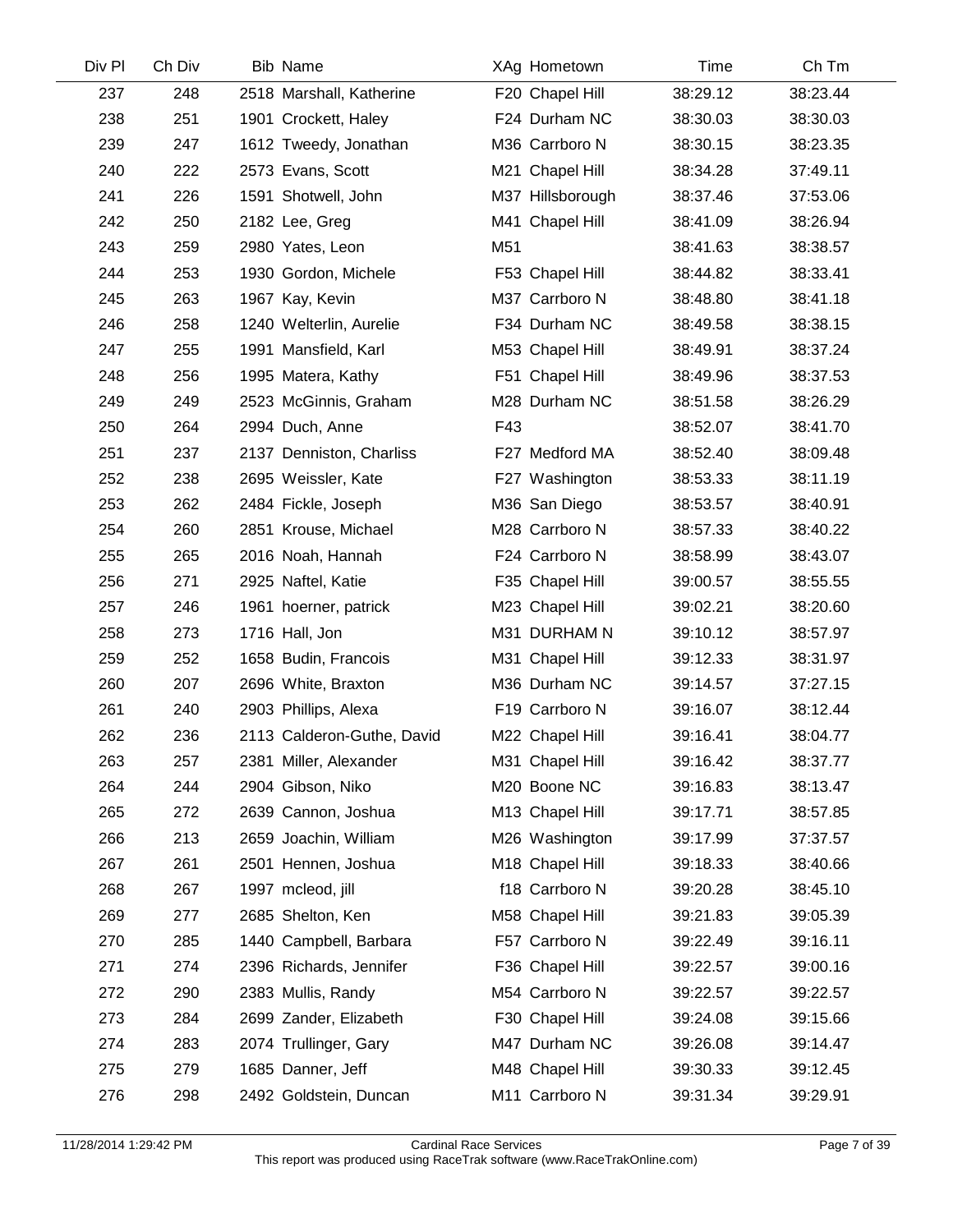| Div Pl | Ch Div | <b>Bib Name</b>            |     | XAg Hometown     | Time     | Ch Tm    |
|--------|--------|----------------------------|-----|------------------|----------|----------|
| 277    | 269    | 1861 Wynne, Zack           |     | M31 RALEIGH N    | 39:31.34 | 38:52.43 |
| 278    | 296    | 1578 Roberts, Jason        |     | M38 Chapel Hill  | 39:31.37 | 39:27.48 |
| 279    | 281    | 2931 WILSON, BENJAMIN      |     | M26 Carrboro N   | 39:32.86 | 39:12.50 |
| 280    | 297    | 1617 Weeks, Cyndy          |     | F50 Carrboro N   | 39:35.05 | 39:28.40 |
| 281    | 292    | 1494 Herrick, Jeffrey      |     | M41 Carrboro N   | 39:35.32 | 39:23.67 |
| 282    | 295    | 2907 Castillo, Max         |     | M22 Chapel Hill  | 39:35.67 | 39:25.51 |
| 283    | 300    | 2698 Wipper, Dennis        |     | M60 Chapel Hill  | 39:38.16 | 39:31.01 |
| 284    | 268    | 2916 MacKinnon, Matthew    |     | M42 Chapel Hill  | 39:38.32 | 38:46.93 |
| 285    | 286    | 1892 Coleman, Meleah       |     | F45 Hurdle Mills | 39:40.58 | 39:16.93 |
| 286    | 266    | 2736 Wilusz, Rebecca       |     | F29 DURHAM N     | 39:41.06 | 38:44.64 |
| 287    | 275    | 962 Hirschfield, Greg      |     | M56 Durham NC    | 39:41.95 | 39:01.28 |
| 288    | 276    | 2384 Mullis, Robin         |     | F57 Carrboro N   | 39:44.24 | 39:03.83 |
| 289    | 299    | 1418 bauer, tanja          |     | f31 Chapel Hill  | 39:44.58 | 39:30.15 |
| 290    | 282    | 1477 Graham, Nicholas      |     | M42 Chapel Hill  | 39:45.20 | 39:13.82 |
| 291    | 303    | 1587 Seils, Damon          |     | M41 Carrboro N   | 39:45.32 | 39:34.67 |
| 292    | 301    | 2483 Fickle, Ed            |     | M34 Charlotte N  | 39:45.57 | 39:33.18 |
| 293    | 304    | 2085 Williams, Christianna |     | F50 Chapel Hill  | 39:46.82 | 39:37.89 |
| 294    | 302    | 2084 Will, Anna            |     | F25 Mebane NC    | 39:54.33 | 39:34.17 |
| 295    | 288    | 2956 Kobsik, Becky         | F35 |                  | 39:54.33 | 39:17.67 |
| 296    | 294    | 2554 Vanderford, Maria     |     | F19 Chapel Hill  | 39:55.08 | 39:25.20 |
| 297    | 270    | 1482 guiteras, raymond     |     | m39 College Par  | 39:57.07 | 38:54.18 |
| 298    | 306    | 2004 Mills, Karin          |     | F48 Carrboro N   | 40:02.47 | 39:39.11 |
| 299    | 315    | 1627 Wilkinson, Kari       |     | F53 Mebane NC    | 40:02.82 | 39:48.60 |
| 300    | 293    | 2306 Brown, Katie          |     | F27 Durham NC    | 40:08.95 | 39:23.79 |
| 301    | 326    | 2850 Lazorko, Catherine    |     | F50 Carrboro N   | 40:09.77 | 40:00.59 |
| 302    | 278    | 2871 Guiteras, Andrew      |     | M36 Carrboro N   | 40:10.58 | 39:09.71 |
| 303    | 317    | 2832 Bye, Brandon          |     | M29 Ann Arbor    | 40:10.59 | 39:49.71 |
| 304    | 310    | 2688 simmons, lisa         |     | F43 Chapel Hill  | 40:11.78 | 39:43.39 |
| 305    | 309    | 2491 Goldstein, Bob        |     | M47 Carrboro N   | 40:14.54 | 39:42.87 |
| 306    | 311    | 1811 Rodgers, Philip       |     | M46 Chapel Hill  | 40:14.57 | 39:45.42 |
| 307    | 287    | 1860 Williams, Shawn       |     | M54 Chapel Hill  | 40:16.33 | 39:17.46 |
| 308    | 324    | 2831 Ruedig, Nellie        |     | F25 Ann Arbor    | 40:16.33 | 39:54.22 |
| 309    | 342    | 1586 Schmidt, Blaine       |     | m47 Chapel Hill  | 40:17.08 | 40:10.66 |
| 310    | 352    | 1766 Lyu, Peter            |     | M24 Atlanta GA   | 40:18.07 | 40:18.07 |
| 311    | 312    | 2592 Kennedy, Sam          |     | M17 Chapel Hill  | 40:19.32 | 39:46.92 |
| 312    | 341    | 1446 Chesser, Susan        |     | F52 Durham NC    | 40:20.32 | 40:09.91 |
| 313    | 347    | 2944 Mushaweh, Neil        |     | M31 Boston MA    | 40:21.32 | 40:12.68 |
| 314    | 320    | 1926 Ghio, Kathleen        |     | F25 Chapel Hill  | 40:21.72 | 39:51.84 |
| 315    | 321    | 1890 Cocowitch, Kyle       |     | M17 Chapel Hill  | 40:22.22 | 39:52.31 |
| 316    | 356    | 1985 Low, Gabriela         |     | F12 Chapel Hill  | 40:22.39 | 40:21.75 |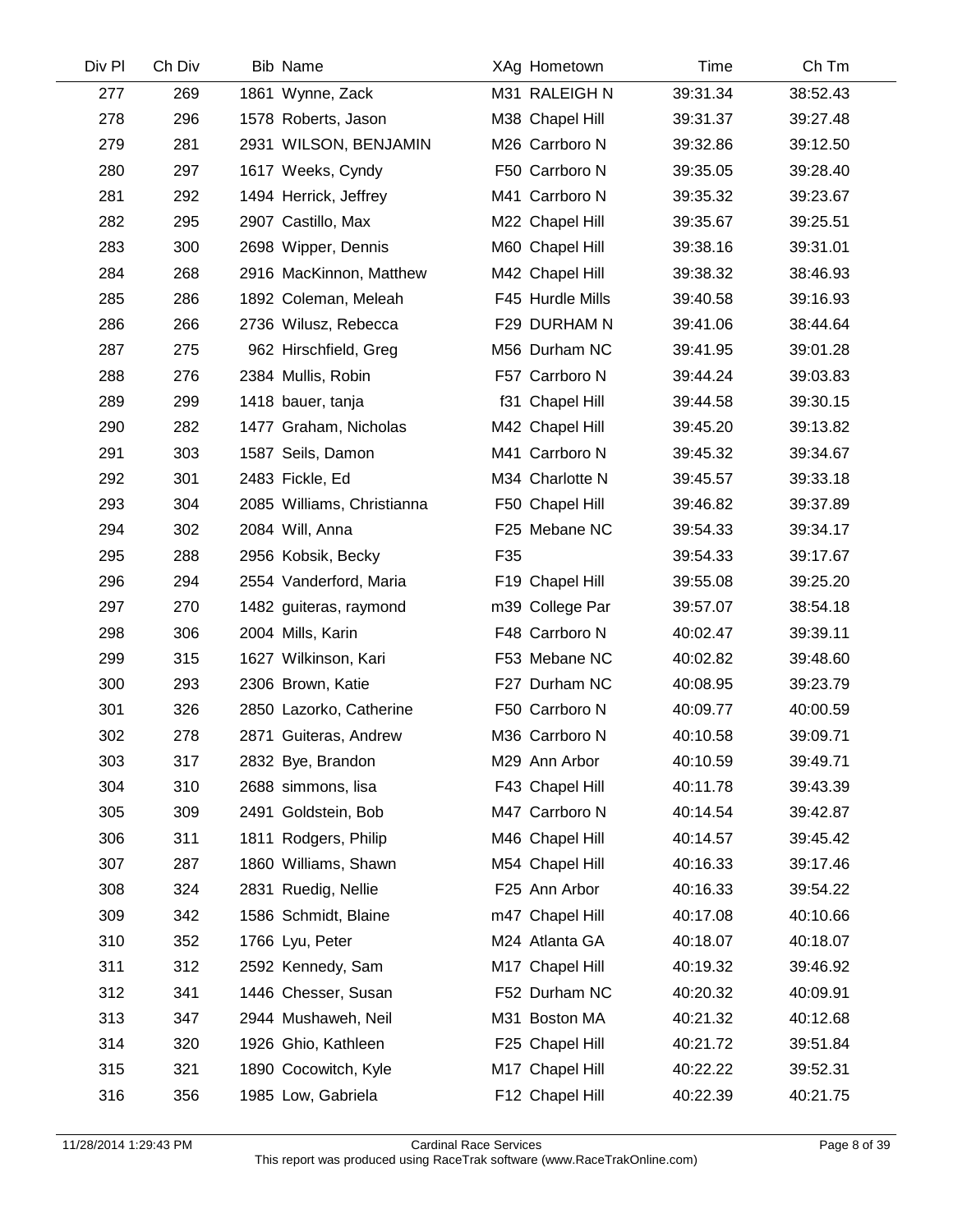| Div Pl | Ch Div | <b>Bib Name</b>            | XAg Hometown      | Time     | Ch Tm    |
|--------|--------|----------------------------|-------------------|----------|----------|
| 317    | 353    | 2063 Strong, Andrew        | M26 Chicago IL    | 40:22.90 | 40:19.51 |
| 318    | 291    | 2529 Morton, Seth          | M12 Chapel Hill   | 40:23.53 | 39:22.92 |
| 319    | 327    | 2830 Hunter, Brian         | M35 Chapel Hill   | 40:24.23 | 40:02.10 |
| 320    | 340    | 1904 Deacon, Daniel        | M18 Chapel Hill   | 40:24.33 | 40:09.17 |
| 321    | 322    | 2738 Kayye, Gary           | M49 Chapel Hill   | 40:24.35 | 39:52.97 |
| 322    | 329    | 1765 Lyu, Jennifer         | F19 Chapel Hill   | 40:24.58 | 40:02.94 |
| 323    | 345    | 1533 Lloyd, Aline          | F43 Chapel Hill   | 40:25.96 | 40:12.58 |
| 324    | 332    | 2569 Bucy-Anderson, DeAnna | F14 Chapel Hill   | 40:25.97 | 40:04.54 |
| 325    | 333    | 2351 Freeman, Mark         | M40 Charlottesvil | 40:26.31 | 40:04.66 |
| 326    | 337    | 1964 Jones, Martina        | F44 San Francis   | 40:26.33 | 40:07.64 |
| 327    | 338    | 1592 Shubert, Tiffany      | F44 Chapel Hill   | 40:26.33 | 40:07.66 |
| 328    | 363    | 2860 zelman, josh          | M41 Brooklyn NY   | 40:27.73 | 40:27.73 |
| 329    | 289    | 2176 Lane, Austin          | M22 Chapel Hill   | 40:28.10 | 39:18.43 |
| 330    | 254    | 2713 Hannapel, Nora        | F24 Durham NC     | 40:28.83 | 38:36.70 |
| 331    | 350    | 2374 Margolis, Sara        | F20 Chapel Hill   | 40:30.07 | 40:15.46 |
| 332    | 343    | 2266 wares, amy            | f41 Carrboro N    | 40:30.84 | 40:11.72 |
| 333    | 366    | 2299 Bearman, Nathan       | M44 Chapel Hill   | 40:31.57 | 40:31.57 |
| 334    | 357    | 1419 Beatty, Brian Gyro    | M51 Hillsborough  | 40:31.71 | 40:22.10 |
| 335    | 323    | 2897 Wampole, Mark         | M47 Hillsborough  | 40:32.05 | 39:54.13 |
| 336    | 358    | 2935 Vernon, James         | M60 Chapel Hill   | 40:33.15 | 40:23.48 |
| 337    | 336    | 2749 Ludlow, Camden        | M20 Chapel Hill   | 40:35.57 | 40:06.94 |
| 338    | 370    | 1448 Clossick, Tina        | F43 Chapel Hill   | 40:35.58 | 40:33.46 |
| 339    | 316    | 2363 Kemper, April         | F47 Chapel Hill   | 40:35.98 | 39:48.87 |
| 340    | 355    | 2958 Hesse, Marcus         | M28               | 40:36.60 | 40:21.51 |
| 341    | 349    | 2817 Van Sant, Laura       | F48 Chapel Hill   | 40:36.84 | 40:15.15 |
| 342    | 364    | 2732 tullo, john           | M56 Chapel Hill   | 40:38.83 | 40:28.21 |
| 343    | 334    | 2378 Meyer, Alley          | F24 Chapel Hill   | 40:40.82 | 40:04.71 |
| 344    | 305    | 2109 BUcklew, Katie        | F31 Washington    | 40:41.10 | 39:37.97 |
| 345    | 307    | 2110 Bucklew, Kim          | F31 Atlanta GA    | 40:42.59 | 39:39.97 |
| 346    | 376    | 1355 vanderloop, maria     | f41               | 40:42.76 | 40:36.37 |
| 347    | 373    | 2035 Potter, Courtney      | F27 Durham NC     | 40:43.69 | 40:35.32 |
| 348    | 354    | 1850 Unger, Fabiula        | F37 Chapel Hill   | 40:44.08 | 40:19.93 |
| 349    | 365    | 1540 Matthews, Greg        | M42 Sanford NC    | 40:44.62 | 40:31.47 |
| 350    | 374    | 1955 Hirschman, Caitlin    | f42 Chapel Hill   | 40:45.59 | 40:36.16 |
| 351    | 368    | 2253 Taylor, Joan          | F49 Chapel Hill   | 40:46.08 | 40:31.69 |
| 352    | 331    | 2395 Rhoads, Donald        | M42 Durham NC     | 40:46.21 | 40:04.34 |
| 353    | 390    | 261 Daley, Lucas           | M11 Carrboro N    | 40:46.69 | 40:44.79 |
| 354    | 391    | 2609 Motley, Grifin        | M12 Carrboro N    | 40:47.58 | 40:46.17 |
| 355    | 375    | 2409 Shofer, Scott         | M46 Chapel Hill   | 40:48.15 | 40:36.22 |
| 356    | 380    | 2385 Nogo, Jasmina         | F28 Durham NC     | 40:48.34 | 40:39.71 |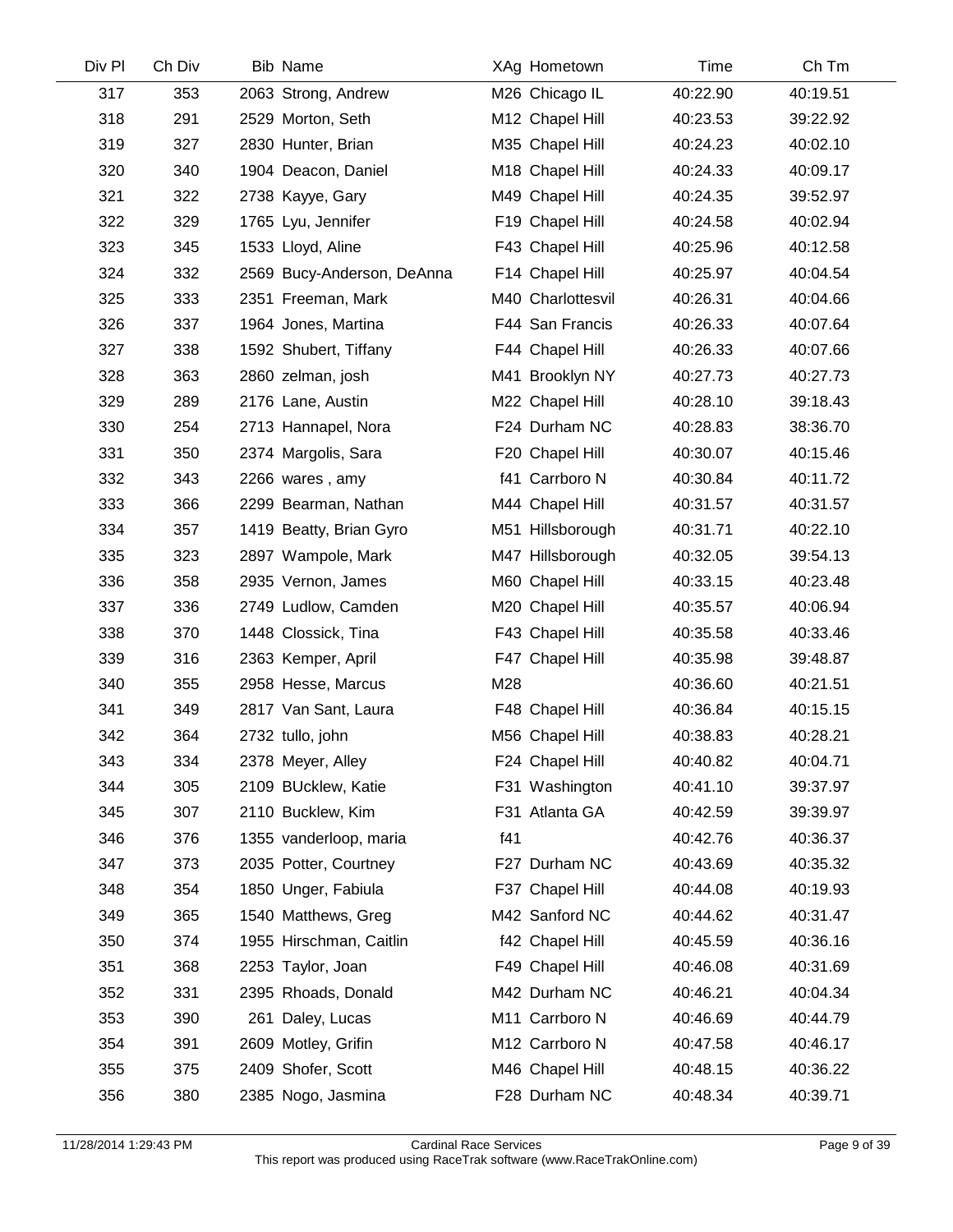| Div Pl | Ch Div | <b>Bib Name</b>               | XAg Hometown     | Time     | Ch Tm    |
|--------|--------|-------------------------------|------------------|----------|----------|
| 357    | 378    | 1655 Bryant-Comstock, Katelyn | F27 Washington   | 40:48.73 | 40:39.48 |
| 358    | 318    | 2244 Steffens, Elizabeth      | F37 DURHAM N     | 40:50.18 | 39:50.04 |
| 359    | 359    | 2748 Ludlow, Katie            | F55 Chapel Hill  | 40:53.08 | 40:23.94 |
| 360    | 377    | 2533 Owens, Tyler             | M11 BURLINGT     | 40:54.32 | 40:38.16 |
| 361    | 367    | 2558 Ward, Taryn              | F38 Chapel Hill  | 40:55.86 | 40:31.66 |
| 362    | 319    | 2960 Barnes, Donald           | M42              | 40:56.10 | 39:51.73 |
| 363    | 369    | 2392 Pleil, Maureen           | F34 Durham NC    | 40:56.11 | 40:32.18 |
| 364    | 399    | 3000 sharpless, norman        | m48              | 40:56.84 | 40:56.84 |
| 365    | 384    | 2493 Greene, Connor           | M15 Chapel Hill  | 40:57.10 | 40:40.67 |
| 366    | 379    | 2742 Asaro, Jackson           | M14 Chapel Hill  | 40:57.60 | 40:39.67 |
| 367    | 396    | 2265 Walsh, Braden            | F38 Pittsboro N  | 40:58.92 | 40:53.87 |
| 368    | 344    | 1775 Matsushima, Brian        | M26 Durham NC    | 40:59.67 | 40:12.27 |
| 369    | 383    | 2075 van Kempen, Jules        | M12 Chapel Hill  | 41:00.33 | 40:40.12 |
| 370    | 400    | 2892 Kern, Terry              | F46 Chapel Hill  | 41:01.33 | 40:56.97 |
| 371    | 325    | 2028 Perkins, Jeffrey         | M18 Chapel Hill  | 41:02.83 | 39:55.89 |
| 372    | 401    | 2321 Clark, Kevin             | M40 Chapel Hill  | 41:04.08 | 40:58.92 |
| 373    | 393    | 1974 Kohrman, Richard         | M66 Mebane NC    | 41:07.85 | 40:51.73 |
| 374    | 313    | 2432 Walton, Paul             | M25 DURHAM N     | 41:08.23 | 39:47.32 |
| 375    | 330    | 2029 perkins, julia           | f16 Chapel Hill  | 41:10.21 | 40:03.03 |
| 376    | 382    | 1844 Thomas, Courtney         | M38 Chapel Hill  | 41:11.29 | 40:40.05 |
| 377    | 407    | 1495 Hessling, Peter          | M62 Durham NC    | 41:11.82 | 41:05.43 |
| 378    | 409    | 1135 Salemson, Jeremy         | M45 Chapel Hill  | 41:12.25 | 41:09.61 |
| 379    | 314    | 2418 Taner, Ahmet             | M25 Los Angeles  | 41:12.36 | 39:48.42 |
| 380    | 406    | 2131 Crump, Carolyn           | F58 Carrboro N   | 41:12.65 | 41:04.97 |
| 381    | 398    | 2479 cullen, john             | m65 Chapel Hill  | 41:12.84 | 40:56.45 |
| 382    | 405    | 1879 Calhoun, Benjamin        | M12 Chapel Hill  | 41:13.47 | 41:04.27 |
| 383    | 362    | 153 Barnes, Edward            | M41 Durham NC    | 41:14.34 | 40:27.70 |
| 384    | 339    | 2408 Sedory, Edward           | M33 Fredericksb  | 41:15.00 | 40:08.14 |
| 385    | 308    | 2106 Branton, Mike            | M54 Durham NC    | 41:17.08 | 39:42.16 |
| 386    | 387    | 1828 Simmons, Steve           | M40 DURHAM N     | 41:19.09 | 40:43.47 |
| 387    | 389    | 2632 Babwah, Lorelle          | F28 Chapel Hill  | 41:24.83 | 40:44.45 |
| 388    | 385    | 1086 Meyer, Beau              | M26 Chapel Hill  | 41:25.33 | 40:40.67 |
| 389    | 335    | 2434 walton, steven           | m20 DURHAM N     | 41:25.57 | 40:04.88 |
| 390    | 386    | 1732 Hu, Shijia               | M31 Chapel Hill  | 41:26.58 | 40:41.64 |
| 391    | 420    | 2172 Knight, Ann Marie        | F10 Carrboro N   | 41:27.20 | 41:26.00 |
| 392    | 351    | 2144 Evens, Noah              | M45 Chapel Hill  | 41:27.60 | 40:17.41 |
| 393    | 417    | 2629 Arias, Elizabeth         | F40 Pittsboro N  | 41:29.33 | 41:23.67 |
| 394    | 418    | 2628 Arias, Ava               | F9 Pittsboro N   | 41:30.58 | 41:24.71 |
| 395    | 360    | 2407 Sedory, Anna             | F35 Fredericksb  | 41:31.83 | 40:25.43 |
| 396    | 424    | 2362 Jewitt, James            | M30 Christiansbu | 41:34.32 | 41:30.69 |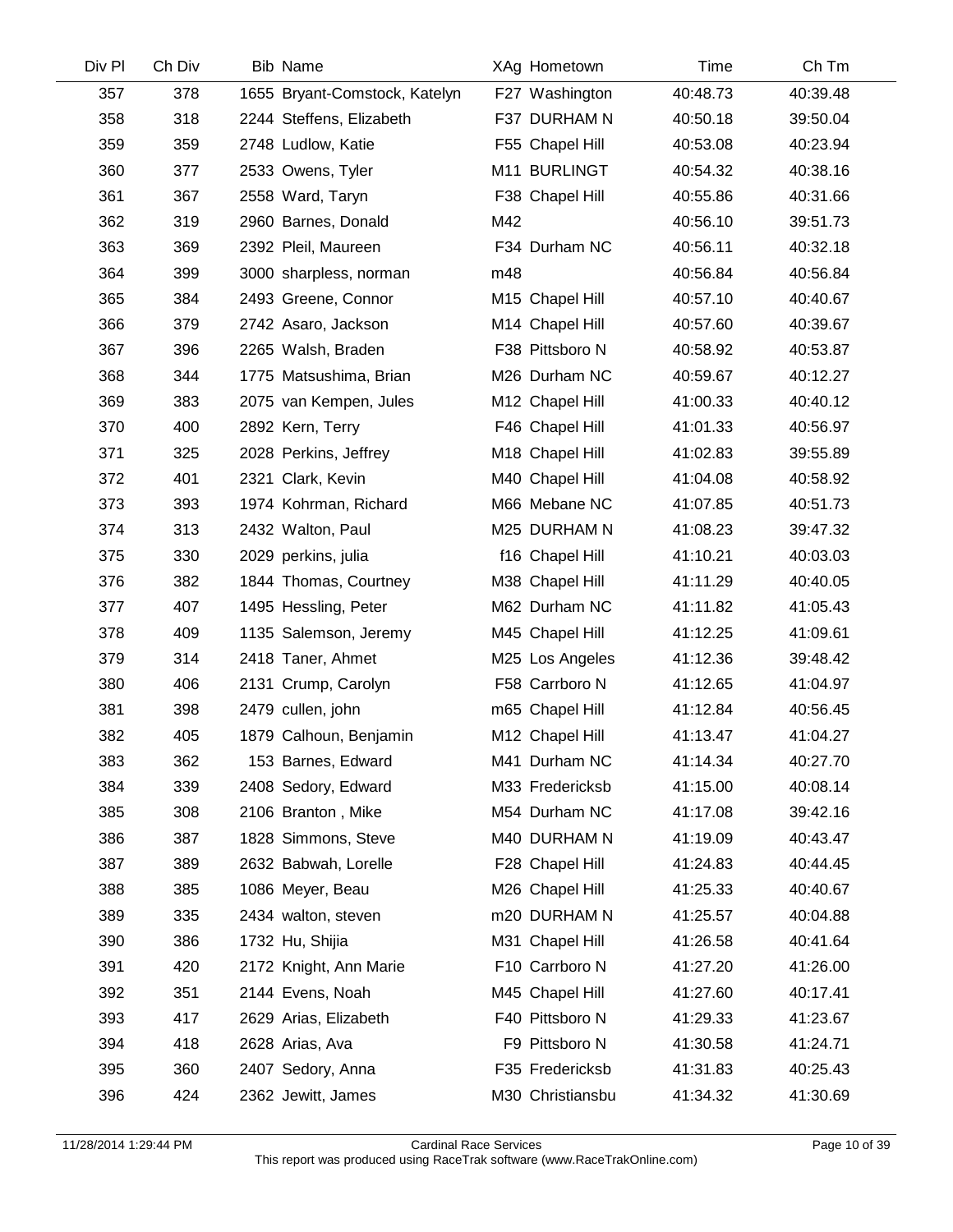| Div Pl | Ch Div | <b>Bib Name</b>          | XAg Hometown     | Time     | Ch Tm    |  |
|--------|--------|--------------------------|------------------|----------|----------|--|
| 397    | 414    | 2478 Conder, Timothy     | M53 Chapel Hill  | 41:36.83 | 41:21.64 |  |
| 398    | 412    | 2054 Smith, Tim          | M53 Hillsborough | 41:39.49 | 41:15.13 |  |
| 399    | 388    | 1798 Pendergraft, Trudy  | F41 Chapel Hill  | 41:39.93 | 40:43.54 |  |
| 400    | 403    | 2640 Dempsey, Scott      | M27 Hoboken NJ   | 41:40.33 | 41:01.45 |  |
| 401    | 421    | 2515 Lopez, Destiny      | F39 Carrboro N   | 41:40.84 | 41:27.46 |  |
| 402    | 392    | 1853 Wallace, Tina       | F46 GRAHAM N     | 41:41.32 | 40:48.90 |  |
| 403    | 402    | 1424 Blue, Christopher   | M46 Chapel Hill  | 41:42.57 | 41:00.67 |  |
| 404    | 348    | 2917 Gibbons, Jennifer   | F47 Pittsboro N  | 41:44.07 | 40:14.66 |  |
| 405    | 381    | 1942 Hartblay, Cassandra | F30 Carrboro N   | 41:49.82 | 40:39.95 |  |
| 406    | 439    | 2644 Fiorito, Agustin    | M43 Chapel Hill  | 41:50.12 | 41:44.22 |  |
| 407    | 431    | 1825 Settlemires, Ivy    | F29 DURHAM N     | 41:50.69 | 41:38.06 |  |
| 408    | 371    | 2200 McKenna, Tannis     | F28 Chapel Hill  | 41:53.19 | 40:33.78 |  |
| 409    | 442    | 2843 Stopck, Justin      | M33 Chapel Hill  | 41:53.34 | 41:45.67 |  |
| 410    | 411    | 1653 Bomba, Ryan         | M33 New York N   | 41:53.55 | 41:12.37 |  |
| 411    | 446    | 2842 Stopck, Brittain    | F33 Chapel Hill  | 41:54.82 | 41:46.92 |  |
| 412    | 408    | 1852 Wallace, Duncan     | M59 GRAHAM N     | 41:58.17 | 41:06.50 |  |
| 413    | 415    | 2339 Dempsey, Jillian    | F31 Chapel Hill  | 41:59.58 | 41:21.71 |  |
| 414    | 394    | 2091 Aguiar, Derek       | M30 Durham NC    | 42:00.08 | 40:52.72 |  |
| 415    | 361    | 2104 Branton, Elizabeth  | F25 Durham NC    | 42:00.77 | 40:25.87 |  |
| 416    | 433    | 2690 Sutherland, Richard | M55 Chapel Hill  | 42:00.99 | 41:40.79 |  |
| 417    | 404    | 2527 Morton, Chris       | M42 Chapel Hill  | 42:01.09 | 41:01.46 |  |
| 418    | 448    | 1752 Knechtel, Virginia  | F32 Washington   | 42:01.26 | 41:48.35 |  |
| 419    | 455    | 1237 Weeks, Gillian      | F14 Carrboro N   | 42:02.52 | 41:56.89 |  |
| 420    | 395    | 2996 Staler, Joseph      | M31              | 42:04.58 | 40:53.65 |  |
| 421    | 397    | 2174 Lachiewicz, Paul    | M63 Chapel Hill  | 42:04.82 | 40:54.65 |  |
| 422    | 443    | 1413 Baldauf, Madeleine  | F15 Chapel Hill  | 42:07.33 | 41:45.92 |  |
| 423    | 438    | 2525 Mersereau, Adam     | M41 Chapel Hill  | 42:07.74 | 41:44.10 |  |
| 424    | 372    | 2433 Walton, Robert      | M23 DURHAM N     | 42:08.15 | 40:34.96 |  |
| 425    | 435    | 2899 Halstead, Elizabeth | F36 Apex NC      | 42:08.57 | 41:42.64 |  |
| 426    | 436    | 2898 OBrien, Richard     | M34 Chapel Hill  | 42:09.09 | 41:42.70 |  |
| 427    | 454    | 2516 Lopez, Sara         | F34 Washington   | 42:10.77 | 41:55.12 |  |
| 428    | 449    | 2497 Hammond, Tara       | F34 Hendersonv   | 42:12.57 | 41:49.37 |  |
| 429    | 473    | 1358 stuart, kyle        | m22              | 42:12.83 | 42:12.83 |  |
| 430    | 410    | 1866 Baker, Kendrik      | M17 Minneapolis  | 42:13.15 | 41:10.00 |  |
| 431    | 422    | 2002 Miller, Leigh       | F14 Lansing NY   | 42:14.08 | 41:28.65 |  |
| 432    | 468    | 1438 Calhoun, Bill       | M46 Chapel Hill  | 42:14.34 | 42:07.91 |  |
| 433    | 445    | 1705 Goodlett, Casey     | M32 Carrboro N   | 42:14.82 | 41:46.66 |  |
| 434    | 453    | 1356 o'connor, erin      | f22              | 42:16.32 | 41:54.65 |  |
| 435    | 460    | 1848 TINDALL, PAUL       | M41 Silver Sprin | 42:16.34 | 42:00.14 |  |
| 436    | 413    | 2013 Murphy, Ricky       | M33 Apex NC      | 42:16.57 | 41:20.91 |  |
|        |        |                          |                  |          |          |  |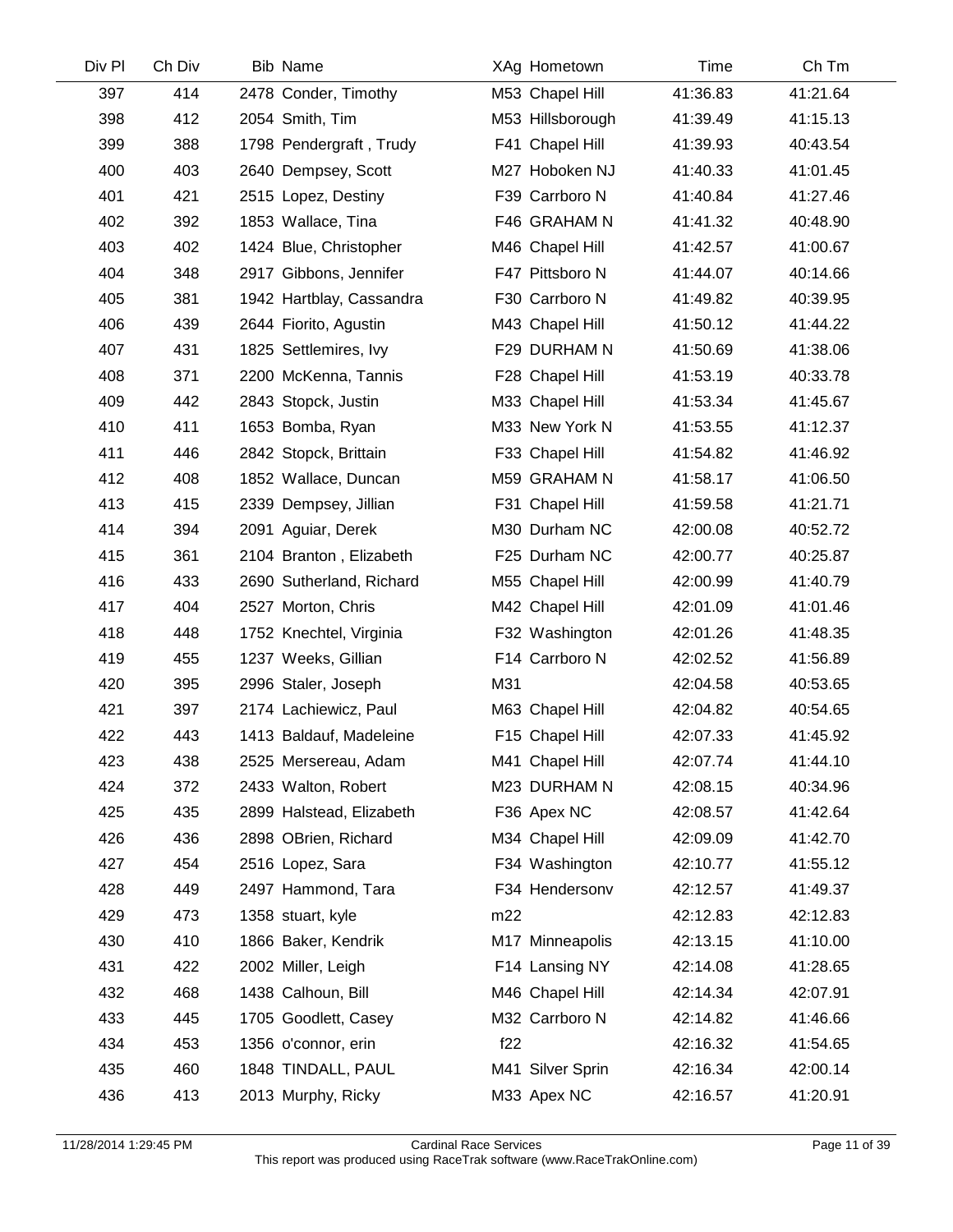| Div Pl | Ch Div | Bib Name                   | XAg Hometown     | Time     | Ch Tm    |
|--------|--------|----------------------------|------------------|----------|----------|
| 437    | 280    | 2429 vorhaus, david        | M30 Washington   | 42:16.59 | 39:12.47 |
| 438    | 432    | 2709 gooden, dana          | F49 Hillsborough | 42:16.64 | 41:39.98 |
| 439    | 346    | 2883 Wrenholt, Mike        | M32 Raleigh NC   | 42:17.57 | 40:12.67 |
| 440    | 434    | 2544 Robinson, Sarah       | F30 Durham NC    | 42:19.33 | 41:42.18 |
| 441    | 451    | 2377 McNeilly, Kevin       | F63 Carrboro N   | 42:19.33 | 41:49.67 |
| 442    | 480    | 1760 Lewis, William        | M29 West Hartfo  | 42:19.97 | 42:16.84 |
| 443    | 437    | 2398 Robinson, Rachel      | F31 Durham NC    | 42:20.10 | 41:42.92 |
| 444    | 482    | 1841 Strong, Alexander     | M28 Arlington VA | 42:20.29 | 42:18.21 |
| 445    | 486    | 1546 Millard, Krista       | F41 Pittsboro N  | 42:23.38 | 42:19.96 |
| 446    | 441    | 2660 Johnson, Justin       | M25 Carrboro N   | 42:23.97 | 41:45.06 |
| 447    | 488    | 1442 Cavanaugh, Mark       | m41 Chapel Hill  | 42:24.08 | 42:20.94 |
| 448    | 452    | 2513 Lane, Scott           | M46 Chapel Hill  | 42:24.82 | 41:51.93 |
| 449    | 464    | 2581 Hart, Zeke            | M25 Chapel Hill  | 42:29.63 | 42:04.45 |
| 450    | 485    | 1999 Meyer, Jaye           | F53 Chapel Hill  | 42:30.57 | 42:19.93 |
| 451    | 494    | 2300 Bearman, Rachel       | F44 Chapel Hill  | 42:31.33 | 42:26.17 |
| 452    | 495    | 1739 Kariisa, Ankunda      | F28 Raleigh NC   | 42:32.57 | 42:27.18 |
| 453    | 456    | 1527 Lehman, Dan           | M52 Chapel Hill  | 42:32.84 | 41:56.92 |
| 454    | 477    | 2920 Nieman, Stephanie     | F30 Hillsborough | 42:33.06 | 42:15.69 |
| 455    | 444    | 2305 brewer, kimberly      | f55 Chapel Hill  | 42:33.07 | 41:45.93 |
| 456    | 423    | 2959 Bainter, Shelly       | F42 Siler City N | 42:33.72 | 41:29.29 |
| 457    | 419    | 2490 galinsky, michael     | M45 Chapel Hill  | 42:34.07 | 41:25.18 |
| 458    | 458    | 1526 Lehman, Abigail       | F23 Chapel Hill  | 42:34.57 | 41:59.94 |
| 459    | 487    | 2120 Collichio, Frances    | F52 Chapel Hill  | 42:34.83 | 42:20.46 |
| 460    | 416    | 2080 Wetherell, Abby       | F14 Durham NC    | 42:35.72 | 41:23.34 |
| 461    | 476    | 1623 White, Adam           | M38 Durham NC    | 42:37.96 | 42:14.81 |
| 462    | 478    | 1624 White, Amy            | F38 Durham NC    | 42:38.08 | 42:15.69 |
| 463    | 481    | 2039 Robertson, Aaron      | M22 Mohnton PA   | 42:38.09 | 42:18.16 |
| 464    | 461    | 2510 Kinyamu, Harriet      | F49 Cary NC      | 42:38.58 | 42:02.16 |
| 465    | 491    | 2184 long, robert          | m63 Chapel Hill  | 42:39.23 | 42:23.86 |
| 466    | 493    | 1047 mandeville-long, anne | f55 Chapel Hill  | 42:39.68 | 42:24.75 |
| 467    | 484    | 2359 Holaday, Sue          | F46 Durham NC    | 42:41.35 | 42:18.47 |
| 468    | 479    | 1382 Adams, Brian          | M31 Mebane NC    | 42:42.32 | 42:16.38 |
| 469    | 475    | 2236 Simmons, Sydney       | F21 Chapel Hill  | 42:42.32 | 42:14.69 |
| 470    | 466    | 955 Hemelt, Steve          | M32 Carrboro N   | 42:43.59 | 42:07.04 |
| 471    | 430    | 2068 Swartz, Troy          | M51 Chapel Hill  | 42:43.79 | 41:37.14 |
| 472    | 440    | 2422 Tauchen, Robert       | M28 Richmond V   | 42:44.08 | 41:44.43 |
| 473    | 467    | 1045 MacKay, Douglas       | M35 Carrboro N   | 42:44.32 | 42:07.67 |
| 474    | 463    | 1666 Christman, Helene     | F34 Baltimore M  | 42:46.56 | 42:04.13 |
| 475    | 501    | 1451 Correia, Joao         | M47 Durham NC    | 42:49.22 | 42:34.85 |
| 476    | 497    | 1962 Hsieh, Tiffany        | F30 San Francis  | 42:51.32 | 42:33.41 |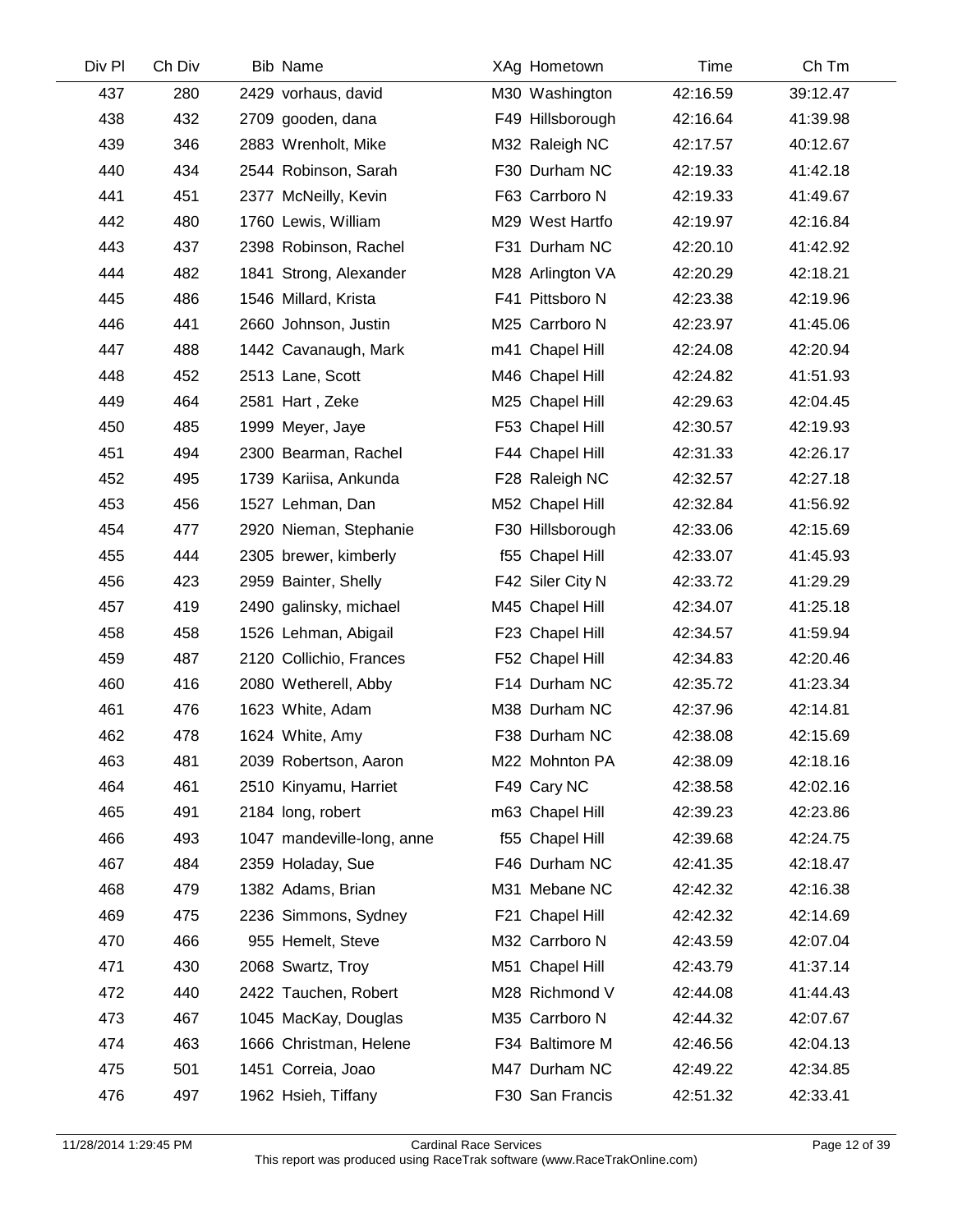| Div Pl | Ch Div | <b>Bib Name</b>          | XAg Hometown     | Time     | Ch Tm    |
|--------|--------|--------------------------|------------------|----------|----------|
| 477    | 508    | 1877 Byerly, Wesley      | M57 Chapel Hill  | 42:53.01 | 42:42.15 |
| 478    | 450    | 2044 Runkle, Sydney      | F11 Chapel Hill  | 42:54.82 | 41:49.64 |
| 479    | 496    | 1464 Dean, Brad          | M43 Chapel Hill  | 42:55.07 | 42:28.65 |
| 480    | 469    | 2728 Slotoroff, Sarah    | F22 Chapel Hill  | 42:56.84 | 42:09.69 |
| 481    | 507    | 2128 Crockett, Jason     | M38 DURHAM N     | 42:57.32 | 42:40.91 |
| 482    | 505    | 1544 McLeod, Leigh       | F50 Chapel Hill  | 42:58.41 | 42:39.79 |
| 483    | 474    | 2000 Miller, Christopher | M47 Lansing NY   | 42:59.08 | 42:14.15 |
| 484    | 457    | 1763 Lienesch, Nicholas  | M31 Minneapolis  | 43:01.12 | 41:59.46 |
| 485    | 502    | 1432 Breito, Nathan      | M32 Durham NC    | 43:03.08 | 42:36.18 |
| 486    | 527    | 1439 Calhoun, Linh       | F46 Chapel Hill  | 43:03.82 | 42:56.62 |
| 487    | 511    | 2336 Dekaney, Kyle       | M14 Pittsboro N  | 43:05.09 | 42:44.91 |
| 488    | 328    | 2428 vorhaus, dan        | M33 New York N   | 43:05.57 | 40:02.17 |
| 489    | 519    | 2519 Mastbrook, Julie    | F40 charlotte NC | 43:05.83 | 42:51.46 |
| 490    | 472    | 2496 Griffin, Risa       | F27 Durham NC    | 43:06.83 | 42:12.17 |
| 491    | 525    | 1599 Sun, Zu-Wen         | M55 Chapel Hill  | 43:09.07 | 42:56.18 |
| 492    | 462    | 1188 Taylor, Ken         | M51 Chapel Hill  | 43:09.83 | 42:02.45 |
| 493    | 459    | 2057 Spock, Alex         | M40 DURHAM N     | 43:11.01 | 42:00.08 |
| 494    | 535    | 2657 Hunter, Isiah       | M27 Atlanta GA   | 43:11.10 | 43:03.89 |
| 495    | 465    | 2454 Adams, Jackson      | M10 Pittsboro N  | 43:12.23 | 42:05.55 |
| 496    | 512    | 2648 Goldstein, Adam     | M54 Chapel Hill  | 43:12.65 | 42:45.02 |
| 497    | 534    | 2599 Meernik, Clare      | F24 Carrboro N   | 43:12.70 | 43:03.79 |
| 498    | 520    | 2880 Dinola, Brittany    | F32 Charlotte N  | 43:13.46 | 42:52.53 |
| 499    | 503    | 1744 Kenney, Chris       | M28 DURHAM N     | 43:14.08 | 42:37.43 |
| 500    | 514    | 1704 Goodlett, Benjamin  | M28 Detroit MI   | 43:15.32 | 42:46.68 |
| 501    | 524    | 1143 Settimi, Jessica    | F28 Clayton NC   | 43:16.83 | 42:55.93 |
| 502    | 530    | 1472 Gayton, Susan       | F44 Chapel Hill  | 43:17.08 | 42:57.93 |
| 503    | 510    | 2393 Pottenger, David    | M56 Durham NC    | 43:17.73 | 42:44.36 |
| 504    | 536    | 2135 Davis, Edward       | M70 Chapel Hill  | 43:19.97 | 43:04.07 |
| 505    | 506    | 1941 Harkins, Heidi      | F50 Chapel Hill  | 43:20.32 | 42:40.14 |
| 506    | 515    | 2852 Anderson, Lilith    | F38 Chapel Hill  | 43:21.68 | 42:48.01 |
| 507    | 516    | 2457 Allen, Cheryl       | F45 Chapel Hill  | 43:21.87 | 42:48.96 |
| 508    | 427    | 2185 Magee, Kate         | F23 Durham NC    | 43:23.46 | 41:35.99 |
| 509    | 428    | 2303 Bialek, Karli       | F23 Carrboro N   | 43:23.58 | 41:36.65 |
| 510    | 429    | 2186 Margolis, Jessica   | F26 Boston MA    | 43:24.07 | 41:36.86 |
| 511    | 483    | 2455 Adams, Jennifer     | F38 Pittsboro N  | 43:24.61 | 42:18.42 |
| 512    | 447    | 2827 McKay, Daniel       | M39 Carrboro N   | 43:25.83 | 41:47.72 |
| 513    | 509    | 1471 Fanning, Alan       | M50 Carrboro N   | 43:26.48 | 42:43.84 |
| 514    | 498    | 2269 Weiss, John         | M34 Washington   | 43:28.29 | 42:33.66 |
| 515    | 500    | 2210 Nadolski, Lindsey   | M27 Brooklyn NY  | 43:29.08 | 42:34.19 |
| 516    | 541    | 1545 McMahon, Katharine  | F27 Chapel Hill  | 43:29.58 | 43:15.16 |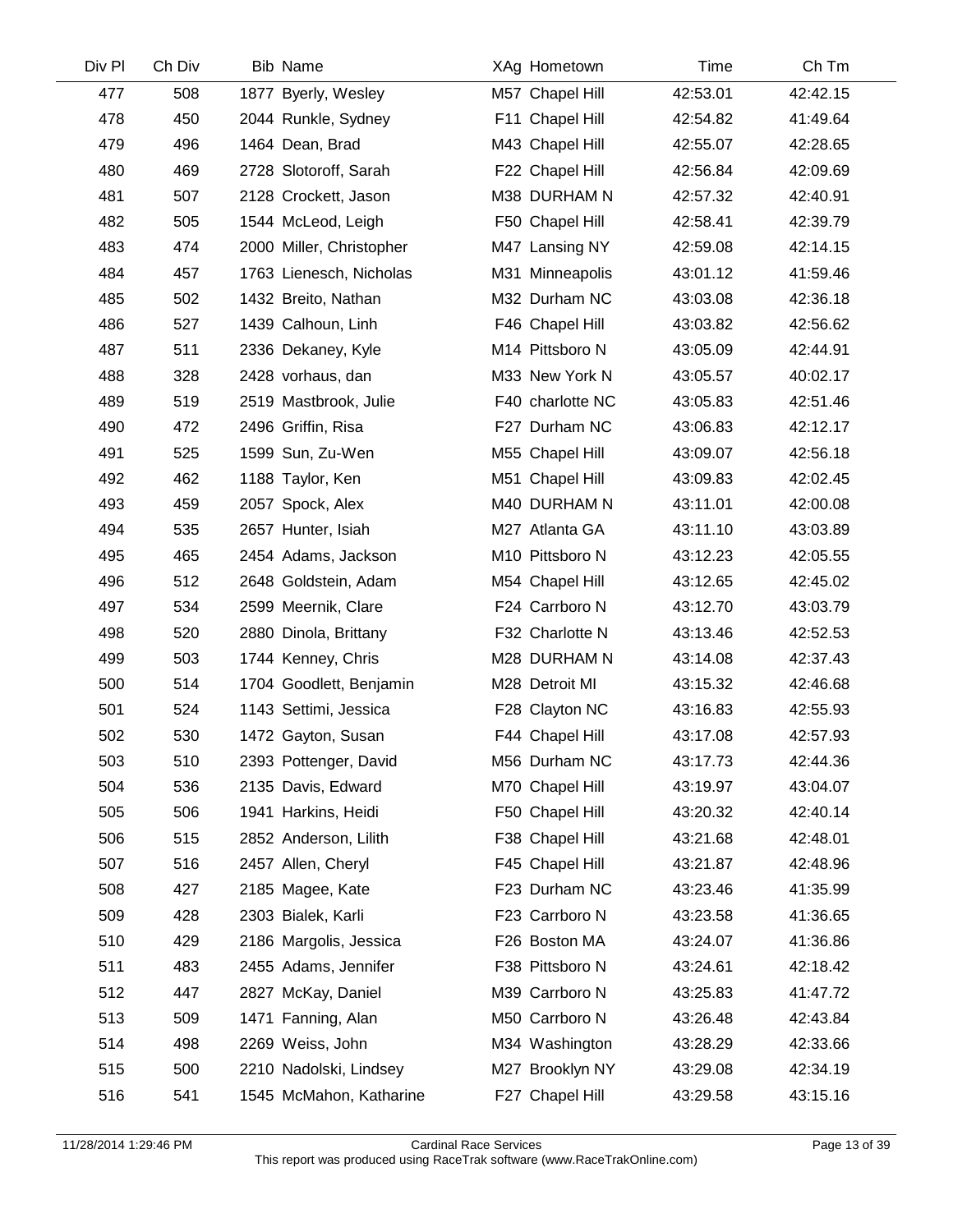| Div Pl | Ch Div | <b>Bib Name</b>             | XAg Hometown     | Time     | Ch Tm    |
|--------|--------|-----------------------------|------------------|----------|----------|
| 517    | 557    | 2637 Boswell, Ingrid        | F42 Mebane NC    | 43:29.82 | 43:25.19 |
| 518    | 553    | 1924 Gaylord, Alison        | F16 Arlington VA | 43:30.34 | 43:21.43 |
| 519    | 546    | 1555 Nason, Ellen           | F <sub>51</sub>  | 43:30.93 | 43:17.52 |
| 520    | 425    | 233 Cheves, Avery           | F25 Carrboro N   | 43:32.23 | 41:35.07 |
| 521    | 426    | 1094 Mikhaylyants, Vadim    | M25 Chapel Hill  | 43:32.32 | 41:35.46 |
| 522    | 471    | 2540 roberts, jennifer      | f34 Chapel Hill  | 43:32.33 | 42:10.92 |
| 523    | 544    | 2097 Beerman, Kathy         | F60 Moscow ID    | 43:33.99 | 43:16.33 |
| 524    | 545    | 2196 McGeehan, Anna         | F29 Carrboro N   | 43:34.33 | 43:17.15 |
| 525    | 559    | 2129 Crowe, Bob             | M67 Pa Furnace   | 43:35.82 | 43:26.40 |
| 526    | 529    | 2469 Broscious, Evan        | M20 Chapel Hill  | 43:36.00 | 42:57.86 |
| 527    | 538    | 1205 Teer, Amanda           | F32 Durham NC    | 43:37.65 | 43:07.72 |
| 528    | 539    | 1724 Helms, Tanya           | F54 Chapel Hill  | 43:37.98 | 43:08.32 |
| 529    | 523    | 1436 Butt, Craig            | M39 DURHAM N     | 43:39.08 | 42:55.45 |
| 530    | 526    | 229 Chase, Rhea             | F35 DURHAM N     | 43:39.82 | 42:56.19 |
| 531    | 532    | 1896 cordell, keegan        | m18 Chapel Hill  | 43:40.82 | 43:00.43 |
| 532    | 521    | 1522 Lee, Christopher (Cal) | M41 Chapel Hill  | 43:41.59 | 42:53.94 |
| 533    | 522    | 1976 Lee, Emerson           | M8 Chapel Hill   | 43:42.07 | 42:55.19 |
| 534    | 549    | 2870 Crook, Lillly          | F13 Carrboro N   | 43:43.19 | 43:20.54 |
| 535    | 550    | 2251 Szabo, Steven          | M40 Durham NC    | 43:43.19 | 43:20.77 |
| 536    | 470    | 1757 lee, dennis            | m27 Brooklyn NY  | 43:43.66 | 42:10.49 |
| 537    | 566    | 2938 Boulton, Katherine     | F16 Chapel Hill  | 43:44.58 | 43:29.92 |
| 538    | 513    | 2534 phillippi, james       | M24 Chapel Hill  | 43:44.69 | 42:46.06 |
| 539    | 561    | 2053 Smith, Hannah          | F17 Chapel Hill  | 43:45.40 | 43:27.72 |
| 540    | 504    | 2926 Yates, Andy            | M49 Chapel Hill  | 43:47.57 | 42:38.00 |
| 541    | 592    | 1497 Himmel, Theresa        | F46 Chapel Hill  | 43:48.75 | 43:48.75 |
| 542    | 560    | 2212 Oberleithner, Angelica | F45 DURHAM N     | 43:50.33 | 43:27.12 |
| 543    | 489    | 2568 blazer, dan            | m44 DURHAM N     | 43:50.97 | 42:21.84 |
| 544    | 554    | 2579 Hall, Michelle         | F31 Chapel Hill  | 43:51.57 | 43:22.93 |
| 545    | 551    | 2591 Kennedy, Joseph        | M54 Chapel Hill  | 43:53.82 | 43:21.43 |
| 546    | 540    | 2502 Hess, John             | M37 Chapel Hill  | 43:57.11 | 43:12.23 |
| 547    | 578    | 2486 Fisher, Stephanie      | F25 Washington   | 43:58.17 | 43:41.80 |
| 548    | 575    | 1754 Kohler, Rebecca        | F49 Carrboro N   | 43:58.32 | 43:35.95 |
| 549    | 564    | 2837 Alcorn, Eddie          | M29 Chapel Hill  | 43:58.98 | 43:29.58 |
| 550    | 565    | 1851 van der Horst, Anna    | F30 Chapel Hill  | 43:59.29 | 43:29.88 |
| 551    | 543    | 1762 Ley, Jacob             | M30 Akron OH     | 43:59.32 | 43:16.17 |
| 552    | 552    | 2499 Hennen, Jessica        | F20 Chapel Hill  | 43:59.34 | 43:21.43 |
| 553    | 563    | 2155 Harrison, Stuart       | M42 Chapel Hill  | 43:59.91 | 43:28.50 |
| 554    | 490    | 2161 Hemsey, Max            | M9 Beverly MA    | 44:00.07 | 42:23.67 |
| 555    | 567    | 2836 van der Horst, Sarah   | F26 Chapel Hill  | 44:00.08 | 43:30.88 |
| 556    | 594    | 1576 Richardson, Julie      | F51 Chapel Hill  | 44:00.49 | 43:49.88 |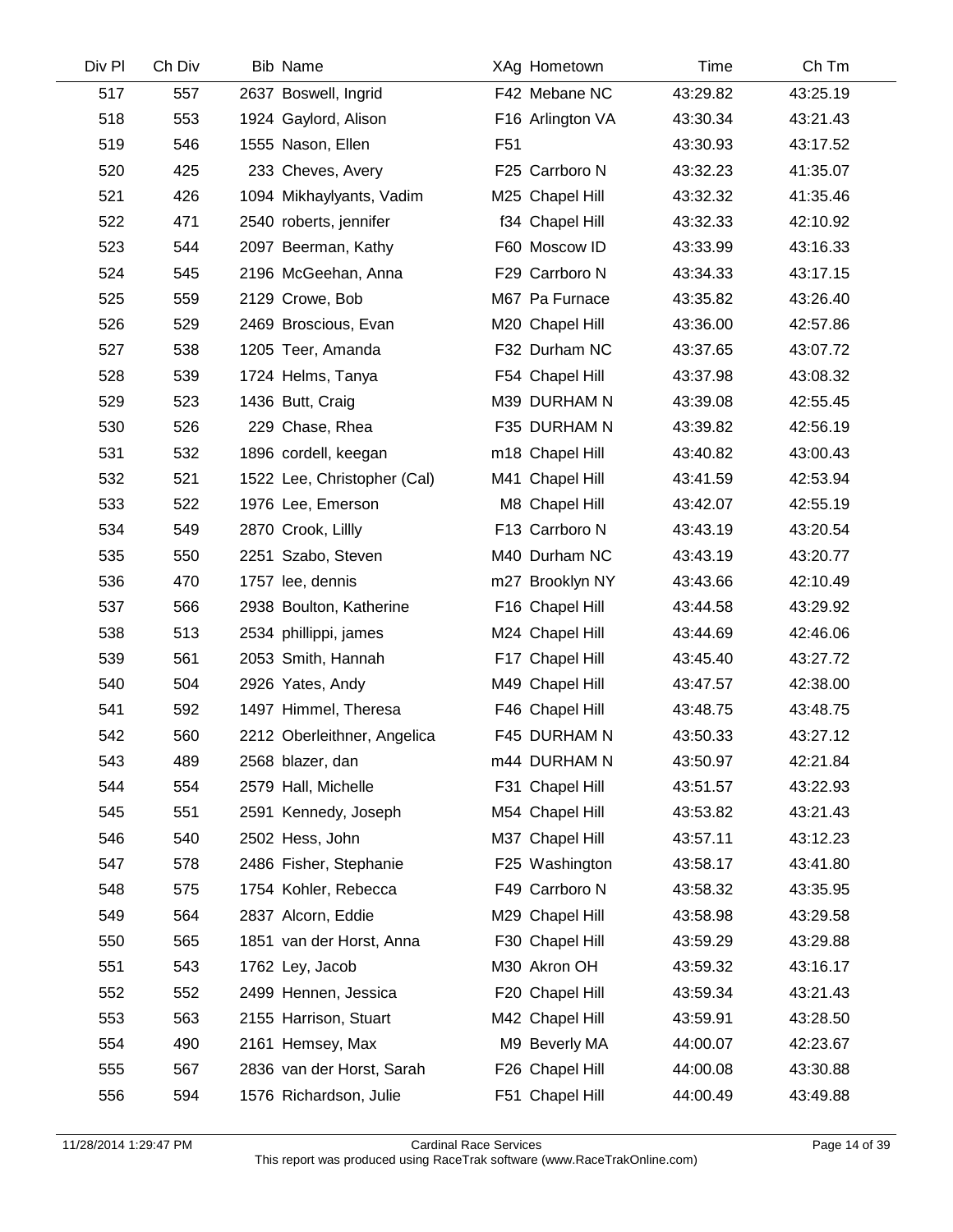| Div Pl | Ch Div | <b>Bib Name</b>                 | XAg Hometown     | Time     | Ch Tm    |
|--------|--------|---------------------------------|------------------|----------|----------|
| 557    | 517    | 2367 Laubscher, David           | M51 Chapel Hill  | 44:00.87 | 42:49.21 |
| 558    | 492    | 2158 Hemsey, Christopher        | M39 Beverly MA   | 44:02.07 | 42:24.69 |
| 559    | 597    | 1816 Runfola, Cristin           | F30 Chapel Hill  | 44:02.59 | 43:52.42 |
| 560    | 558    | 1827 Simmons, Erin              | F30 DURHAM N     | 44:03.00 | 43:25.81 |
| 561    | 533    | 2020 Norwood, Hollin            | M34 Union City C | 44:06.32 | 43:03.16 |
| 562    | 569    | 2662 Kelly, Buddy               | M53 Chapel Hill  | 44:07.96 | 43:33.24 |
| 563    | 571    | 2376 McIlwain, Katherine        | F23 Chicago IL   | 44:11.09 | 43:34.42 |
| 564    | 555    | 2621 sullivan, daniel           | m69 Chapel Hill  | 44:12.32 | 43:23.68 |
| 565    | 615    | 1433 Bruno, Dean                | M50 Chapel Hill  | 44:16.33 | 44:12.20 |
| 566    | 617    | 2361 Jewitt, Caitlin            | F30 Christiansbu | 44:16.70 | 44:12.83 |
| 567    | 590    | 2721 Murphy, Caroline           | F15 Carrboro N   | 44:16.75 | 43:48.30 |
| 568    | 499    | 2178 Lane, Stephanie            | F26 Marblehead   | 44:17.00 | 42:34.13 |
| 569    | 612    | 2079 Wentz, Catherine           | F51 Arlington VA | 44:20.33 | 44:10.39 |
| 570    | 547    | 2684 Rychel, Brianne            | F35 Pittsboro N  | 44:20.46 | 43:19.09 |
| 571    | 542    | 2615 Noe, Lawrence              | M55 Chapel Hill  | 44:20.57 | 43:15.68 |
| 572    | 577    | 1894 Cordell, Callum            | M18 Chapel Hill  | 44:21.18 | 43:40.56 |
| 573    | 619    | 2626 Villalta, Elizabeth        | F33 Chapel Hill  | 44:21.62 | 44:14.25 |
| 574    | 528    | 2642 Ferron, Emily              | F28 Asheville N  | 44:21.96 | 42:57.30 |
| 575    | 608    | 2976 Hatkevich-O'Donnell, Talia | F29 Chapel Hill  | 44:22.11 | 44:08.49 |
| 576    | 579    | 1895 Cordell, Half Dome         | M54 Chapel Hill  | 44:22.71 | 43:41.85 |
| 577    | 603    | 2284 ALBAYRAK, Ali              | M55 Charlotte N  | 44:23.41 | 44:00.26 |
| 578    | 600    | 2630 Atchison, Gregory          | M58 Chapel Hill  | 44:23.50 | 43:57.65 |
| 579    | 618    | 1868 Blackburn, Dick            | M67 Chapel Hill  | 44:24.58 | 44:13.68 |
| 580    | 518    | 1748 Klaver, Sean               | M27 King Georg   | 44:24.82 | 42:50.69 |
| 581    | 573    | 1807 Riek, Jim                  | M49 Carrboro N   | 44:25.06 | 43:35.15 |
| 582    | 576    | 2214 Paine, Bethany             | F46 Chapel Hill  | 44:25.32 | 43:39.44 |
| 583    | 588    | 1960 Hoerner, Erin              | F25 Chapel Hill  | 44:25.82 | 43:46.45 |
| 584    | 613    | 2423 Teleki, Lili               | F33 Chapel Hill  | 44:26.31 | 44:10.41 |
| 585    | 593    | 982 Keane, Julie                | F45 Chapel Hill  | 44:28.39 | 43:49.77 |
| 586    | 624    | 1824 Schneider, Eric            | m50 Pittsboro N  | 44:28.60 | 44:17.70 |
| 587    | 580    | 1845 Thompson, Jennifer         | F38 Chapel Hill  | 44:28.85 | 43:43.42 |
| 588    | 586    | 2853 Shannon, Kristin           | F17 Chapel Hill  | 44:30.02 | 43:45.88 |
| 589    | 531    | 1304 Zuiker, Anton              | M44 Chapel Hill  | 44:30.09 | 42:59.98 |
| 590    | 620    | 1787 Molnar, Jessica            | F34 Pittsboro N  | 44:30.10 | 44:14.75 |
| 591    | 611    | 1630 Williams, Joel             | M53 Mebane NC    | 44:30.34 | 44:09.96 |
| 592    | 610    | 1407 alston, kwame              | m25 Carrboro N   | 44:30.53 | 44:09.90 |
| 593    | 606    | 2979 Clark, Robert              | M39 Durham NC    | 44:31.93 | 44:06.09 |
| 594    | 599    | 1954 Hirschfield, Ashley        | F24 DURHAM N     | 44:35.78 | 43:55.12 |
| 595    | 602    | 2338 Dellinger, Jackson         | M15 DURHAM N     | 44:36.78 | 43:59.60 |
| 596    | 616    | 2052 Smith, Debbie              | F54 Hillsborough | 44:37.60 | 44:12.40 |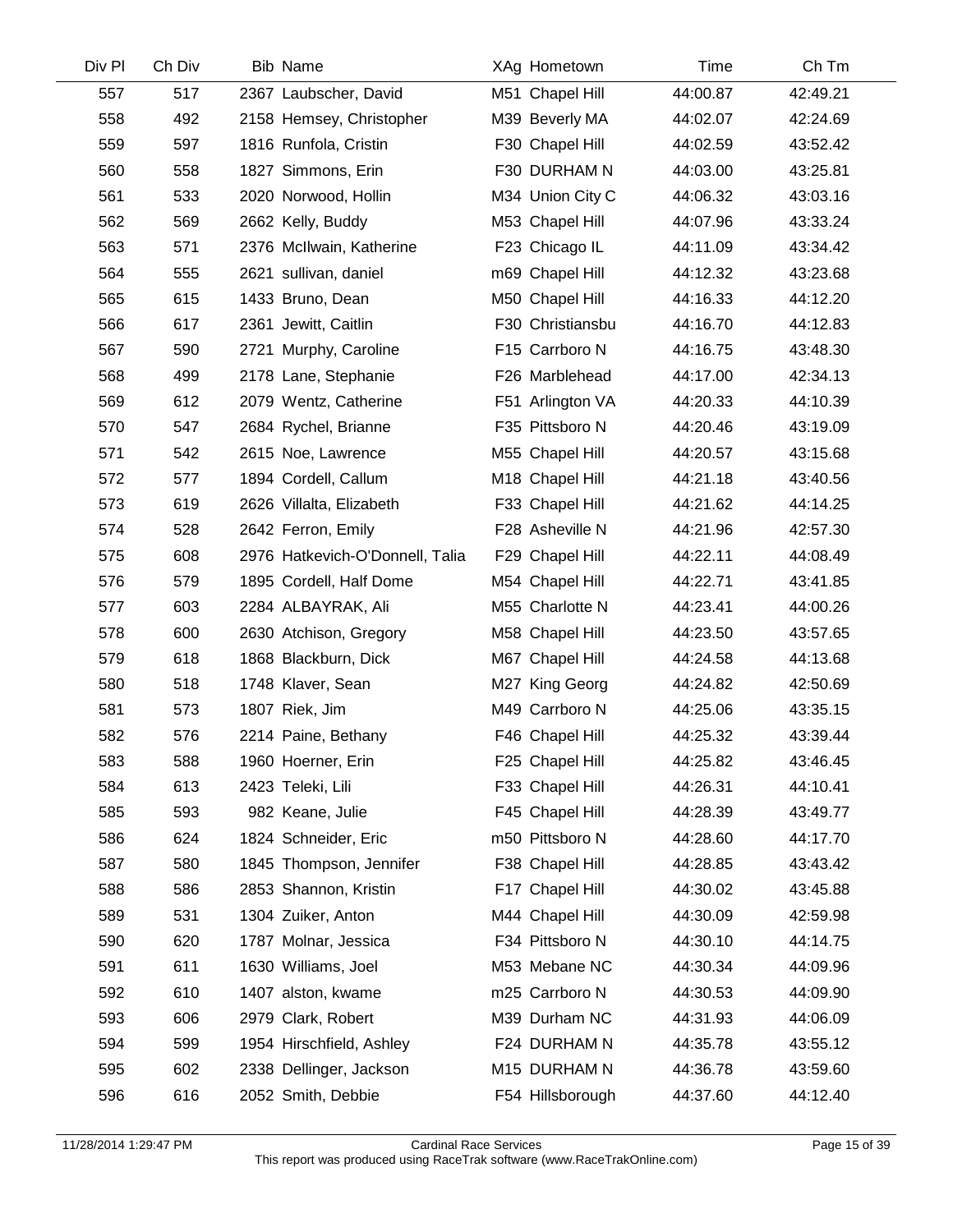| Div Pl | Ch Div | <b>Bib Name</b>                 |     | XAg Hometown      | Time     | Ch Tm    |
|--------|--------|---------------------------------|-----|-------------------|----------|----------|
| 597    | 614    | 1581 Rosen, Norm                |     | m61 Chapel Hill   | 44:39.71 | 44:11.03 |
| 598    | 572    | 2342 Dougan, Kathryn            |     | F38 jacksonville  | 44:40.23 | 43:35.10 |
| 599    | 591    | 2656 himmelberg, adrienne       |     | f46 Chapel Hill   | 44:40.35 | 43:48.44 |
| 600    | 581    | 1935 Gray, Lindsay              |     | F41 Durham NC     | 44:44.40 | 43:43.47 |
| 601    | 605    | 2986 Kaster, Michael            | M42 |                   | 44:45.27 | 44:05.08 |
| 602    | 570    | 2177 Lane, Sam                  |     | M20 Chapel Hill   | 44:45.47 | 43:33.55 |
| 603    | 585    | 1948 Higgins, Christopher       |     | M28 Carrboro N    | 44:46.08 | 43:45.41 |
| 604    | 628    | 2879 Dinola, Sandy              |     | F59 Chapel Hill   | 44:46.32 | 44:23.65 |
| 605    | 623    | 1537 madden, michael            |     | m59 Chapel Hill   | 44:46.60 | 44:16.72 |
| 606    | 537    | 2132 Cummings, Courtney         |     | F30 Marblehead    | 44:48.57 | 43:04.20 |
| 607    | 574    | 2225 Rana, Joseph               |     | M50 Chapel Hill   | 44:48.68 | 43:35.53 |
| 608    | 630    | 1404 Agusta, Joe                |     | M49 Chapel Hill   | 44:50.82 | 44:28.45 |
| 609    | 627    | 2580 Hall, Steven               |     | M60 Chapel Hill   | 44:50.93 | 44:22.53 |
| 610    | 634    | 1950 Himmel, Tom                |     | M44 Chapel Hill   | 44:51.18 | 44:40.77 |
| 611    | 548    | 2239 Smith, Nancy               |     | F56 Durham NC     | 44:53.00 | 43:19.60 |
| 612    | 584    | 2022 Obermeyer, Kari            |     | F32 Durham NC     | 44:53.57 | 43:45.39 |
| 613    | 582    | 1420 bennett, lisa              |     | F36 Carrboro N    | 44:55.82 | 43:43.92 |
| 614    | 640    | 1882 Caress, Lula               |     | F8 Chapel Hill    | 44:56.83 | 44:45.18 |
| 615    | 589    | 2229 Robertson, kevin           |     | M57 Durham NC     | 44:57.82 | 43:47.28 |
| 616    | 641    | 221 Caren, Neal                 |     | M41 Chapel Hill   | 44:58.33 | 44:46.64 |
| 617    | 556    | 2543 robinson, kevin            |     | M37 charlotte MI  | 44:58.98 | 43:23.85 |
| 618    | 598    | 2937 Copeland, Henry            |     | M52 Chapel Hill   | 44:59.08 | 43:53.65 |
| 619    | 642    | 2634 Barron, Johanna            |     | F27 Charlottesvil | 44:59.57 | 44:49.18 |
| 620    | 645    | 2744 Brown, Chris               |     | M45 Chapel Hill   | 44:59.94 | 44:59.94 |
| 621    | 562    | 172 Bigler IV, Roy              |     | M47 Siler City N  | 44:59.99 | 43:28.11 |
| 622    | 568    | 2167 Howard, Janna              |     | F24 Chapel Hill   | 45:01.32 | 43:33.19 |
| 623    | 609    | 2932 Gilbert, Virginia          |     | F46 Chapel Hill   | 45:02.33 | 44:08.66 |
| 624    | 625    | 1118 Prince, Katya              |     | F49 Durham NC     | 45:02.83 | 44:19.70 |
| 625    | 647    | 2970 Gaertner, Chas             | M56 |                   | 45:05.04 | 45:00.41 |
| 626    | 604    | 2301 belousov, Yakov            |     | M36 Durham NC     | 45:05.67 | 44:03.00 |
| 627    | 583    | 2821 Stanley, Will              |     | M29 Carrboro N    | 45:07.10 | 43:45.16 |
| 628    | 596    | 1360 phillips, brianna          | f25 |                   | 45:07.33 | 43:51.68 |
| 629    | 595    | 2949 Stocks, Katie              | F24 |                   | 45:07.33 | 43:51.18 |
| 630    | 587    | 2822 Hart, Lauren               |     | F30 Carrboro N    | 45:07.82 | 43:46.20 |
| 631    | 622    | 2933 Gilland, Paula             |     | F50 Chapel Hill   | 45:09.83 | 44:16.46 |
| 632    | 601    | 2077 Vidugiryte-Hartblay, Migle |     | F39 Leverett MA   | 45:10.33 | 43:59.22 |
| 633    | 607    | 2337 Dellinger, Hampton         |     | M47 DURHAM N      | 45:11.08 | 44:06.71 |
| 634    | 652    | 1905 Deacon, Dree               |     | F21 Chapel Hill   | 45:13.08 | 45:03.65 |
| 635    | 650    | 1531 Li, Vivian                 |     | F57 Durham NC     | 45:15.08 | 45:01.96 |
| 636    | 667    | 2895 Troester, Melissa          |     | F42 Carrboro N    | 45:17.48 | 45:12.86 |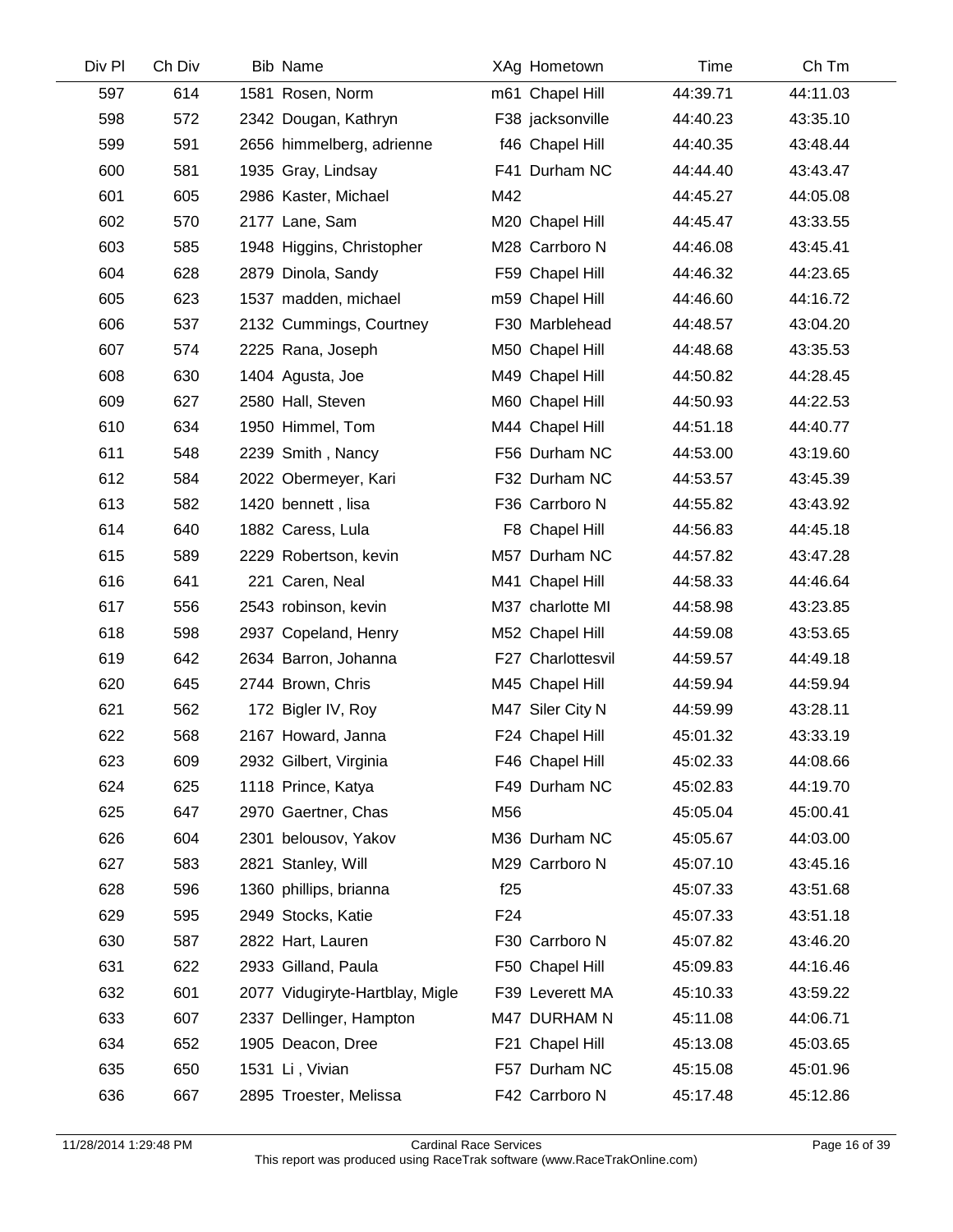| Div Pl | Ch Div | <b>Bib Name</b>         |                 | XAg Hometown     | Time     | Ch Tm    |
|--------|--------|-------------------------|-----------------|------------------|----------|----------|
| 637    | 655    | 1563 Paul, Eric         |                 | M57 Carrboro N   | 45:17.83 | 45:06.93 |
| 638    | 668    | 2896 pirone, mara       |                 | F10 Carrboro N   | 45:18.22 | 45:13.33 |
| 639    | 658    | 1574 Rath, Martha       |                 | f44 Chapel Hill  | 45:18.33 | 45:07.41 |
| 640    | 649    | 1085 Mayo, Rodney       |                 | M50 Hillsborough | 45:23.62 | 45:01.96 |
| 641    | 664    | 1751 Knechtel, Timothy  |                 | M27 Aspen CO     | 45:25.46 | 45:11.27 |
| 642    | 666    | 1749 Knechtel, Diana    |                 | F62 Chapel Hill  | 45:26.13 | 45:12.46 |
| 643    | 635    | 2991 Kraft, Monica      | F <sub>52</sub> |                  | 45:30.09 | 44:41.14 |
| 644    | 684    | 1878 Calhoun, Audrey    |                 | F14 Chapel Hill  | 45:30.32 | 45:20.42 |
| 645    | 626    | 2838 Stone, Pete        |                 | M47 Carrboro N   | 45:31.89 | 44:21.55 |
| 646    | 651    | 1539 Matthews, David    |                 | M38 Carrboro N   | 45:33.53 | 45:02.38 |
| 647    | 680    | 2344 Eldred, Tracy      |                 | F44 Carrboro N   | 45:33.57 | 45:19.35 |
| 648    | 654    | 2278 Woodruff, Courtney |                 | F33 Wichita KS   | 45:34.31 | 45:05.39 |
| 649    | 671    | 2553 Van Wagner, Allan  |                 | M56 Chapel Hill  | 45:35.22 | 45:15.32 |
| 650    | 656    | 2181 ledford, cameron   |                 | m31 Durham NC    | 45:35.33 | 45:07.12 |
| 651    | 629    | 2694 Voshell, Erica     |                 | F27 Durham NC    | 45:36.23 | 44:26.36 |
| 652    | 644    | 1790 Monahan, Rose      |                 | F38 Chapel Hill  | 45:37.33 | 44:59.43 |
| 653    | 672    | 2358 Holaday, Chris     |                 | M47 Durham NC    | 45:40.08 | 45:15.92 |
| 654    | 673    | 2565 Anile, Teresa      |                 | F47 Hillsborough | 45:40.09 | 45:16.20 |
| 655    | 696    | 2335 Dayne, Zion        |                 | M12 Chapel Hill  | 45:41.32 | 45:33.89 |
| 656    | 688    | 1636 Adelman, Kristen   |                 | F29 DURHAM N     | 45:43.84 | 45:26.05 |
| 657    | 643    | 2727 Slotoroff, Brent   |                 | M21 Chapel Hill  | 45:44.03 | 44:56.67 |
| 658    | 639    | 2033 Pincus, Nan        |                 | F21 Chapel Hill  | 45:44.86 | 44:44.73 |
| 659    | 686    | 2655 Hede, Karyn        |                 | F50 Chapel Hill  | 45:45.82 | 45:22.92 |
| 660    | 698    | 1856 Warren, Zachary    |                 | M11 Pelham NH    | 45:45.83 | 45:36.39 |
| 661    | 637    | 2037 Reuland, Frances   |                 | f18 Chapel Hill  | 45:50.14 | 44:41.48 |
| 662    | 638    | 1872 Bolon, Hank        |                 | M18 Chapel Hill  | 45:50.84 | 44:42.95 |
| 663    | 621    | 1443 chance, william    |                 | m52 Pittsboro N  | 45:53.77 | 44:15.13 |
| 664    | 699    | 2910 Stolkla, Kristen   |                 | F34 Carrboro N   | 45:56.10 | 45:37.40 |
| 665    | 631    | 2848 Cameron, lan       |                 | M10 Chapel Hill  | 45:56.22 | 44:35.19 |
| 666    | 677    | 2471 Broscious, Rachael |                 | F24 Chapel Hill  | 45:57.33 | 45:18.72 |
| 667    | 660    | 2998 griswold, sam      | m16             |                  | 45:58.09 | 45:07.95 |
| 668    | 700    | 2477 Conder, Meredith   |                 | F53 Chapel Hill  | 45:58.96 | 45:40.05 |
| 669    | 659    | 1456 Cunningham, Jayne  |                 | F58 Hillsborough | 46:00.96 | 45:07.54 |
| 670    | 646    | 2911 Nichols, George    |                 | M62 Chapel Hill  | 46:02.28 | 45:00.37 |
| 671    | 685    | 1966 Junker, Matthew    |                 | M17 Carrboro N   | 46:04.57 | 45:22.38 |
| 672    | 694    | 1922 Gauger, Matthew    |                 | M37 Durham NC    | 46:05.32 | 45:32.92 |
| 673    | 675    | 2003 Miller, Liz        |                 | F47 Lansing NY   | 46:05.77 | 45:16.84 |
| 674    | 710    | 2940 El-Shaarawi, Nadia |                 | F33 Carrboro N   | 46:06.73 | 45:53.10 |
| 675    | 712    | 2941 Van Slyke, Adam    |                 | M36 Carrboro N   | 46:07.32 | 45:53.70 |
| 676    | 692    | 2649 Goldstein, Elianna |                 | F17 Chapel Hill  | 46:07.83 | 45:28.96 |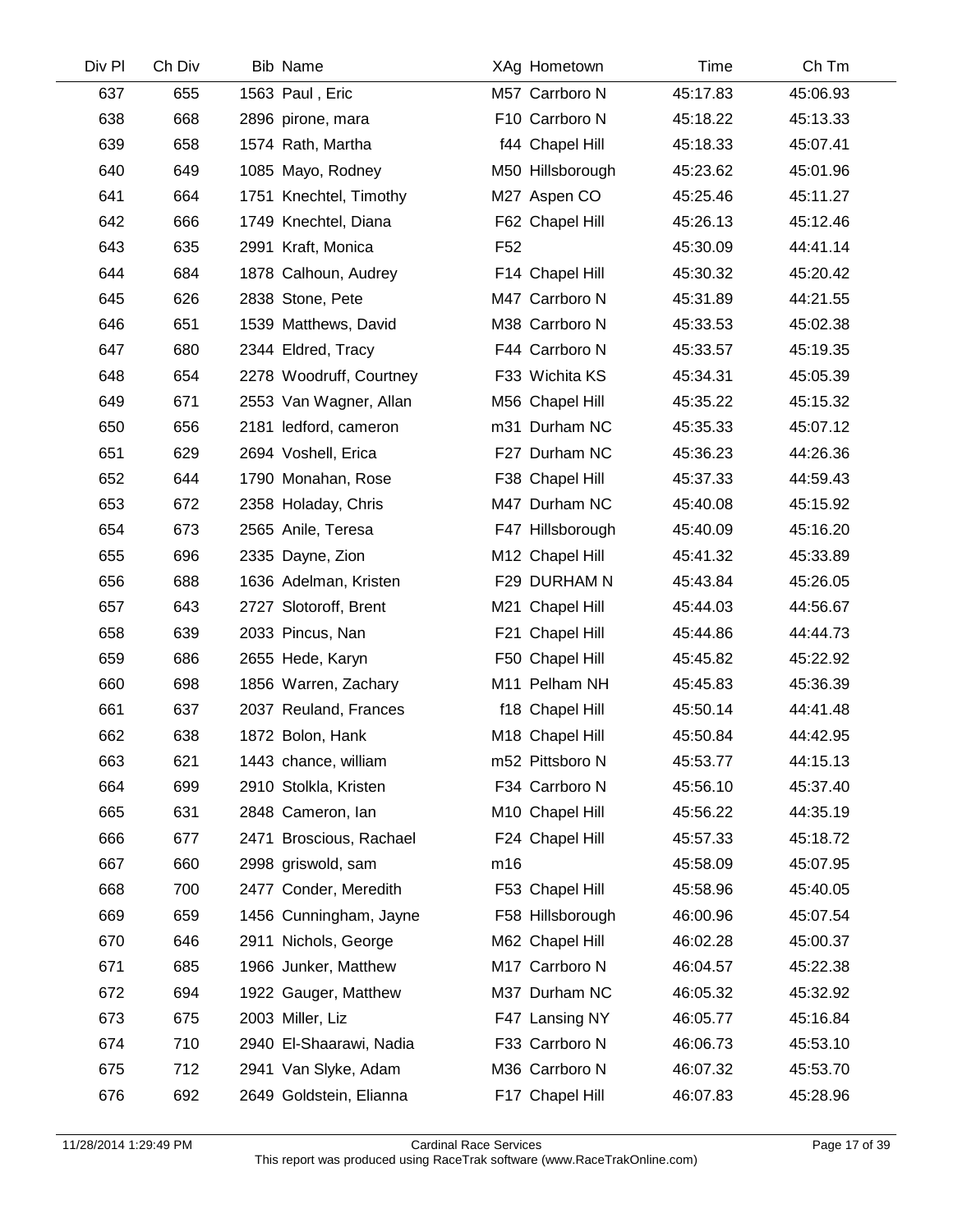| Ch Div | <b>Bib Name</b>         | XAg Hometown    | Time     | Ch Tm    |
|--------|-------------------------|-----------------|----------|----------|
| 661    | 2808 grubbs, caitlin    | f13 Chapel Hill | 46:08.32 | 45:08.90 |
| 689    | 1965 Junker, Ellen      | F55 Carrboro N  | 46:08.35 | 45:26.20 |
| 716    | 1489 Harris, Jerry      | M74 DURHAM N    | 46:09.83 | 45:57.47 |
| 665    | 2805 grubbs, jonathan   | m42 Chapel Hill | 46:10.82 | 45:11.42 |
| 682    | 2812 Shull, DeeDee      | F51 Chapel Hill | 46:11.07 | 45:20.16 |
| 695    | 2902 reebye, laura      | F41 Chapel Hill | 46:13.89 | 45:32.98 |
| 721    | 2487 Fowler, Kelli      | F35 Charlotte N | 46:16.57 | 46:03.41 |
| 723    | 2680 Pizzagalli, Mia    | F47 Chapel Hill | 46:17.58 | 46:06.44 |
| 676    | 1712 Grill, Julie       | F50 Chapel Hill | 46:17.58 | 45:17.95 |
| 657    | 1983 Lissy, Greg        | M43 Chapel Hill | 46:20.06 | 45:07.15 |
| 636    | 2824 Harris, Richard    | M40 Chapel Hill | 46:21.55 | 44:41.43 |
| 648    | 2295 Barg, Taylor       | F19 Dallas TX   | 46:23.05 | 45:01.64 |
| 697    | 2645 Galloway, Beth     | F40 Chapel Hill | 46:24.86 | 45:35.00 |
| 707    | 1832 Smith, Peter       | M43 Carrboro N  | 46:25.83 | 45:50.45 |
| 633    | 2116 Carstens, Claire   | F24 Chicago IL  | 46:26.57 | 44:36.95 |
| 632    | 1915 flynn, dillon      | M23 Boulder CO  | 46:26.84 | 44:35.69 |
| 678    | 1551 morningstar, scott | m49 Carrboro N  | 46:32.57 | 45:18.95 |
| 706    | 2857 Shannon, Andrew    | M50 Chapel Hill | 46:32.82 | 45:48.69 |
| 738    | 1714 Hadler, Wayne      | M60 Carrboro N  | 46:34.99 | 46:20.85 |
| 741    | 1938 Hadler, Jessica    | F32 New York N  | 46:36.33 | 46:22.16 |
| 734    | 2967 Mendes, Lexi       | F20 Chapel Hill | 46:37.26 | 46:18.60 |
| 662    | 1350 hara, yukihiro     | m32             | 46:38.15 | 45:09.03 |
| 736    | 2965 Mendes, Nicole     | F48 Chapel Hill | 46:38.33 | 46:19.44 |
| 663    | 1349 romero, viana      | f38             | 46:38.57 | 45:10.40 |
| 679    | 1919 Frantz, Rachel     | F29 Carrboro N  | 46:38.71 | 45:19.31 |
| 681    | 1885 Carroll, Colin     | M30 Carrboro N  | 46:39.11 | 45:19.50 |
| 720    | 2046 Sayre, Kathryn     | F27 Chapel Hill | 46:39.40 | 46:03.03 |
| 722    | 2045 Sayre, Alex        | M31 Chapel Hill | 46:39.47 | 46:03.79 |
| 729    | 2666 Lemanski, Julie    | F24 Durham NC   | 46:39.48 | 46:11.31 |
| 760    | 2905 McDonald, Noreen   | F41 Chapel Hill | 46:41.08 | 46:37.43 |
| 693    | 2368 Laubscher, Kevin   | M22 Chapel Hill | 46:42.32 | 45:29.45 |
| 732    | 2235 sayle, amy         | f45 Carrboro N  | 46:42.84 | 46:15.93 |
| 703    | 1996 McCluskey, Megan   | F23 Chapel Hill | 46:42.88 | 45:43.21 |
| 683    | 2875 White, Len         | M51 DURHAM N    | 46:44.58 | 45:20.20 |
| 705    | 2421 Tauchen, Christine | F27 Richmond V  | 46:45.14 | 45:46.12 |
| 701    | 2404 Salerno, Jessica   | F38 Chapel Hill | 46:46.60 | 45:41.20 |
| 702    | 1687 Dixon, Bob         | M55 Chapel Hill | 46:46.60 | 45:41.73 |
| 653    | 2226 Renner, Tate       | F51 Pittsboro N | 46:46.76 | 45:04.10 |
| 691    | 2618 Singh, Tina        | F44 Chapel Hill | 46:48.63 | 45:26.98 |
| 669    | 2542 Robinson, Keith    | M39 Durham NC   | 46:48.85 | 45:13.63 |
|        |                         |                 |          |          |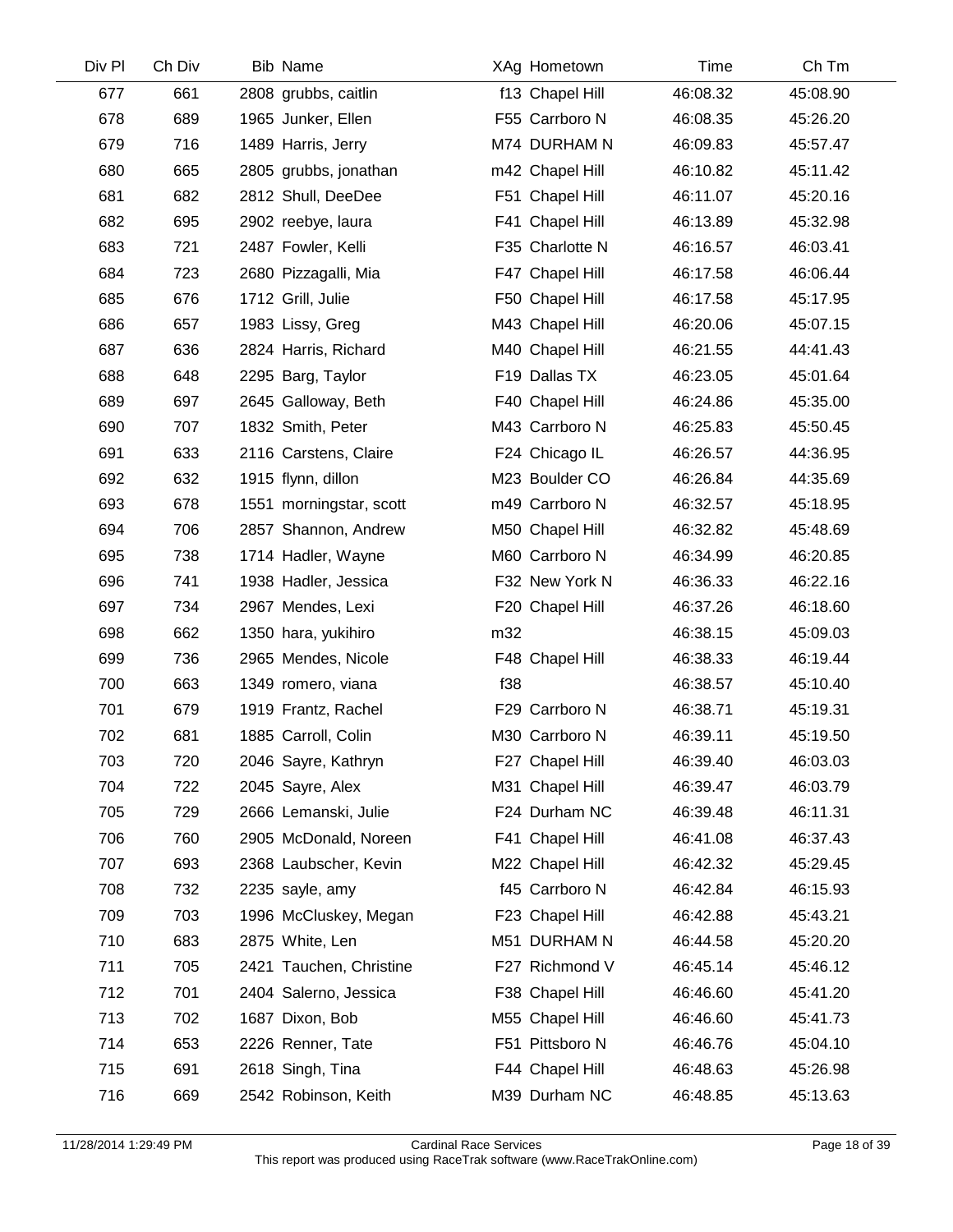| Div Pl | Ch Div | <b>Bib Name</b>             | XAg Hometown      | Time     | Ch Tm    |
|--------|--------|-----------------------------|-------------------|----------|----------|
| 717    | 690    | 2624 Verma, Lalit           | M46 Chapel Hill   | 46:49.35 | 45:26.96 |
| 718    | 687    | 1570 Porter, Greg           | M52 Carrboro N    | 46:52.56 | 45:26.04 |
| 719    | 704    | 2862 Calle, Patricia        | F38 Chapel Hill   | 46:53.58 | 45:45.20 |
| 720    | 744    | 2652 Gowan, Frith           | F40 Carrboro N    | 46:54.46 | 46:27.56 |
| 721    | 713    | 1803 Price, Mitchell        | M49 Carrboro N    | 46:54.50 | 45:53.84 |
| 722    | 775    | 2943 Brennen, Andrea        | F31 Medford MA    | 46:54.56 | 46:45.88 |
| 723    | 674    | 2007 Morris, Chris          | M9 Carrboro N     | 46:56.32 | 45:16.44 |
| 724    | 730    | 2322 Colaianni, Catherine   | F29 Baltimore M   | 46:58.76 | 46:13.12 |
| 725    | 737    | 2972 Mackey, Cecelia        | F67               | 46:58.84 | 46:20.17 |
| 726    | 731    | 2325 Colaianni, William     | M65 Chapel Hill   | 46:58.86 | 46:13.25 |
| 727    | 728    | 1481 Guerrero, Mark         | M43 Creedmoor     | 46:59.10 | 46:11.23 |
| 728    | 724    | 2224 Proffer, Andrew        | M51 Chapel Hill   | 46:59.56 | 46:07.19 |
| 729    | 725    | 2208 Murray, Desiree        | F46 Chapel Hill   | 46:59.75 | 46:08.13 |
| 730    | 757    | 2168 Howard, Julia          | F26 Chapel Hill   | 47:01.32 | 46:34.68 |
| 731    | 752    | 2096 Barfield, Toland       | M37 Durham NC     | 47:01.49 | 46:34.08 |
| 732    | 670    | 1359 Akwari, Christiana     | F32 Durham NC     | 47:02.19 | 45:14.97 |
| 733    | 735    | 1731 Houck, Eric            | M44 Morrisville N | 47:04.60 | 46:19.19 |
| 734    | 733    | 1776 Matsushima, Danielle   | F27 Durham NC     | 47:05.41 | 46:18.01 |
| 735    | 717    | 1552 Morrison, Bill         | M47 Durham NC     | 47:10.23 | 45:59.06 |
| 736    | 708    | 2058 Stephens, Anne         | F44 Chapel Hill   | 47:10.83 | 45:52.20 |
| 737    | 714    | 2930 DeMarcus, Forrest      | M37 Carrboro N    | 47:10.84 | 45:54.22 |
| 738    | 746    | 1662 Casale, Marc           | M29 Boston MA     | 47:11.76 | 46:29.12 |
| 739    | 765    | 2617 Poitras, Taylor        | F39 Pittsboro N   | 47:14.23 | 46:38.57 |
| 740    | 715    | 2735 Wiggins, Jennifer      | F40 Chapel Hill   | 47:14.58 | 45:55.22 |
| 741    | 771    | 1794 Passannante, Elizabeth | F25 Chapel Hill   | 47:15.52 | 46:41.36 |
| 742    | 745    | 2215 Parker, Donna          | F48 Chapel Hill   | 47:15.53 | 46:28.43 |
| 743    | 763    | 2578 Gunter, Kevin          | M51 Chapel Hill   | 47:15.57 | 46:38.39 |
| 744    | 740    | 2921 Long, Ursula           | F49 Chapel Hill   | 47:16.05 | 46:21.86 |
| 745    | 727    | 2984 wolf, matthew          | m12               | 47:16.64 | 46:08.76 |
| 746    | 782    | 1637 Agusta, Anna           | F20 Chapel Hill   | 47:16.85 | 46:55.16 |
| 747    | 747    | 2216 Parker, Jon            | M48 Chapel Hill   | 47:17.09 | 46:29.20 |
| 748    | 783    | 1242 Wessell, Laura         | F46 Hillsborough  | 47:17.83 | 46:56.21 |
| 749    | 774    | 1795 Passannante, Mary      | F52 Chapel Hill   | 47:19.08 | 46:45.70 |
| 750    | 750    | 2001 Miller, Kathryn        | F17 Lansing NY    | 47:19.61 | 46:33.43 |
| 751    | 793    | 2566 Ashton, Rebecca        | F29 Durham NC     | 47:21.08 | 47:04.21 |
| 752    | 726    | 2811 Matos, Michael         | M36 Chapel Hill   | 47:21.82 | 46:08.68 |
| 753    | 776    | 1462 Davis, Sonia           | F48 Chapel Hill   | 47:22.57 | 46:48.65 |
| 754    | 777    | 1605 Thomas, Jody           | M43 Chapel Hill   | 47:24.00 | 46:49.34 |
| 755    | 711    | 2678 Peterson, Stephanie    | F33 Pittsboro N   | 47:24.07 | 45:53.46 |
| 756    | 709    | 2679 Peterson, William      | M35 Pittsboro N   | 47:24.17 | 45:53.02 |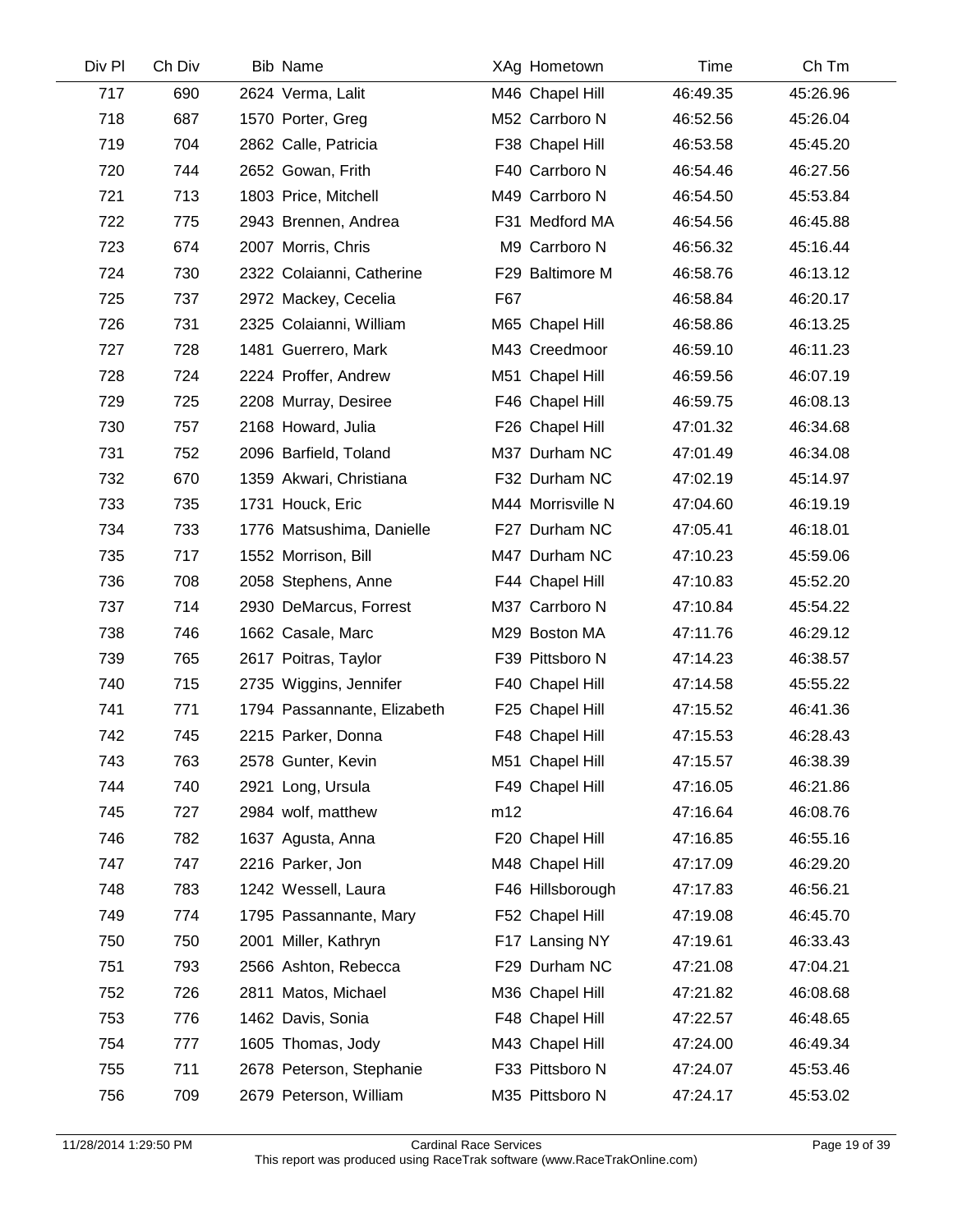| Div Pl | Ch Div | <b>Bib Name</b>              | XAg Hometown      | Time     | Ch Tm    |  |
|--------|--------|------------------------------|-------------------|----------|----------|--|
| 757    | 800    | 2813 blackburn, jennifer     | F37 Durham NC     | 47:25.57 | 47:08.68 |  |
| 758    | 761    | 2740 Davies-Ludlow, Rachael  | F28 Chapel Hill   | 47:26.46 | 46:37.79 |  |
| 759    | 762    | 2804 Ludlow, Caitlin         | F23 Chapel Hill   | 47:26.79 | 46:38.36 |  |
| 760    | 770    | 1601 Surh, Jerry             | M75 Carrboro N    | 47:27.21 | 46:41.30 |  |
| 761    | 827    | 1406 Allen, Lauren           | F24 Chapel Hill   | 47:28.57 | 47:28.57 |  |
| 762    | 768    | 2816 tawil, laura            | f32 Chapel Hill   | 47:28.82 | 46:40.39 |  |
| 763    | 742    | 1597 Spencer, Rachel         | F29 Durham NC     | 47:29.20 | 46:26.53 |  |
| 764    | 718    | 1600 Superak, Peter          | M58 Carrboro N    | 47:29.49 | 46:00.55 |  |
| 765    | 832    | 1701 Frieda, Dustin          | M29 Columbia M    | 47:29.83 | 47:29.83 |  |
| 766    | 766    | 2164 Henriquez, Craig        | M55 Chapel Hill   | 47:29.83 | 46:38.65 |  |
| 767    | 805    | 2488 Freeman, Dana           | F39 Charlotte N   | 47:30.28 | 47:10.64 |  |
| 768    | 758    | 1622 Westrick, Aaron         | M38 Chapel Hill   | 47:32.33 | 46:35.91 |  |
| 769    | 773    | 2622 Sullivan, Erin          | F44 Chapel Hill   | 47:33.19 | 46:44.30 |  |
| 770    | 809    | 1660 Cannon, Lori            | F47 Chapel Hill   | 47:34.34 | 47:11.66 |  |
| 771    | 719    | 1575 Retsch-Bogart, George   | M62 Chapel Hill   | 47:34.73 | 46:02.36 |  |
| 772    | 812    | 1881 Cannon, Kathleen        | F19 Chapel Hill   | 47:34.83 | 47:12.65 |  |
| 773    | 796    | 2619 Smith, Andrew           | M35 Durham NC     | 47:35.58 | 47:06.20 |  |
| 774    | 743    | 1441 Campbell, JJ            | F45 Chapel Hill   | 47:35.94 | 46:26.58 |  |
| 775    | 772    | 1465 Derbakova, Anna         | F27 Durham NC     | 47:38.07 | 46:43.41 |  |
| 776    | 803    | 2047 schoenherr, jay         | M30 Carrboro N    | 47:38.58 | 47:10.38 |  |
| 777    | 808    | 2048 Schoenherr, Sarah       | F31 Carrboro N    | 47:38.68 | 47:11.00 |  |
| 778    | 814    | 2427 Unger, Ronald           | M40 Chapel Hill   | 47:38.98 | 47:14.08 |  |
| 779    | 802    | 2124 Cortese, Alyssa         | F17 Vienna VA     | 47:39.57 | 47:10.14 |  |
| 780    | 804    | 2056 Spagnardi, Colleen      | F33 DURHAM N      | 47:40.82 | 47:10.45 |  |
| 781    | 806    | 2703 Bickers Bock, Lindsey   | F33 Durham NC     | 47:41.07 | 47:10.68 |  |
| 782    | 749    | 2448 Wolf, Billy             | M15 Ellicott City | 47:41.29 | 46:32.43 |  |
| 783    | 784    | 2324 Colaianni, Sara         | F64 Chapel Hill   | 47:42.11 | 46:56.23 |  |
| 784    | 786    | 2323 Colaianni, Christine    | F27 Durham NC     | 47:42.17 | 46:56.78 |  |
| 785    | 780    | 2209 Nadolski, Keith         | M65 Chapel Hill   | 47:42.45 | 46:50.03 |  |
| 786    | 847    | 2130 Crume, Richard          | M62 Chapel Hill   | 47:43.83 | 47:39.68 |  |
| 787    | 781    | 1429 Bowers, Albert          | M36 Chapel Hill   | 47:43.84 | 46:50.71 |  |
| 788    | 779    | 1530 Li, Bo                  | F32 Chapel Hill   | 47:44.07 | 46:49.86 |  |
| 789    | 739    | 2864 Wilson, Ruth            | F16 Charlotte N   | 47:44.33 | 46:20.92 |  |
| 790    | 834    | 38 Anderson, Sheelagh        | F67 Carrboro N    | 47:44.54 | 47:30.61 |  |
| 791    | 822    | 2036 Pugh, Joy               | F36 Charlottesvil | 47:45.10 | 47:24.23 |  |
| 792    | 821    | 2350 freeman, connie         | f38 Austin TX     | 47:45.10 | 47:24.19 |  |
| 793    | 818    | 2095 Barden-O'Fallon, Janine | F43 Durham NC     | 47:45.22 | 47:20.31 |  |
| 794    | 813    | 2583 Humphries, Erin         | F22 Alexandria    | 47:45.57 | 47:12.67 |  |
| 795    | 833    | 2819 Van Ark, Gwen           | F50 Carrboro N    | 47:45.97 | 47:30.36 |  |
| 796    | 769    | 2503 Holsten, Audrey         | F40 Wrightsville  | 47:46.82 | 46:40.45 |  |
|        |        |                              |                   |          |          |  |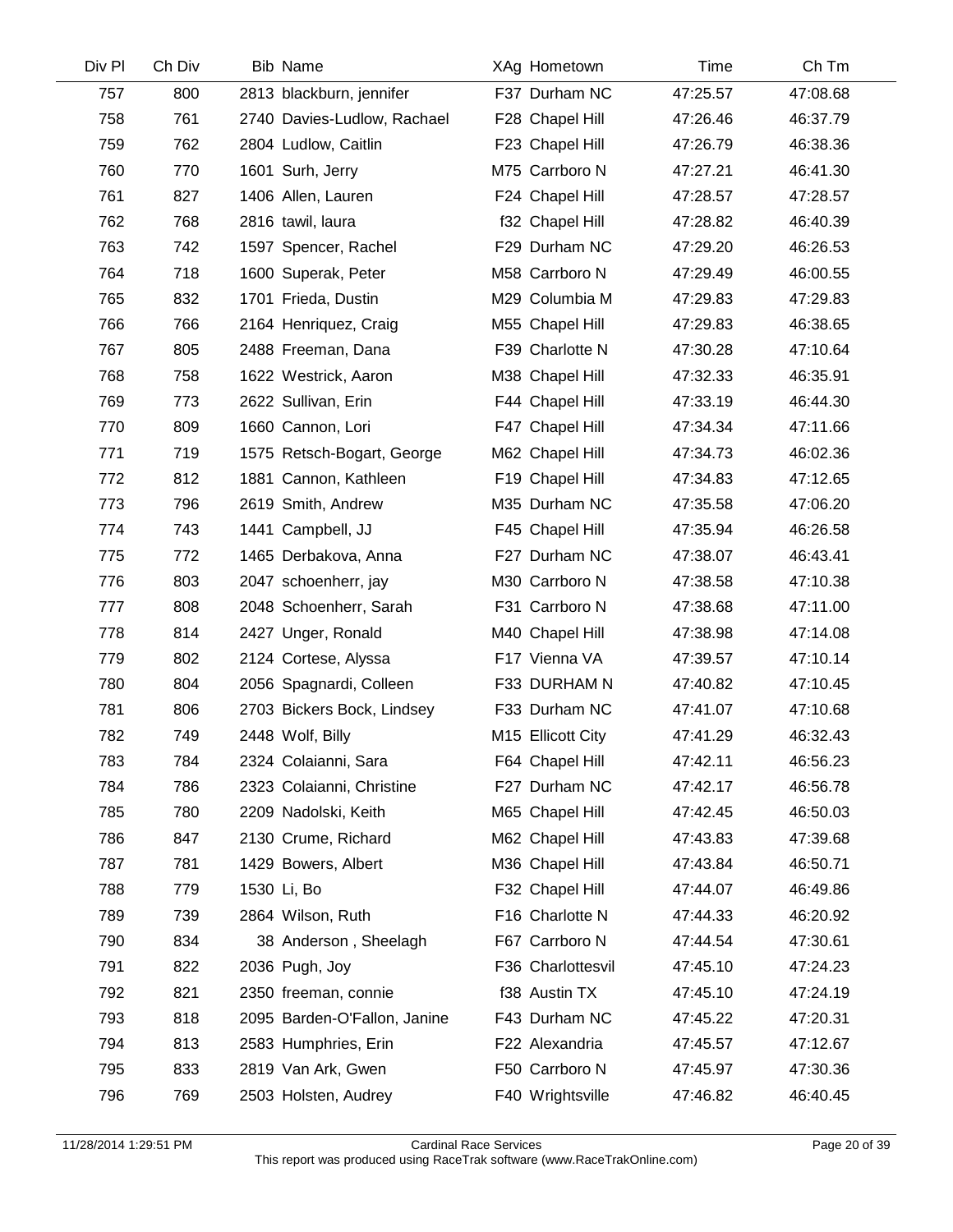| Div Pl | Ch Div | <b>Bib Name</b>            |                 | XAg Hometown     | Time     | Ch Tm    |
|--------|--------|----------------------------|-----------------|------------------|----------|----------|
| 797    | 828    | 2125 COTTON, TERRY         |                 | M62 VICTOR NY    | 47:49.51 | 47:29.10 |
| 798    | 840    | 2373 Margolis, David       |                 | M55 Chapel Hill  | 47:49.57 | 47:34.44 |
| 799    | 764    | 2094 Balczewski, lan       |                 | M22 Chapel Hill  | 47:50.31 | 46:38.43 |
| 800    | 829    | 2023 O'Kane, Brigid        |                 | F17 Carrboro N   | 47:54.65 | 47:29.27 |
| 801    | 817    | 1789 Monahan, Paul         |                 | m51 Chapel Hill  | 47:56.33 | 47:19.70 |
| 802    | 825    | 1873 Bourne, Linda         |                 | F51 Carrboro N   | 47:56.57 | 47:25.67 |
| 803    | 801    | 2098 Bell, Mark            |                 | M61 Chapel Hill  | 47:58.74 | 47:09.58 |
| 804    | 807    | 2171 Kelley, Wisp          |                 | F34 Chapel Hill  | 47:59.75 | 47:10.86 |
| 805    | 785    | 1949 Hilkey, Max           |                 | M33 Chapel Hill  | 48:00.01 | 46:56.39 |
| 806    | 788    | 1127 Runkle, Paul          |                 | M49 Chapel Hill  | 48:03.29 | 46:58.64 |
| 807    | 791    | 306 de Jong, Eelco         |                 | M31 Chapel Hill  | 48:03.33 | 47:03.16 |
| 808    | 751    | 1679 Crater, Jack          |                 | M47 Mebane NC    | 48:03.58 | 46:34.01 |
| 809    | 811    | 2995 Hails, Dick           | M62             |                  | 48:04.09 | 47:12.18 |
| 810    | 839    | 2555 Vanderford, Teresa    |                 | F54 Chapel Hill  | 48:04.86 | 47:33.99 |
| 811    | 753    | 1717 Hanrahan, Joe         |                 | M27 RALEIGH N    | 48:05.96 | 46:34.32 |
| 812    | 872    | 2315 Campbell, Christopher |                 | M29 DURHAM N     | 48:06.22 | 48:06.22 |
| 813    | 748    | 2541 Robinson, Elizabeth   |                 | F37 Durham NC    | 48:07.82 | 46:32.17 |
| 814    | 789    | 2953 Weinberger, Morris    | M62             |                  | 48:08.44 | 47:02.58 |
| 815    | 816    | 1426 Bodenheimer, Thomas   |                 | M44 Carrboro N   | 48:08.83 | 47:18.42 |
| 816    | 792    | 2954 Weinberger, Michelle  | F32             |                  | 48:09.09 | 47:03.95 |
| 817    | 754    | 1584 Schaal, Michael       |                 | M46 Durham NC    | 48:10.33 | 46:34.42 |
| 818    | 755    | 2548 Schaal, Ann           |                 | F44 Durham NC    | 48:10.41 | 46:34.50 |
| 819    | 759    | 2681 Robinson, Meghan      |                 | F30 Winston Sal  | 48:12.34 | 46:36.44 |
| 820    | 862    | 1609 Towe, Elizabeth Terra |                 | F48 Hillsborough | 48:12.59 | 48:01.22 |
| 821    | 852    | 2815 Balintfy, Joseph      |                 | M46 Carrboro N   | 48:12.86 | 47:48.71 |
| 822    | 848    | 1663 Caves, Eleanor        |                 | F25 DURHAM N     | 48:13.86 | 47:39.94 |
| 823    | 835    | 1761 Ley, Alicia           |                 | F30 Akron OH     | 48:14.33 | 47:30.66 |
| 824    | 849    | 1706 Green, Patrick        |                 | M28 DURHAM N     | 48:14.58 | 47:40.17 |
| 825    | 756    | 2009 Morris, Ingrid        |                 | F38 Carrboro N   | 48:16.57 | 46:34.65 |
| 826    | 866    | 1650 Bell, Kathryn         |                 | f51 Chapel Hill  | 48:17.48 | 48:02.86 |
| 827    | 823    | 2557 vaught, mike          |                 | M57 Chapel Hill  | 48:24.08 | 47:24.71 |
| 828    | 820    | 2915 Hawkins, Brandon      |                 | F18 Chapel Hill  | 48:24.40 | 47:24.04 |
| 829    | 778    | 2550 Shaffer, Gary         |                 | M48 Topsham M    | 48:27.57 | 46:49.82 |
| 830    | 787    | 2252 Tarantino, Lisa       |                 | F47 Chapel Hill  | 48:29.32 | 46:58.39 |
| 831    | 798    | 2952 Neeley, Ned           |                 | M54 DURHAM N     | 48:29.84 | 47:07.23 |
| 832    | 810    | 2115 Carpenter, Denise     |                 | F47 Chapel Hill  | 48:30.86 | 47:12.00 |
| 833    | 826    | 1741 Karpinos, Ralph       |                 | M64 Chapel Hill  | 48:32.08 | 47:25.69 |
| 834    | 824    | 2473 Brouwer, Emily        |                 | F38 Lexington K  | 48:32.33 | 47:25.15 |
| 835    | 767    | 2677 Perlmutt, Lars        |                 | M33 Chapel Hill  | 48:33.33 | 46:38.69 |
| 836    | 794    | 2988 Mabe, Lizzie          | F <sub>13</sub> |                  | 48:36.11 | 47:05.75 |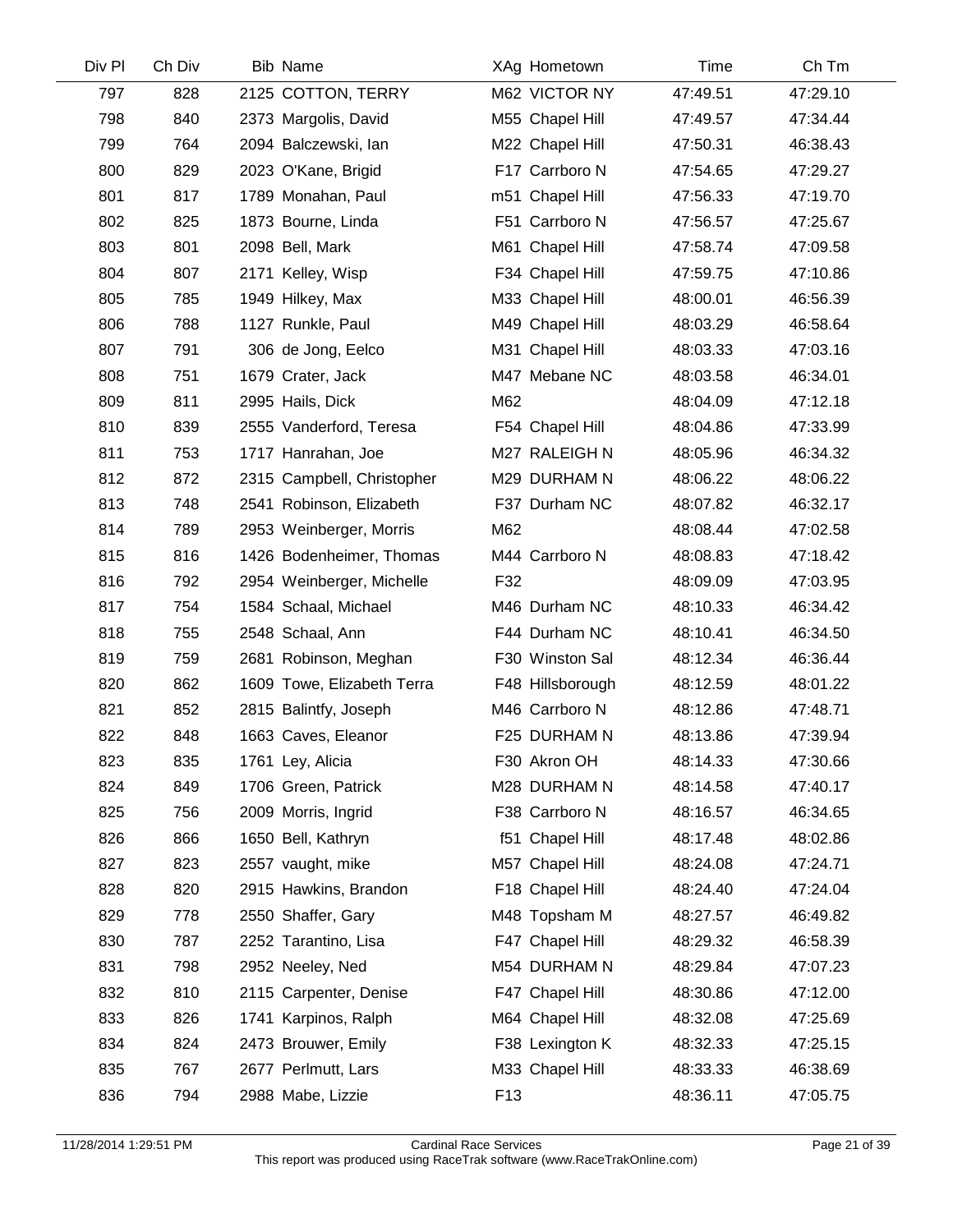| Div Pl | Ch Div | <b>Bib Name</b>             |     | XAg Hometown     | Time     | Ch Tm    |
|--------|--------|-----------------------------|-----|------------------|----------|----------|
| 837    | 797    | 2946 Bolon, Roxane          |     | F13 Chapel Hill  | 48:36.33 | 47:06.46 |
| 838    | 846    | 1969 kenyon, david          |     | M28 Burlington V | 48:36.58 | 47:39.43 |
| 839    | 844    | 1797 Pendergraft, Emily     |     | F27 Burlington V | 48:36.58 | 47:38.93 |
| 840    | 795    | 2945 Bolon, Meredith        |     | F49 Chapel Hill  | 48:37.10 | 47:05.95 |
| 841    | 837    | 2060 Stirland, Kirby        |     | F28 Rowayton C   | 48:38.58 | 47:31.44 |
| 842    | 799    | 2435 Watkins, Rebecca       |     | F30 Chapel Hill  | 48:39.32 | 47:07.38 |
| 843    | 881    | 2461 Arnott, Roger          |     | M49 Chapel Hill  | 48:39.33 | 48:14.25 |
| 844    | 859    | 1676 Cook, Michelle         |     | F43 Chapel Hill  | 48:39.75 | 47:54.10 |
| 845    | 858    | 2310 Brydon-Corton, Marissa |     | F26 Chapel Hill  | 48:40.24 | 47:54.06 |
| 846    | 790    | 2024 Olsen, Sabrina         |     | F24 Durham NC    | 48:45.74 | 47:03.11 |
| 847    | 867    | 2574 Ewen, Carlie           |     | F30 Durham NC    | 48:46.99 | 48:02.89 |
| 848    | 876    | 2379 Meyer, Jody            |     | F55 queensbury   | 48:47.16 | 48:10.26 |
| 849    | 819    | 2264 Wahlstrom, Torey       |     | F46 Chapel Hill  | 48:47.35 | 47:22.48 |
| 850    | 861    | 2405 Scott, Caroline        |     | F58 Chapel Hill  | 48:47.45 | 47:54.83 |
| 851    | 869    | 2623 Vaughan, Emily         |     | F33 Durham NC    | 48:47.98 | 48:03.36 |
| 852    | 841    | 1984 Lissy, Karen           |     | F42 Chapel Hill  | 48:48.09 | 47:35.94 |
| 853    | 871    | 2030 Philip, Doug           |     | M39 Durham NC    | 48:48.49 | 48:05.57 |
| 854    | 896    | 2201 McLean, Rosy           |     | F23 Richmond V   | 48:50.48 | 48:32.58 |
| 855    | 897    | 2183 Lillie, Margaret       |     | F23 Carrboro N   | 48:51.09 | 48:33.67 |
| 856    | 898    | 2136 dehart, sarah          |     | f23 Richmond V   | 48:51.09 | 48:33.93 |
| 857    | 902    | 2731 Tisch, Jocelyn         |     | F21 Chapel Hill  | 48:56.83 | 48:38.45 |
| 858    | 815    | 2625 Vigil, Ariana          |     | F34 Carrboro N   | 48:59.31 | 47:14.12 |
| 859    | 904    | 2739 Kayye, Olivia          |     | F14 Chapel Hill  | 49:00.81 | 48:40.63 |
| 860    | 889    | 2570 Castillo, Allan        |     | M30 DURHAM N     | 49:02.09 | 48:26.41 |
| 861    | 909    | 2272 White, Renee           |     | F44 Chapel Hill  | 49:02.24 | 48:47.38 |
| 862    | 884    | 2482 Driscoll, Keith        |     | M49 Westport C   | 49:02.91 | 48:18.30 |
| 863    | 900    | 1616 Watterson, Carolyn     |     | F47 Pittsboro N  | 49:03.32 | 48:36.15 |
| 864    | 895    | 2475 Caves, Josie           |     | F29 DURHAM N     | 49:03.33 | 48:32.15 |
| 865    | 873    | 1656 Buckingham, J.P.       |     | M37 Eaton Rapid  | 49:03.83 | 48:06.43 |
| 866    | 851    | 1566 Perry, Susan           |     | F51 Chapel Hill  | 49:04.58 | 47:46.41 |
| 867    | 901    | 2232 Rosen, Miles           |     | M20 Chapel Hill  | 49:04.86 | 48:36.42 |
| 868    | 868    | 1835 Spotts, Kathryn        |     | F33 Minneapolis  | 49:05.57 | 48:03.18 |
| 869    | 888    | 1793 Nackman, Rachel        |     | F29 Brooklyn NY  | 49:06.76 | 48:25.10 |
| 870    | 838    | 2027 Padden, Benjamin       |     | M18 Chapel Hill  | 49:07.09 | 47:31.91 |
| 871    | 857    | 2069 Sztukowski, Buzz       |     | m59 Chapel Hill  | 49:07.98 | 47:52.80 |
| 872    | 831    | 2603 Metheny, Griffin       |     | M11 DURHAM N     | 49:08.33 | 47:29.66 |
| 873    | 850    | 1363 grinnan, lucy          | f17 |                  | 49:08.58 | 47:42.66 |
| 874    | 860    | 2070 Sztukowski, Edward     |     | M26 Boulder CO   | 49:09.32 | 47:54.16 |
| 875    | 880    | 2717 Hughes, Michael        |     | M59 Carrboro N   | 49:10.52 | 48:13.86 |
| 876    | 890    | 1568 Pontious, Emily        |     | F32 Hillsborough | 49:13.83 | 48:27.17 |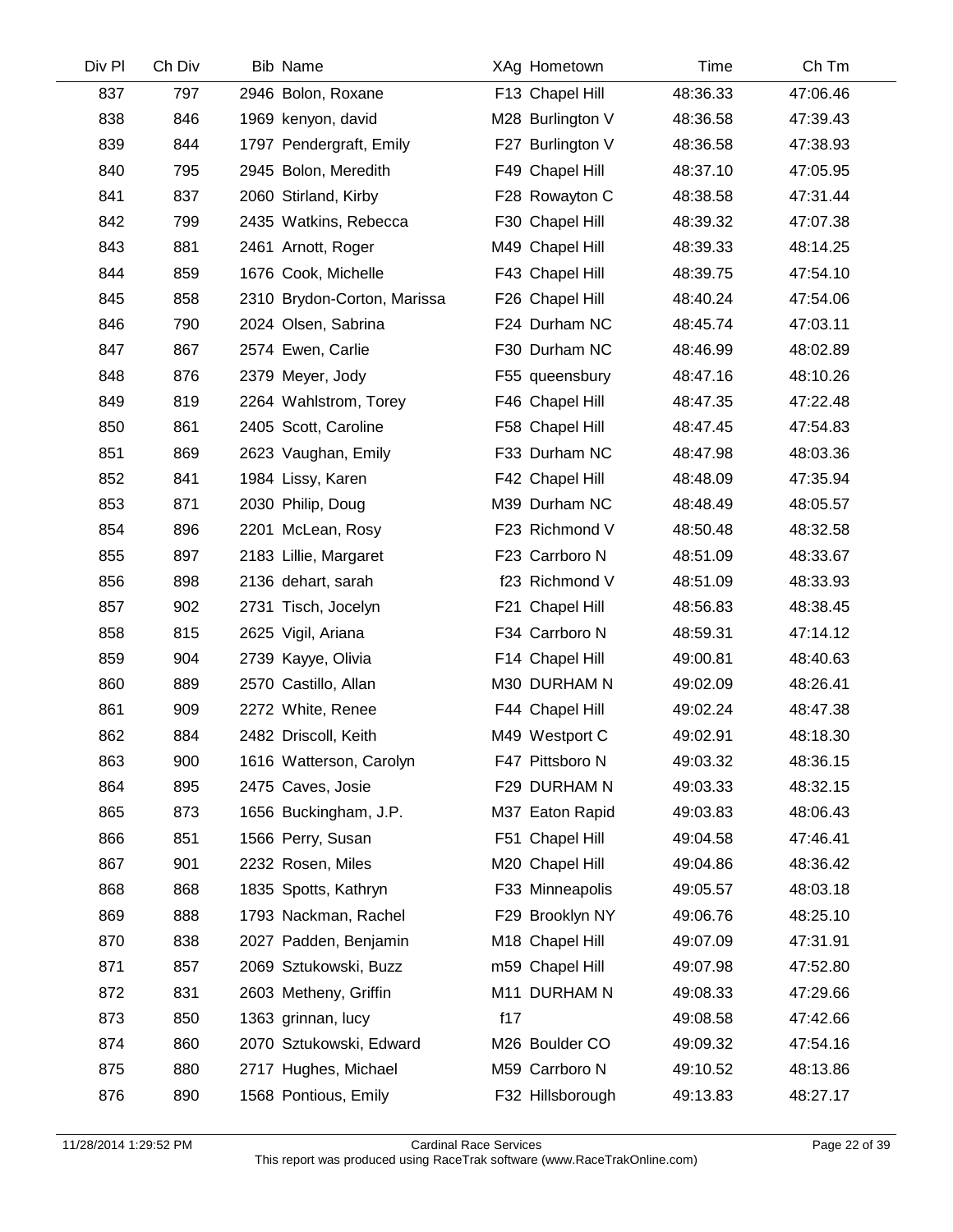| Div Pl | Ch Div | <b>Bib Name</b>           |     | XAg Hometown      | Time     | Ch Tm    |
|--------|--------|---------------------------|-----|-------------------|----------|----------|
| 877    | 864    | 1450 Copeland, Valerie    |     | F46 Chapel Hill   | 49:14.55 | 48:02.65 |
| 878    | 899    | 1661 Casale, Lindsay      |     | F27 Brooklyn NY   | 49:14.97 | 48:34.10 |
| 879    | 874    | 2102 Boccieri, Margie     |     | F47 Chapel Hill   | 49:15.47 | 48:07.85 |
| 880    | 863    | 2480 DiFranco, Richie     |     | M36 Chapel Hill   | 49:16.57 | 48:02.17 |
| 881    | 865    | 2643 Field, Estela        |     | F39 Chapel Hill   | 49:16.59 | 48:02.67 |
| 882    | 887    | 2922 Long, Daniel         |     | M54 Chapel Hill   | 49:17.47 | 48:23.28 |
| 883    | 875    | 2449 Wolf, Emily          |     | F19 Ellicott City | 49:17.59 | 48:09.97 |
| 884    | 903    | 2332 Davis, Noah          |     | M21 Chapel Hill   | 49:18.11 | 48:38.46 |
| 885    | 830    | 2724 ofman, julie         |     | F45 calabasas C   | 49:19.08 | 47:29.44 |
| 886    | 836    | 2576 green, david         |     | m32 Chapel Hill   | 49:20.97 | 47:31.06 |
| 887    | 854    | 1671 Claffey, Michael     |     | M37 Wilmington    | 49:22.68 | 47:51.79 |
| 888    | 853    | 1427 Boggess, Kim         |     | F49 Chapel Hill   | 49:23.53 | 47:50.65 |
| 889    | 855    | 1670 Claffey, Mary        |     | F37 Wilmington    | 49:23.58 | 47:52.66 |
| 890    | 922    | 360 Duffy Coyle, Courtney |     | F34 Durham NC     | 49:24.36 | 49:04.49 |
| 891    | 906    | 2333 Davis, Sheri         |     | F54 Chapel Hill   | 49:25.75 | 48:45.35 |
| 892    | 958    | 2329 Davis, Greg          |     | M53 Chapel Hill   | 49:26.09 | 49:26.09 |
| 893    | 843    | 1917 Flynn, Tim           |     | M55 Chapel Hill   | 49:26.49 | 47:38.39 |
| 894    | 932    | 1453 Coyle, Thomas        |     | M39 Durham NC     | 49:26.65 | 49:08.77 |
| 895    | 842    | 2192 Mccormick, Dave      |     | M54 Marblehead    | 49:26.83 | 47:38.19 |
| 896    | 878    | 2512 Kowalcyk, Michael    |     | M46 Chapel Hill   | 49:27.04 | 48:13.35 |
| 897    | 845    | 2716 Horwitz, Talia       |     | F23 Chapel Hill   | 49:27.34 | 47:38.93 |
| 898    | 925    | 2654 Haskins, Teri        |     | F53 Chapel Hill   | 49:28.46 | 49:06.29 |
| 899    | 886    | 2985 wolf, marin          | f15 |                   | 49:29.59 | 48:21.45 |
| 900    | 920    | 937 harman, kristin       |     | f34 RALEIGH N     | 49:30.24 | 49:01.54 |
| 901    | 923    | 2375 Mayfield, Jennifer   |     | F39 Holly Spring  | 49:30.53 | 49:04.89 |
| 902    | 919    | 1588 Sellers, Amanda      |     | F28 RALEIGH N     | 49:31.82 | 49:01.16 |
| 903    | 912    | 1257 Willis, Monte        |     | M45 Chapel Hill   | 49:33.73 | 48:49.36 |
| 904    | 914    | 1260 Willis, Tina         |     | F43 Chapel Hill   | 49:34.09 | 48:51.22 |
| 905    | 951    | 1525 Leet, Alex           |     | M29 Raleigh NC    | 49:35.87 | 49:20.68 |
| 906    | 916    | 1780 McGaha, Lauren       |     | F26 Chapel Hill   | 49:35.98 | 48:51.80 |
| 907    | 915    | 1842 Swinney, Felicia     |     | F34 Chapel Hill   | 49:36.33 | 48:51.43 |
| 908    | 950    | 1460 Davenport, Melissa   |     | F29 Raleigh NC    | 49:36.33 | 49:20.46 |
| 909    | 883    | 1698 Frantz, Elman        |     | M58 Carrboro N    | 49:37.98 | 48:17.82 |
| 910    | 877    | 1449 Copeland, Bill       |     | M54 Chapel Hill   | 49:38.04 | 48:10.42 |
| 911    | 885    | 1697 frantz, caroline     |     | f24 Chapel Hill   | 49:39.49 | 48:18.87 |
| 912    | 882    | 1362 grinnan, marybeth    | f46 |                   | 49:41.02 | 48:14.83 |
| 913    | 918    | 2083 Wilkerson, Lauren    |     | F32 Hillsborough  | 49:41.08 | 48:57.67 |
| 914    | 879    | 1692 Ehlers, Sarah        |     | F44 ATHENS G      | 49:41.09 | 48:13.68 |
| 915    | 856    | 2577 Green, Jennifer      |     | F35 Chapel Hill   | 49:42.88 | 47:52.70 |
| 916    | 940    | 1889 Cocowitch, Anya      |     | F15 Chapel Hill   | 49:43.51 | 49:15.06 |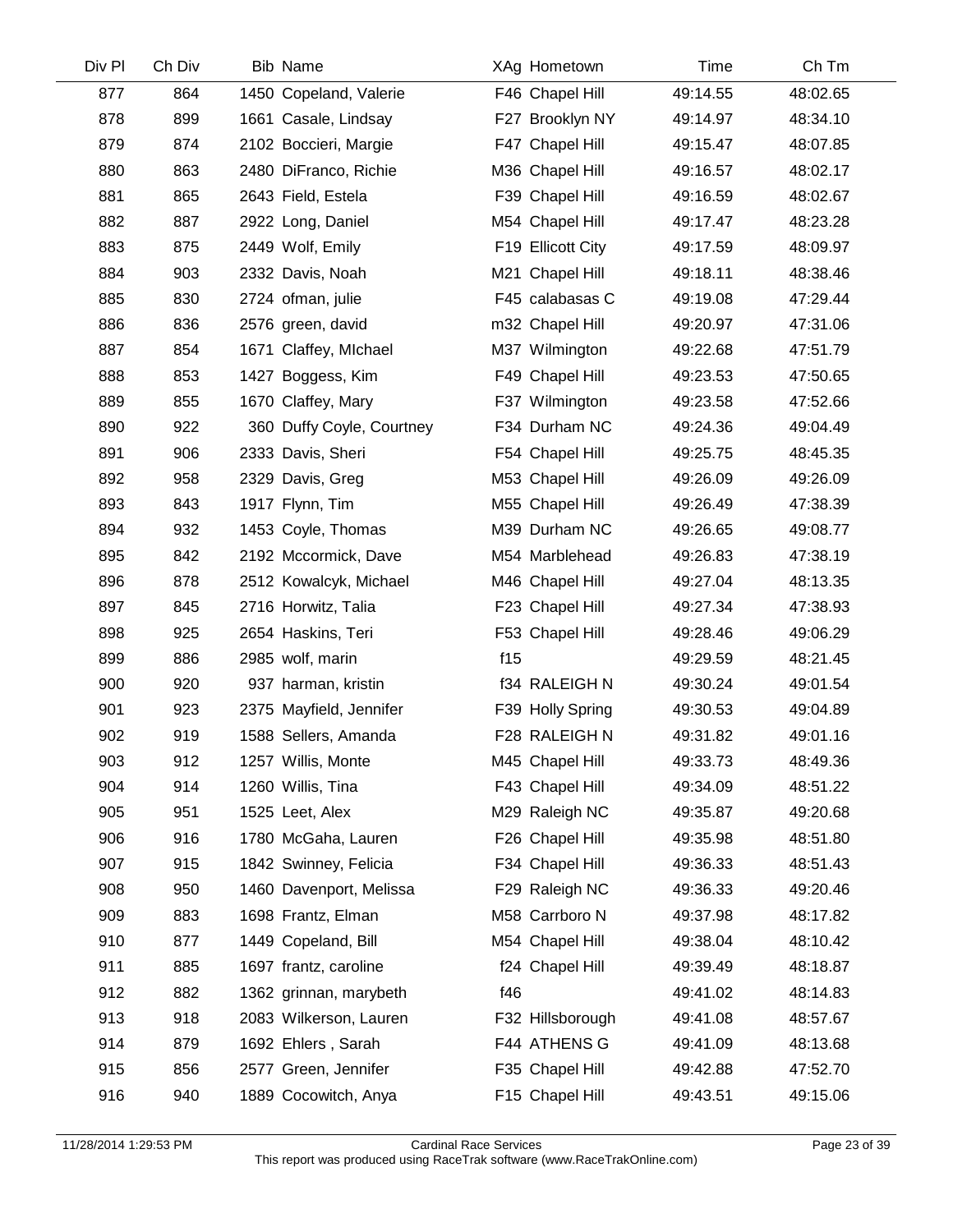| Div Pl | Ch Div | <b>Bib Name</b>            |     | XAg Hometown    | Time     | Ch Tm    |  |
|--------|--------|----------------------------|-----|-----------------|----------|----------|--|
| 917    | 941    | 1711 Grill, Chloe          |     | F15 Chapel Hill | 49:44.72 | 49:15.29 |  |
| 918    | 937    | 1733 Huemmer, Matt         |     | M48 Chapel Hill | 49:44.82 | 49:11.91 |  |
| 919    | 947    | 2597 McGinnis, Jarrett     |     | M30 Durham NC   | 49:45.85 | 49:19.68 |  |
| 920    | 948    | 2606 Mitchell, Megan       |     | F30 South Easto | 49:46.59 | 49:20.43 |  |
| 921    | 966    | 1735 Jacobs, Anna          |     | F34 Brooklyn NY | 49:48.72 | 49:33.59 |  |
| 922    | 926    | 1492 Haynes, Elizabeth     |     | F26 Chapel Hill | 49:50.33 | 49:06.70 |  |
| 923    | 957    | 1352 Nussbaumer, Amy       |     | F39 Chapel Hill | 49:50.34 | 49:25.71 |  |
| 924    | 942    | 2465 Blue, Dennis          |     | M52 Chapel Hill | 49:51.07 | 49:15.92 |  |
| 925    | 894    | 2086 Williams, Rick        |     | M54 Chapel Hill | 49:51.49 | 48:31.32 |  |
| 926    | 870    | 2188 Massai, Rachel        |     | F38 Mebane NC   | 49:51.56 | 48:05.18 |  |
| 927    | 974    | 227 carrig, madeline       |     | F45 Chapel Hill | 49:52.96 | 49:47.81 |  |
| 928    | 921    | 1819 Sanoff, Hanna         |     | F40 Chapel Hill | 49:54.10 | 49:03.23 |  |
| 929    | 955    | 1734 Huemmer, Melissa      |     | F46 Chapel Hill | 49:55.34 | 49:23.44 |  |
| 930    | 908    | 2296 Bartolotta, Thomas    |     | M41 Wilmington  | 49:56.57 | 48:46.65 |  |
| 931    | 964    | 2561 WHALEN, krista        |     | F25 Durham NC   | 49:59.32 | 49:32.66 |  |
| 932    | 893    | 1121 Rogers, Kim           |     | F43 Carrboro N  | 50:01.11 | 48:30.20 |  |
| 933    | 971    | 1910 Duronio, Sue          |     | f49 Chapel Hill | 50:02.08 | 49:41.74 |  |
| 934    | 945    | 2401 Romeyn, Leslie        |     | F26 Chapel Hill | 50:03.04 | 49:16.85 |  |
| 935    | 933    | 2437 Whitehead, Austin     |     | M22 Charlotte N | 50:03.58 | 49:09.69 |  |
| 936    | 917    | 898 gibson, scott          |     | M41 Durham NC   | 50:04.04 | 48:53.38 |  |
| 937    | 891    | 2977 Padden, Amanda        | F16 |                 | 50:04.34 | 48:29.20 |  |
| 938    | 953    | 1664 Chaix, Thibault       |     | M26 Nashville T | 50:05.34 | 49:22.18 |  |
| 939    | 972    | 2968 Mendes, Robert        |     | M46 Chapel Hill | 50:05.96 | 49:46.34 |  |
| 940    | 935    | 2440 Whitehead, Mike       |     | M50 Charlotte N | 50:06.32 | 49:11.71 |  |
| 941    | 934    | 2507 Kelly, Abby           |     | F29 Carrboro N  | 50:06.68 | 49:11.06 |  |
| 942    | 905    | 2254 traister, stacey      |     | F48 GRAHAM N    | 50:07.58 | 48:43.18 |  |
| 943    | 962    | 1990 Macleod, Kirstin      |     | f18 Chapel Hill | 50:09.84 | 49:29.66 |  |
| 944    | 992    | 1800 Penn, Josh            |     | M27 Chapel Hill | 50:09.85 | 49:57.94 |  |
| 945    | 993    | 1843 Taylor-Penn, Lee      |     | F27 Chapel Hill | 50:10.32 | 49:58.65 |  |
| 946    | 970    | 1702 Gauger, Sarah         |     | F38 Durham NC   | 50:11.29 | 49:39.43 |  |
| 947    | 944    | 2556 vaught, Audessa       |     | F25 Laurel MD   | 50:14.66 | 49:16.30 |  |
| 948    | 930    | 1833 Smith, Samantha       |     | F26 Roslyn VA   | 50:17.84 | 49:08.16 |  |
| 949    | 999    | 1823 Schneider, E. Shaun   |     | M18 Pittsboro N | 50:18.28 | 50:06.65 |  |
| 950    | 931    | 1834 Smith, Thomas         |     | M57 Chapel Hill | 50:18.33 | 49:08.45 |  |
| 951    | 946    | 2245 Steffens, Tyson       |     | M41 DURHAM N    | 50:19.08 | 49:18.20 |  |
| 952    | 939    | 2067 Swartz, Kaela         |     | F27 Atlanta GA  | 50:20.57 | 49:14.37 |  |
| 953    | 929    | 1643 Anscher, Samantha     |     | F22 Chapel Hill | 50:21.18 | 49:07.82 |  |
| 954    | 949    | 1654 Borders, Rosalind     |     | F29 New Orlean  | 50:21.34 | 49:20.46 |  |
| 955    | 892    | 2711 hannapel, claire      |     | f20 Durham NC   | 50:22.46 | 48:29.59 |  |
| 956    | 963    | 1695 Erickson, Christopher |     | M31 DURHAM N    | 50:25.10 | 49:31.43 |  |
|        |        |                            |     |                 |          |          |  |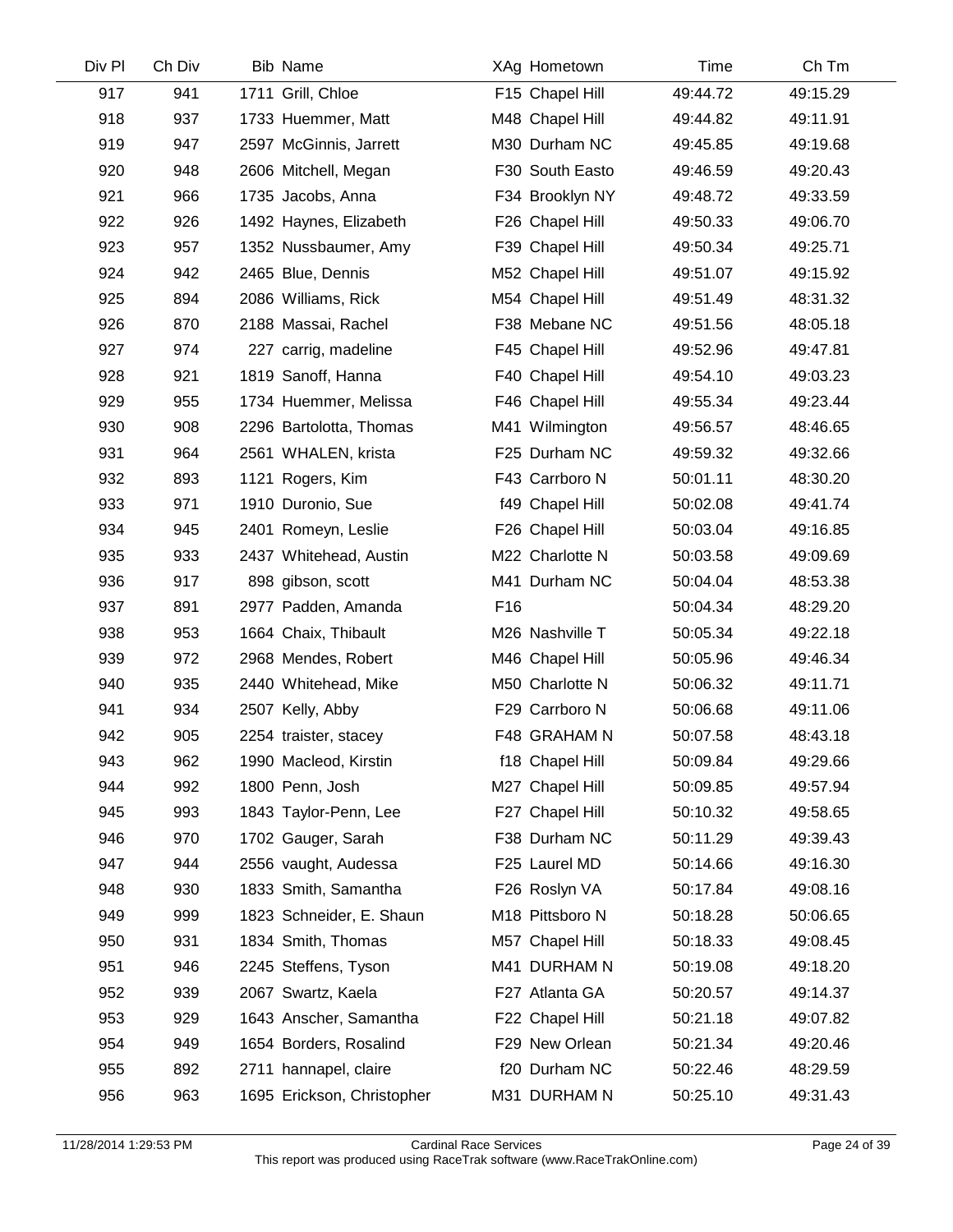| Div Pl | Ch Div | <b>Bib Name</b>           |                 | XAg Hometown        | Time     | Ch Tm    |  |
|--------|--------|---------------------------|-----------------|---------------------|----------|----------|--|
| 957    | 910    | 1412 Baker, Steven        |                 | M62 Chapel Hill     | 50:26.34 | 48:47.46 |  |
| 958    | 913    | 2682 Robinson, Melissa    |                 | F35 Durham NC       | 50:28.32 | 48:51.14 |  |
| 959    | 924    | 2420 Taner, Osman         | M56             |                     | 50:30.11 | 49:04.91 |  |
| 960    | 982    | 2472 Broscious, Steven    |                 | M57 Chapel Hill     | 50:30.21 | 49:52.33 |  |
| 961    | 1004   | 2341 Dirito, Rachel       |                 | F34 Chapel Hill     | 50:30.82 | 50:09.42 |  |
| 962    | 928    | 2294 Barg, Robert         |                 | M54 Dallas TX       | 50:30.96 | 49:07.77 |  |
| 963    | 984    | 2470 Broscious, Pamela    |                 | F53 Chapel Hill     | 50:31.35 | 49:52.69 |  |
| 964    | 911    | 1595 Song, Julie          |                 | F44 Raleigh NC      | 50:31.57 | 48:47.95 |  |
| 965    | 965    | 54 Arnel, Tom             |                 | M51 Carrboro N      | 50:32.82 | 49:33.15 |  |
| 966    | 907    | 2228 Rinehard, Diane      |                 | F60 DURHAM N        | 50:34.02 | 48:45.35 |  |
| 967    | 959    | 1883 Carmen, Andrew       |                 | M26 Raleigh NC      | 50:34.24 | 49:27.82 |  |
| 968    | 1000   | 269 davis, latanya        |                 | F47 Chapel Hill     | 50:34.33 | 50:07.69 |  |
| 969    | 961    | 2313 Bunch, Zoe           |                 | F13 Chapel Hill     | 50:35.00 | 49:28.85 |  |
| 970    | 967    | 1454 Crawford, Jeffrey    |                 | M66 DURHAM N        | 50:35.48 | 49:37.60 |  |
| 971    | 969    | 1422 Blackwell, Susan     |                 | <b>f54 DURHAM N</b> | 50:36.83 | 49:39.19 |  |
| 972    | 1010   | 1900 Cotton, David        |                 | M59 Durham NC       | 50:37.62 | 50:16.44 |  |
| 973    | 996    | 2693 Turner, Sara         |                 | F25 Carrboro N      | 50:42.49 | 50:03.59 |  |
| 974    | 973    | 1799 Pendergraft, Will    |                 | M39 Chapel Hill     | 50:43.58 | 49:47.41 |  |
| 975    | 987    | 1615 Wasiolek, Sue        |                 | <b>f59 DURHAM N</b> | 50:43.84 | 49:53.47 |  |
| 976    | 975    | 1430 Bowers, Bob          |                 | M45 Carrboro N      | 50:45.32 | 49:47.93 |  |
| 977    | 1029   | 1468 Duncan, Catherine    |                 | f49 Chapel Hill     | 50:45.83 | 50:37.94 |  |
| 978    | 1028   | 1519 la via, maria        |                 | f51 Chapel Hill     | 50:46.08 | 50:37.88 |  |
| 979    | 952    | 1467 Douillet, Christelle |                 | F46 Chapel Hill     | 50:48.63 | 49:20.98 |  |
| 980    | 1014   | 1859 Williams, Michael    |                 | M38 Dexter MO       | 50:49.95 | 50:24.33 |  |
| 981    | 1016   | 1694 Ellermann, Melissa   |                 | F28 Chapel Hill     | 50:50.59 | 50:24.47 |  |
| 982    | 1023   | 1788 Molnar, Philip       |                 | M44 Pittsboro N     | 50:53.34 | 50:36.34 |  |
| 983    | 943    | 2826 McKay, Amanda        |                 | F37 Carrboro N      | 50:54.61 | 49:15.98 |  |
| 984    | 927    | 2180 larson, anna         |                 | F36 DURHAM N        | 50:55.32 | 49:06.91 |  |
| 985    | 954    | 2307 Brown, Melissa       |                 | F45 GRAHAM N        | 50:55.96 | 49:23.34 |  |
| 986    | 956    | 2308 Brown, Mike          |                 | M48 GRAHAM N        | 50:56.61 | 49:25.22 |  |
| 987    | 1019   | 1487 Hanson, Margaret     |                 | F41 Carrboro N      | 50:58.20 | 50:28.84 |  |
| 988    | 985    | 2237 slade, caroline      |                 | F46 Chapel Hill     | 51:01.58 | 49:53.16 |  |
| 989    | 977    | 2090 Zielazinski, Joey    |                 | M38 Durham NC       | 51:02.58 | 49:50.41 |  |
| 990    | 979    | 1822 Scales, Melissa      |                 | F37 DURHAM N        | 51:03.08 | 49:50.90 |  |
| 991    | 936    | 1916 Flynn, Tegan         |                 | F22 Chapel Hill     | 51:03.34 | 49:11.72 |  |
| 992    | 968    | 1945 Hein, jotun          |                 | M58 Chapel Hill     | 51:03.67 | 49:39.01 |  |
| 993    | 1052   | 918 godfrey, logan        |                 | M9 Chapel Hill      | 51:07.47 | 51:03.32 |  |
| 994    | 1001   | 1428 Boone, Joan          |                 | F62 Efland NC       | 51:10.23 | 50:08.04 |  |
| 995    | 1003   | 1501 Horton, Julie        |                 | F58 Chapel Hill     | 51:10.33 | 50:08.43 |  |
| 996    | 989    | 2982 Smith, Capri         | F <sub>29</sub> |                     | 51:10.86 | 49:53.71 |  |
|        |        |                           |                 |                     |          |          |  |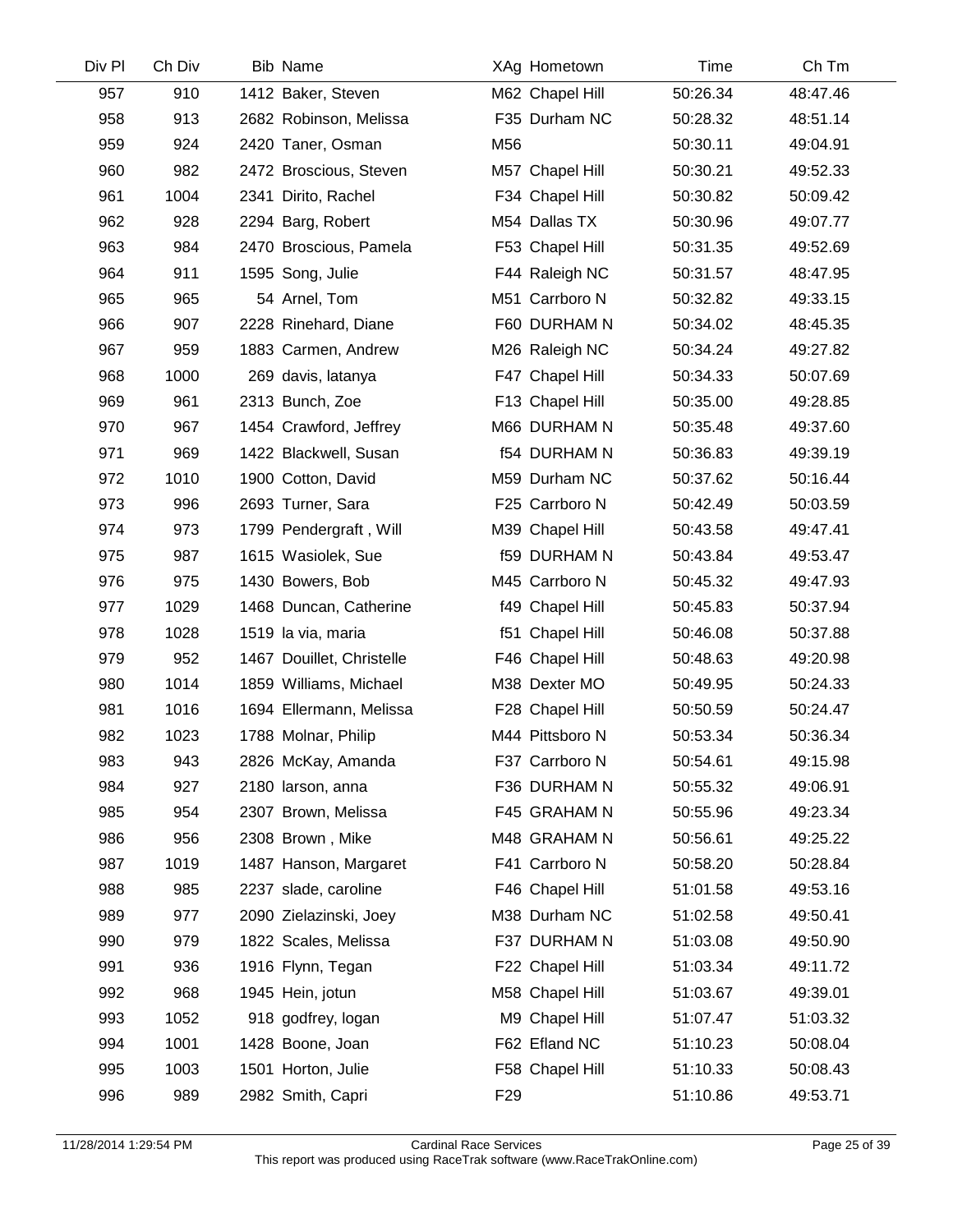| Div Pl | Ch Div | <b>Bib Name</b>             |     | XAg Hometown     | Time     | Ch Tm    |
|--------|--------|-----------------------------|-----|------------------|----------|----------|
| 997    | 990    | 2978 Mistler, Allison       | F30 |                  | 51:11.10 | 49:54.48 |
| 998    | 960    | 1973 Kittelson, Ben         |     | M25 Durham NC    | 51:11.24 | 49:28.62 |
| 999    | 1025   | 2099 Biswas, Darpan         |     | M37 Durham NC    | 51:11.34 | 50:36.97 |
| 1000   | 994    | 1486 Haney, Rich            |     | M61 Chapel Hill  | 51:15.33 | 50:00.43 |
| 1001   | 1039   | 2233 Rosen, Millie          |     | F23 Durham NC    | 51:17.07 | 50:48.38 |
| 1002   | 1054   | 2601 Mendlovitz, Harris-Sol |     | M8 Chapel Hill   | 51:17.09 | 51:05.97 |
| 1003   | 1053   | 2602 mendlovitz, howard     |     | m46 Chapel Hill  | 51:17.10 | 51:05.68 |
| 1004   | 1007   | 2353 Gilbert, Sarah         |     | F30 Wilmington   | 51:19.90 | 50:10.50 |
| 1005   | 1017   | 2291 Bagatell, Nancy        |     | F54 Chapel Hill  | 51:23.57 | 50:25.17 |
| 1006   | 1018   | 2417 Stouder, April         |     | F38 Chapel Hill  | 51:23.85 | 50:25.44 |
| 1007   | 988    | 1727 Hirabayashi, Keita     |     | M34 CARY NC      | 51:30.59 | 49:53.68 |
| 1008   | 986    | 2589 Kawamura, Akiro        |     | M37 Cary NC      | 51:31.09 | 49:53.42 |
| 1009   | 1005   | 2635 Bomarito, Geoffrey     |     | M28 Newport Ne   | 51:33.10 | 50:09.68 |
| 1010   | 1061   | 1635 Adelman, Erica         |     | F27 Sandy UT     | 51:33.20 | 51:14.51 |
| 1011   | 1012   | 2563 Zhai, Jing             |     | F51 Chapel Hill  | 51:33.25 | 50:23.89 |
| 1012   | 1008   | 2636 Bomarito, Patty        |     | F27 Newport Ne   | 51:34.35 | 50:10.66 |
| 1013   | 1036   | 2426 Tysinger, Courtney     |     | F35 Durham NC    | 51:38.58 | 50:43.95 |
| 1014   | 1044   | 1770 Margolin, Nancy        |     | F61 Carrboro N   | 51:39.30 | 50:56.89 |
| 1015   | 1045   | 1951 hinson, jennifer       |     | F38 Clayton NC   | 51:39.84 | 50:59.41 |
| 1016   | 976    | 2498 Hannapel, Brenna       |     | F22 Durham NC    | 51:41.82 | 49:48.18 |
| 1017   | 1031   | 1405 Allen, Jerry           |     | M24 Chapel Hill  | 51:42.07 | 50:39.41 |
| 1018   | 981    | 2712 Hannapel, Heidi        |     | F52 Durham NC    | 51:42.71 | 49:52.09 |
| 1019   | 1064   | 2708 Florer-Bixler, Melissa |     | F34 Durham NC    | 51:43.07 | 51:16.93 |
| 1020   | 1055   | 2866 Burns, Alisa           |     | F36 Chapel Hill  | 51:43.84 | 51:06.96 |
| 1021   | 1067   | 2567 Bixler, William        |     | M66 Durham NC    | 51:44.32 | 51:17.96 |
| 1022   | 1043   | 1977 Lee, Jennifer          |     | F42 Chapel Hill  | 51:44.64 | 50:54.46 |
| 1023   | 997    | 2547 Salvo-Lewis, Carla     |     | F26 Carrboro N   | 51:44.85 | 50:05.43 |
| 1024   | 980    | 2072 Theus, Robert          |     | M31 Hartsville S | 51:45.83 | 49:51.94 |
| 1025   | 978    | 1931 Goyeneche, Amanda      |     | F28 Hartsville S | 51:46.07 | 49:50.89 |
| 1026   | 983    | 2701 Ayers, Jordan          |     | M28 Durham NC    | 51:46.58 | 49:52.34 |
| 1027   | 1077   | 1713 Hackney, Loretta       |     | F45 Chapel Hill  | 51:47.83 | 51:28.69 |
| 1028   | 1078   | 2730 Tisch, Andrea          |     | F49 Chapel Hill  | 51:47.83 | 51:28.93 |
| 1029   | 998    | 1469 Eberhard, David        |     | M54 Carrboro N   | 51:47.92 | 50:06.29 |
| 1030   | 1042   | 2012 Murphy, Richard        |     | M68 Chapel Hill  | 51:48.08 | 50:54.16 |
| 1031   | 1056   | 1607 Torrice, Lindsay       |     | F34 Chapel Hill  | 51:48.57 | 51:08.66 |
| 1032   | 1002   | 1417 Bargiacchi, Francesca  |     | F39 Carrboro N   | 51:49.98 | 50:08.37 |
| 1033   | 991    | 1975 Le, Vi                 |     | M35 Durham NC    | 51:51.23 | 49:57.87 |
| 1034   | 1038   | 2326 Cusick, Claire         |     | F44 Durham NC    | 51:51.98 | 50:46.67 |
| 1035   | 1062   | 2256 Usinger, Deborah       |     | F45 Carrboro N   | 51:54.05 | 51:14.91 |
| 1036   | 1030   | 2223 Philipose, Tom         |     | M39 Forest Hills | 51:55.11 | 50:39.20 |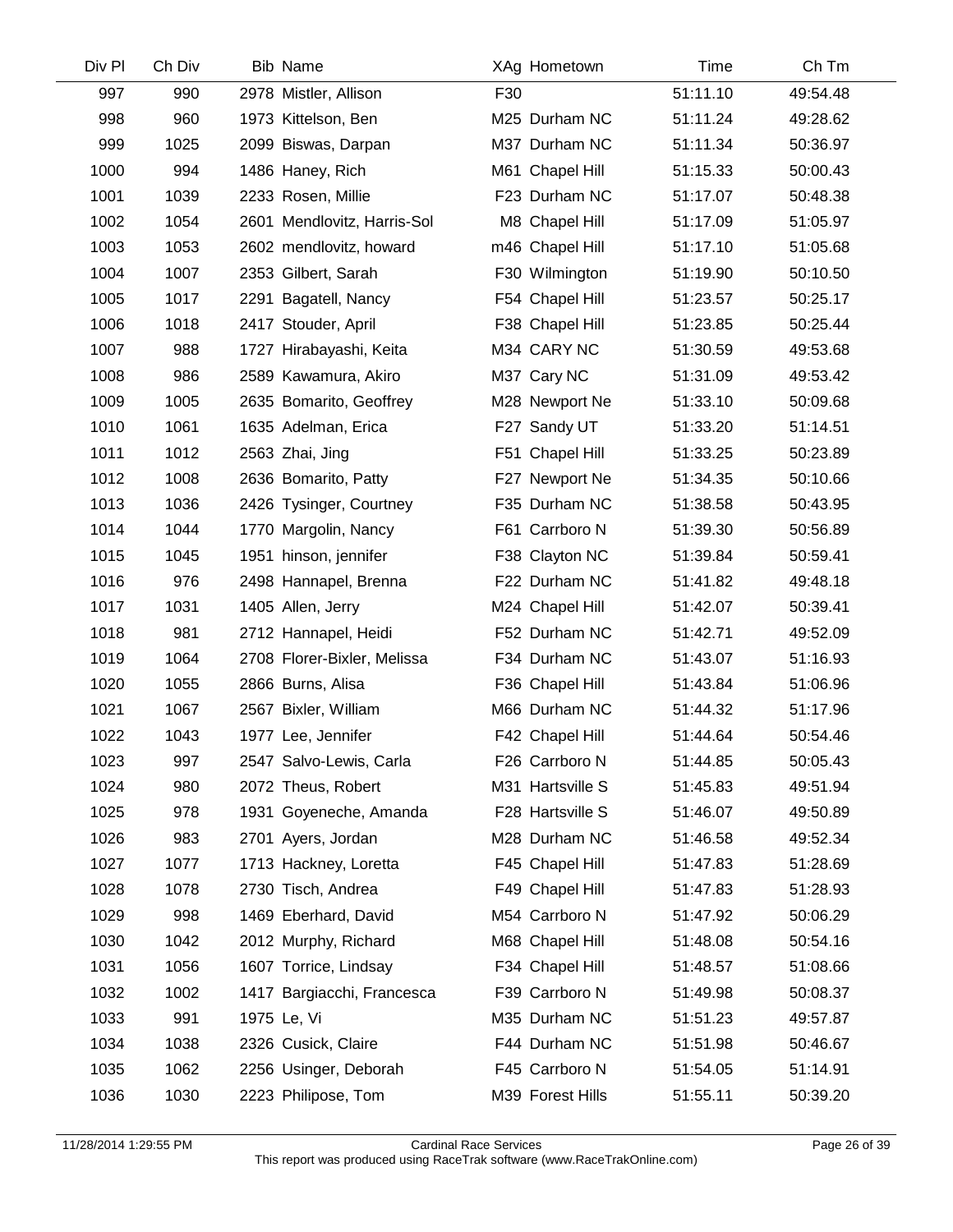| Div Pl | Ch Div | <b>Bib Name</b>           |                 | XAg Hometown     | Time     | Ch Tm    |
|--------|--------|---------------------------|-----------------|------------------|----------|----------|
| 1037   | 995    | 1719 Hawker, Jessica      |                 | F28 Durham NC    | 51:55.42 | 50:02.77 |
| 1038   | 1006   | 1721 Hawley, Dawna        |                 | F44 Chapel Hill  | 51:55.59 | 50:10.42 |
| 1039   | 1037   | 1614 Voshell, Joe         |                 | M56 Durham NC    | 51:55.91 | 50:46.26 |
| 1040   | 1009   | 2162 Hemsey, Shaheen      |                 | F42 St.Petersbur | 51:56.34 | 50:12.21 |
| 1041   | 1021   | 2419 Taner, Neslisah      | F <sub>52</sub> |                  | 51:58.99 | 50:34.09 |
| 1042   | 1068   | 1880 camporeale, jayne    |                 | F52 Chapel Hill  | 52:01.10 | 51:19.72 |
| 1043   | 1022   | 2082 Whitaker, Libby      |                 | F44 Chapel Hill  | 52:03.75 | 50:35.36 |
| 1044   | 1086   | 1638 Andrews, David       |                 | M54 Chapel Hill  | 52:03.83 | 51:43.42 |
| 1045   | 1050   | 1556 Nichols, George      |                 | M38 Chapel Hill  | 52:03.88 | 51:01.97 |
| 1046   | 1024   | 2081 Whitaker, AnnaGrace  |                 | F12 Chapel Hill  | 52:04.26 | 50:36.84 |
| 1047   | 1107   | 1639 Andrews, Salette     |                 | F55 Chapel Hill  | 52:04.46 | 52:04.46 |
| 1048   | 1072   | 1838 Stewart, Sarah       |                 | F29 Seattle WA   | 52:04.81 | 51:22.43 |
| 1049   | 1059   | 1837 Stegman, Karen       |                 | F45 Chapel Hill  | 52:06.61 | 51:13.44 |
| 1050   | 1020   | 2674 Ozoguz, Arzu         |                 | F44 Chapel Hill  | 52:06.85 | 50:33.44 |
| 1051   | 1060   | 1913 Fenhagen, caitlin    |                 | F45 Chapel Hill  | 52:06.85 | 51:13.65 |
| 1052   | 1032   | 1784 McLaurin, Jennifer   |                 | F34 Pittsboro N  | 52:09.09 | 50:40.16 |
| 1053   | 1033   | 2073 Thompson, Kathy      |                 | F46 Pittsboro N  | 52:09.10 | 50:40.91 |
| 1054   | 1034   | 2263 Wahlstrom, Erik      |                 | M45 Chapel Hill  | 52:09.74 | 50:43.11 |
| 1055   | 1011   | 2947 Catellier, Diane     |                 | F47 Chapel Hill  | 52:12.04 | 50:23.41 |
| 1056   | 1013   | 2948 MacDonald, Pia       |                 | F45 Chapel Hill  | 52:12.65 | 50:24.21 |
| 1057   | 1082   | 1888 Clark, Kelly         |                 | F58 Durham NC    | 52:13.24 | 51:35.07 |
| 1058   | 1026   | 2163 Hemsey, Sophia       |                 | F11 Beverly MA   | 52:13.55 | 50:37.09 |
| 1059   | 1047   | 2526 morgan, cathy        |                 | F63 BIG CANOE    | 52:17.27 | 51:00.36 |
| 1060   | 1069   | 1009 Kimbell, Julie       |                 | F54 Chapel Hill  | 52:18.10 | 51:20.69 |
| 1061   | 1084   | 2122 Cook, Philip         |                 | M68 Chapel Hill  | 52:18.57 | 51:39.17 |
| 1062   | 1074   | 1730 Holloman, Keuren     |                 | F26 Chapel Hill  | 52:19.57 | 51:22.70 |
| 1063   | 1015   | 2676 Pearl, bellison      |                 | F31 Chapel Hill  | 52:20.57 | 50:24.43 |
| 1064   | 1073   | 1729 Holloman, Edith      |                 | F55 Chapel Hill  | 52:20.83 | 51:22.66 |
| 1065   | 1040   | 1560 O'Loughlin, Kathleen |                 | F54 Chapel Hill  | 52:20.84 | 50:51.41 |
| 1066   | 1121   | 1796 pedersen, colin      |                 | m32 Carrboro N   | 52:22.29 | 52:22.29 |
| 1067   | 1091   | 1849 tzioumis, emma       |                 | f32 Carrboro N   | 52:23.60 | 51:49.23 |
| 1068   | 1089   | 2093 Avery, Carolyn       |                 | F33 DURHAM N     | 52:23.75 | 51:48.86 |
| 1069   | 1058   | 2071 Tanabe, Paula        |                 | F54 Durham NC    | 52:24.33 | 51:08.92 |
| 1070   | 1057   | 1867 Bettger, Janet       |                 | F39 Hillsborough | 52:24.33 | 51:08.67 |
| 1071   | 1122   | 2149 Grimm, Lars          |                 | M32 DURHAM N     | 52:25.09 | 52:25.09 |
| 1072   | 1035   | 1645 Auclair, Mark        |                 | M45 Pelham NH    | 52:25.59 | 50:43.42 |
| 1073   | 1079   | 2399 Roe, Kaleigh         |                 | F18 Chapel Hill  | 52:25.73 | 51:32.20 |
| 1074   | 1123   | 2031 Phillips, Natala     |                 | F18 Hurdle Mills | 52:25.81 | 52:25.81 |
| 1075   | 1063   | 2861 Calle, Juan          |                 | M45 Chapel Hill  | 52:25.83 | 51:15.95 |
| 1076   | 1066   | 2138 Einaudi, Peter       |                 | M44 Chapel Hill  | 52:25.84 | 51:17.48 |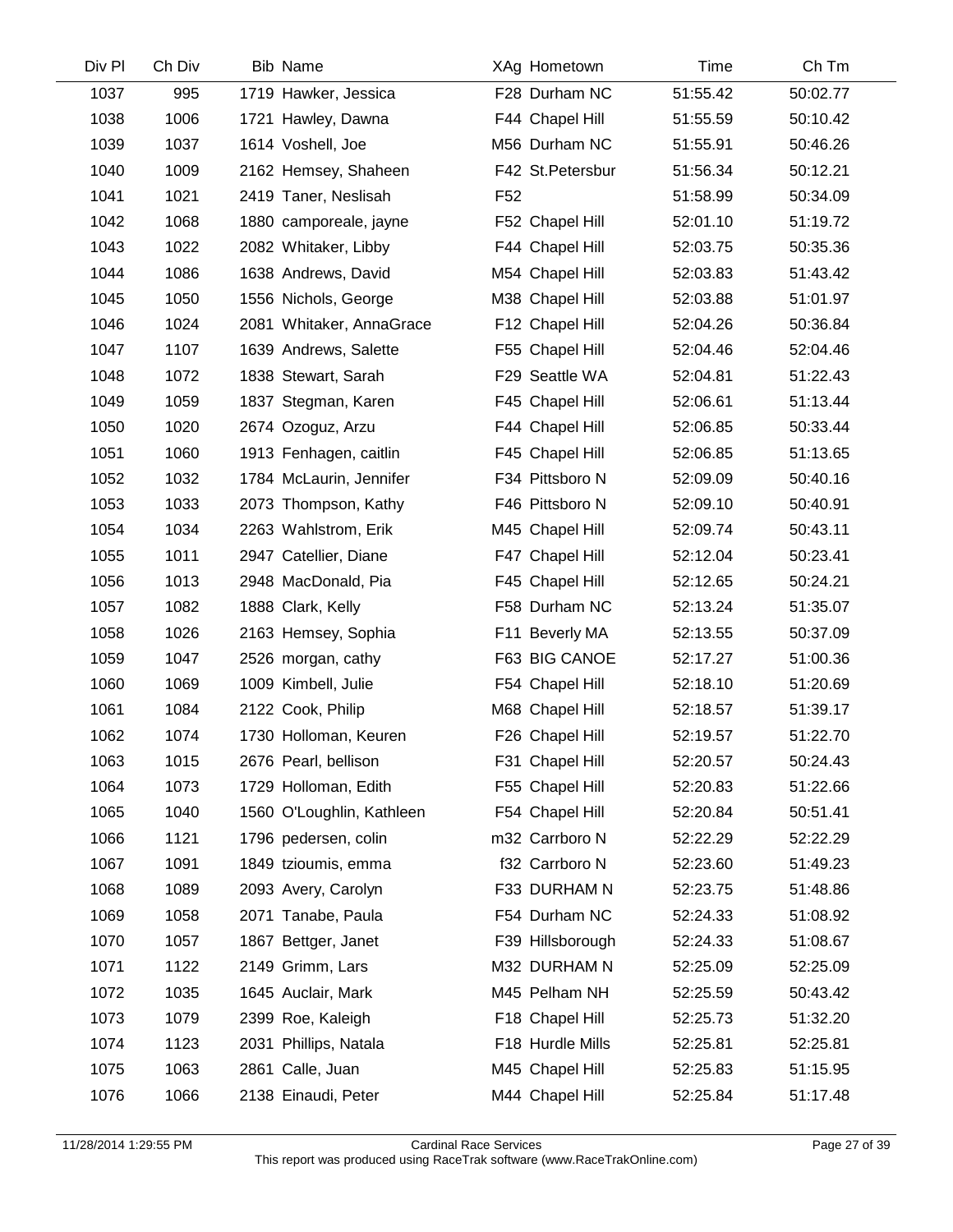| Div Pl | Ch Div | <b>Bib Name</b>              | XAg Hometown     | Time     | Ch Tm    |  |
|--------|--------|------------------------------|------------------|----------|----------|--|
| 1077   | 1080   | 2443 Williams, Connor        | M18 Chapel Hill  | 52:25.86 | 51:32.23 |  |
| 1078   | 1092   | 2140 Ervin, Luke             | M20 DURHAM N     | 52:27.68 | 51:49.30 |  |
| 1079   | 1093   | 2139 Ervin, Lindsey          | F22 DURHAM N     | 52:29.33 | 51:50.91 |  |
| 1080   | 1119   | 1946 Helton, Margaret        | F54 Carrboro N   | 52:37.57 | 52:21.64 |  |
| 1081   | 1048   | 2006 Morris, Anna            | F6 Carrboro N    | 52:40.05 | 51:00.63 |  |
| 1082   | 1070   | 2197 McKenna, Mark           | M56 Chapel Hill  | 52:40.47 | 51:21.04 |  |
| 1083   | 1076   | 2221 Philipose, Donna        | F44 Durham NC    | 52:40.82 | 51:25.89 |  |
| 1084   | 1046   | 2011 Morris, Rob             | M40 Carrboro N   | 52:40.83 | 50:59.71 |  |
| 1085   | 938    | 2026 Onstott, Megan          | F24 DURHAM N     | 52:41.08 | 49:11.92 |  |
| 1086   | 1134   | 2222 philipose, Joe          | M42 Durham NC    | 52:41.33 | 52:41.33 |  |
| 1087   | 1083   | 1839 Stirland, Kirk          | M61 Rowayton C   | 52:42.32 | 51:35.13 |  |
| 1088   | 1101   | 1577 Rives, Don              | M53 Chapel Hill  | 52:52.21 | 51:59.60 |  |
| 1089   | 1116   | 1162 Straub, James           | M11 Chapel Hill  | 52:52.82 | 52:17.40 |  |
| 1090   | 1102   | 1809 Rives, Allison          | f18 Chapel Hill  | 52:53.09 | 52:00.46 |  |
| 1091   | 1071   | 1914 Flanagan, Rachel        | F41 Pittsboro N  | 52:54.02 | 51:21.39 |  |
| 1092   | 1139   | 1447 Chhorm, Sam             | M41 Chapel Hill  | 52:54.33 | 52:54.33 |  |
| 1093   | 1075   | 1604 TAYLOR, LISA            | F39 Efland NC    | 52:55.82 | 51:23.44 |  |
| 1094   | 1100   | 2901 Willcox, Bill           | M57 Chapel Hill  | 52:57.07 | 51:56.70 |  |
| 1095   | 1108   | 1474 Ghezzo, Ginny           | F44 DURHAM N     | 52:58.10 | 52:04.56 |  |
| 1096   | 1049   | 2737 Ludlow, John            | M62 Chapel Hill  | 52:58.33 | 51:00.96 |  |
| 1097   | 1110   | 2352 Ghezzo, Jonathan        | M11 DURHAM N     | 52:58.58 | 52:05.70 |  |
| 1098   | 1051   | 2746 Ludlow, Barrett         | M57 Chapel Hill  | 53:00.75 | 51:03.09 |  |
| 1099   | 1112   | 2146 Gartman, Jamie          | M60 GRAHAM N     | 53:00.83 | 52:12.70 |  |
| 1100   | 1104   | 1559 Novak, Adam             | M42 Chapel Hill  | 53:03.85 | 52:02.47 |  |
| 1101   | 1106   | 1528 Lewis, Shannon          | F43 WAKE FOR     | 53:03.86 | 52:02.72 |  |
| 1102   | 1125   | 1534 Louder-Reynolds, Tawnya | F43 Chapel Hill  | 53:05.10 | 52:32.47 |  |
| 1103   | 1065   | 1865 Almond, Ben             | M25 Virginia Bea | 53:06.84 | 51:16.96 |  |
| 1104   | 1087   | 2849 Kern, Kayla             | F15 Chapel Hill  | 53:08.34 | 51:45.40 |  |
| 1105   | 1081   | 2105 Branton, Margaret       | F21 Durham NC    | 53:09.62 | 51:34.37 |  |
| 1106   | 1130   | 2387 Nutley, Tara            | F47 Chapel Hill  | 53:11.46 | 52:35.81 |  |
| 1107   | 1088   | 2509 Kern, Eric              | M45 Chapel Hill  | 53:11.59 | 51:47.67 |  |
| 1108   | 1098   | 2607 Montgomery, Ranee       | F43 Chapel Hill  | 53:14.09 | 51:55.73 |  |
| 1109   | 1085   | 2651 Goldstein, Shari        | F53 Chapel Hill  | 53:14.57 | 51:41.57 |  |
| 1110   | 1124   | 1411 Bailey, Lara            | F36 Chapel Hill  | 53:14.58 | 52:28.43 |  |
| 1111   | 1131   | 2908 Robertson, Ashley       | F37 Chapel Hill  | 53:15.07 | 52:37.13 |  |
| 1112   | 1120   | 2438 Whitehead, Beth         | F49 Charlotte N  | 53:17.58 | 52:21.71 |  |
| 1113   | 1090   | 1097 Morovati, Meredith      | F45 Carrboro N   | 53:19.07 | 51:48.88 |  |
| 1114   | 1096   | 1478 Greene, Deb             | F57 Chapel Hill  | 53:21.82 | 51:53.41 |  |
| 1115   | 1146   | 2743 Asaro, Sawyer           | F10 Chapel Hill  | 53:28.79 | 53:04.42 |  |
| 1116   | 1143   | 2494 Greene, Susan           | F45 Chapel Hill  | 53:29.33 | 53:03.68 |  |
|        |        |                              |                  |          |          |  |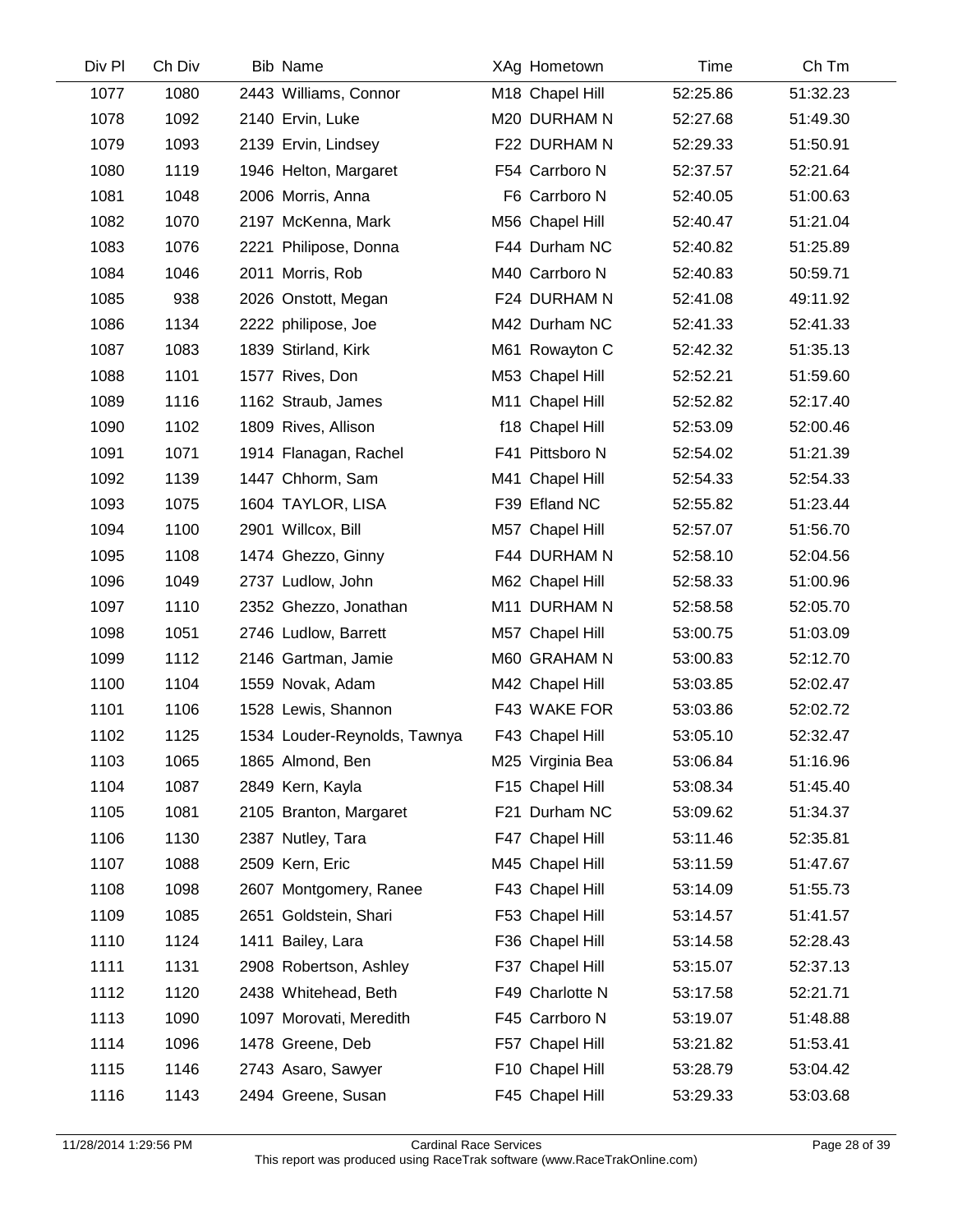| Div Pl | Ch Div | <b>Bib Name</b>          | XAg Hometown     | Time     | Ch Tm    |  |
|--------|--------|--------------------------|------------------|----------|----------|--|
| 1117   | 1144   | 2840 Smith, Patsy        | F47 Chapel Hill  | 53:29.34 | 53:03.90 |  |
| 1118   | 1147   | 1709 Greene, Casey       | F9 Chapel Hill   | 53:29.60 | 53:04.92 |  |
| 1119   | 1097   | 2297 Bast, Derek         | M27 Winston-Sal  | 53:30.22 | 51:55.08 |  |
| 1120   | 1133   | 1538 Mangum, Heidi       | F37 Durham NC    | 53:30.47 | 52:39.71 |  |
| 1121   | 1132   | 2051 Sibley, Wendy       | F45 East Amher   | 53:30.55 | 52:38.65 |  |
| 1122   | 1118   | 2588 Kamai, Elizabeth    | F24 Chapel Hill  | 53:30.83 | 52:20.66 |  |
| 1123   | 1154   | 2741 asaro, andrew       | M47 Chapel Hill  | 53:31.32 | 53:17.66 |  |
| 1124   | 1099   | 2298 Bast, Emily         | F31 Winston-Sal  | 53:31.32 | 51:56.45 |  |
| 1125   | 1103   | 1520 Lawrence, Susan     | F53 Chapel Hill  | 53:31.59 | 52:01.21 |  |
| 1126   | 1111   | 1521 Lee, Becky          | F36 Chapel Hill  | 53:33.33 | 52:07.66 |  |
| 1127   | 1127   | 2019 Norwood, Clare      | F32 Covington K  | 53:35.48 | 52:33.02 |  |
| 1128   | 1105   | 1357 o'connor, chris     | m <sub>56</sub>  | 53:35.54 | 52:02.64 |  |
| 1129   | 1126   | 2021 Norwood, Rena       | F59 Chapel Hill  | 53:36.11 | 52:32.48 |  |
| 1130   | 1159   | 1939 Hagen, Colby        | M35 RALEIGH N    | 53:37.08 | 53:37.08 |  |
| 1131   | 1128   | 2665 Lauen, Doug         | M47 Carrboro N   | 53:37.59 | 52:33.45 |  |
| 1132   | 1109   | 1940 Hagen, Noelle       | F32 RALEIGH N    | 53:37.84 | 52:05.67 |  |
| 1133   | 1141   | 1590 Shotwell, Jeanette  | F39 Hillsborough | 53:41.57 | 52:57.26 |  |
| 1134   | 1027   | 2285 Amjad, Robert       | M32 Arlington VA | 53:42.07 | 50:37.41 |  |
| 1135   | 1117   | 1801 Phillips, Paul      | M59 Roxboro NC   | 53:44.07 | 52:19.14 |  |
| 1136   | 1135   | 2691 Telka, Questian     | F32 Chapel Hill  | 53:44.33 | 52:42.47 |  |
| 1137   | 1113   | 2964 Filer, Will         | M31              | 53:47.24 | 52:14.58 |  |
| 1138   | 1115   | 2963 Filer, Cari         | F30              | 53:48.10 | 52:15.95 |  |
| 1139   | 1094   | 2536 Prinzhorn, Brad     | M45 Carrboro N   | 53:49.83 | 51:51.71 |  |
| 1140   | 1137   | 1680 Cunningham, Maureen | F51 Hillsborough | 53:50.57 | 52:50.15 |  |
| 1141   | 1095   | 2535 Prinzhorn, Ashley   | F19 Carrboro N   | 53:50.83 | 51:51.96 |  |
| 1142   | 1157   | 2560 Whalen, Charles     | M57 Durham NC    | 53:55.74 | 53:30.38 |  |
| 1143   | 1114   | 2041 Robinson, William   | M40 Worcester    | 53:55.77 | 52:14.76 |  |
| 1144   | 1150   | 1509 Jekubovitch, Nan    | F58 Siler City N | 54:06.49 | 53:15.35 |  |
| 1145   | 1129   | 2463 Bigler, Rebecca     | F37 Siler City N | 54:06.72 | 52:35.81 |  |
| 1146   | 1151   | 2882 blue, johanna       | f30 Durham NC    | 54:07.35 | 53:15.68 |  |
| 1147   | 1149   | 2231 Rosen, Maureen      | F57 Chapel Hill  | 54:09.07 | 53:13.42 |  |
| 1148   | 1160   | 1886 Castellino, Alta    | F27 Chapel Hill  | 54:12.33 | 53:38.19 |  |
| 1149   | 1161   | 2320 Castellino, Zoe     | F21 Chapel Hill  | 54:13.08 | 53:38.72 |  |
| 1150   | 1152   | 2962 Komelasky, Krish    | F35              | 54:17.73 | 53:16.31 |  |
| 1151   | 1155   | 2653 Gray, Kate          | F36 Durham NC    | 54:18.84 | 53:18.17 |  |
| 1152   | 1041   | 2997 Cash, Makenna       | F28 DURHAM N     | 54:20.33 | 50:53.42 |  |
| 1153   | 1167   | 2859 Simmons, Isabel     | F13 Chapel Hill  | 54:22.83 | 53:55.66 |  |
| 1154   | 1168   | 2459 Arnott, Hallie      | F13 Chapel Hill  | 54:22.84 | 53:58.42 |  |
| 1155   | 1140   | 2673 Oliver, Samuel      | M62 Chapel Hill  | 54:23.82 | 52:54.71 |  |
| 1156   | 1138   | 1524 Lee, Richard        | M36 Chapel Hill  | 54:24.07 | 52:51.40 |  |
|        |        |                          |                  |          |          |  |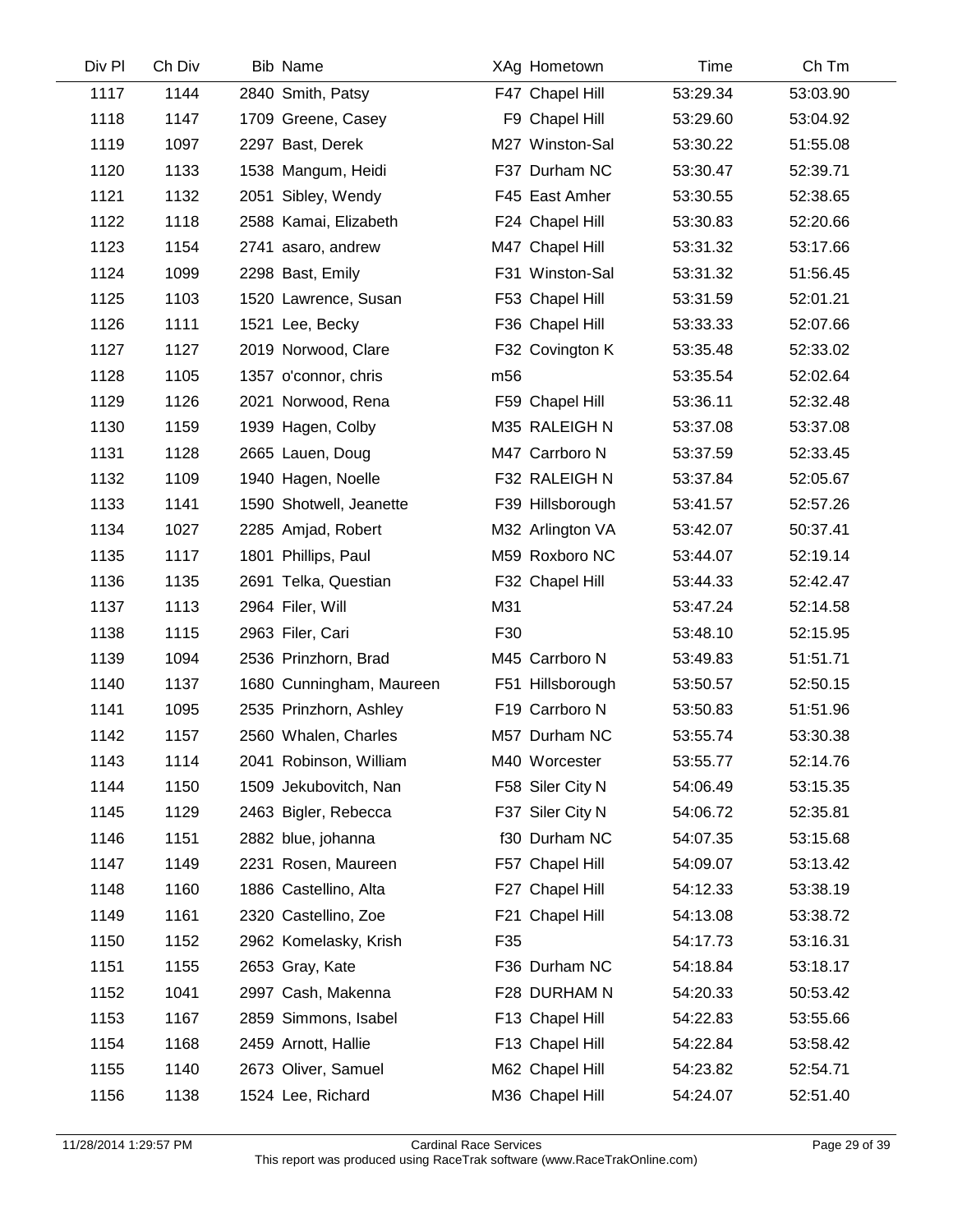| Div Pl | Ch Div | <b>Bib Name</b>          | XAg Hometown     | Time     | Ch Tm    |
|--------|--------|--------------------------|------------------|----------|----------|
| 1157   | 1153   | 2620 Stebbins, Rebecca   | F25 Carrboro N   | 54:26.48 | 53:16.57 |
| 1158   | 1156   | 2111 Bucklew, Stephanie  | F34 Pittsboro N  | 54:28.59 | 53:25.22 |
| 1159   | 1172   | 2687 Simmons, Chris      | M44 Chapel Hill  | 54:30.83 | 54:03.19 |
| 1160   | 1169   | 1806 Reed, Megan         | F26 Chapel Hill  | 54:34.09 | 53:59.71 |
| 1161   | 1190   | 1831 Smith, Maryann      | F64 Pittsboro N  | 54:34.09 | 54:16.89 |
| 1162   | 1164   | 1461 David, James        | M26 Carrboro N   | 54:36.09 | 53:45.96 |
| 1163   | 1136   | 2187 Massai, Neil        | M38 Mebane NC    | 54:39.83 | 52:49.15 |
| 1164   | 1145   | 2714 Horwitz, Elana      | F21 Chapel Hill  | 54:50.11 | 53:04.11 |
| 1165   | 1166   | 2049 Sears, Emily        | F30 Arlington VA | 54:50.35 | 53:50.48 |
| 1166   | 1142   | 2715 Horwitz, Mitch      | M50 Chapel Hill  | 54:51.48 | 53:03.30 |
| 1167   | 1200   | 2524 McWilliams, Allison | F41 winston-sale | 54:52.48 | 54:34.30 |
| 1168   | 1188   | 2854 Greenberg, Katie    | F37 Winterville  | 54:52.97 | 54:16.31 |
| 1169   | 1181   | 1982 Linnander, Erika    | F35 Chapel Hill  | 54:53.58 | 54:11.42 |
| 1170   | 1202   | 2424 Teleki, Paul        | M72 Hendersonv   | 54:54.35 | 54:36.20 |
| 1171   | 1165   | 1219 Watkins, Lisa       | F36 Apex NC      | 54:55.08 | 53:46.21 |
| 1172   | 1162   | 2386 Norton, Marcus      | M25 Carrboro N   | 54:55.58 | 53:40.65 |
| 1173   | 1180   | 926 Guerrero, Misty      | F35 Creedmoor    | 54:56.98 | 54:08.60 |
| 1174   | 1163   | 2288 Arizmendi, Cara     | F23 Carrboro N   | 54:57.60 | 53:43.18 |
| 1175   | 1171   | 2220 Pesetski, Christine | F39 Durham NC    | 54:58.10 | 54:01.92 |
| 1176   | 1148   | 2723 ofman, josh         | M50 calabasas C  | 54:58.24 | 53:09.48 |
| 1177   | 1201   | 1903 Deacon, Dan         | M63 Chapel Hill  | 54:58.83 | 54:34.92 |
| 1178   | 1158   | 1409 Archer, Janet       | F55 Chapel Hill  | 55:00.73 | 53:32.07 |
| 1179   | 1174   | 1582 Rotenberry, Mark    | M55 Chapel Hill  | 55:02.82 | 54:04.40 |
| 1180   | 1185   | 1689 Dougherty, James    | M42 Carrboro N   | 55:05.71 | 54:15.05 |
| 1181   | 1176   | 2355 Guiteras, Mary      | F33 Brooklyn NY  | 55:07.60 | 54:05.45 |
| 1182   | 1177   | 2416 Stanford, Crystal   | F29 Chapel Hill  | 55:08.10 | 54:06.46 |
| 1183   | 1196   | 2259 Usinger, Marley     | F11 Carrboro N   | 55:08.48 | 54:28.34 |
| 1184   | 1179   | 2415 Stanford, Bobbie    | F58 Chapel Hill  | 55:09.33 | 54:06.96 |
| 1185   | 1182   | 1869 Blackburn, Jennifer | F23 Chapel Hill  | 55:09.84 | 54:14.17 |
| 1186   | 1199   | 2258 Usinger, Emil       | M46 Carrboro N   | 55:10.99 | 54:32.33 |
| 1187   | 1205   | 2076 Vandis, Anna        | F41 Durham NC    | 55:11.58 | 54:43.90 |
| 1188   | 1183   | 2809 Grubbs, Carter      | M10 Chapel Hill  | 55:13.59 | 54:14.69 |
| 1189   | 1189   | 2745 Grubbs, Stephanie   | F44 Chapel Hill  | 55:15.82 | 54:16.88 |
| 1190   | 1178   | 1715 Hainline, Ian       | M25 Chapel Hill  | 55:19.07 | 54:06.71 |
| 1191   | 1175   | 2436 West, Alyson        | F44 Chapel Hill  | 55:22.57 | 54:05.21 |
| 1192   | 1187   | 1475 Gibson, Melody      | F41 Durham NC    | 55:26.41 | 54:16.03 |
| 1193   | 1186   | 2839 Stone, Kate         | F37 Carrboro N   | 55:27.08 | 54:15.91 |
| 1194   | 1173   | 1490 Hart, Robert        | M61 Chapel Hill  | 55:29.08 | 54:03.20 |
| 1195   | 1192   | 2043 Rubin, Raoul        | M53 Apex NC      | 55:32.47 | 54:21.32 |
| 1196   | 1193   | 2066 Sussman, Charlotte  | F49 DURHAM N     | 55:32.58 | 54:22.66 |
|        |        |                          |                  |          |          |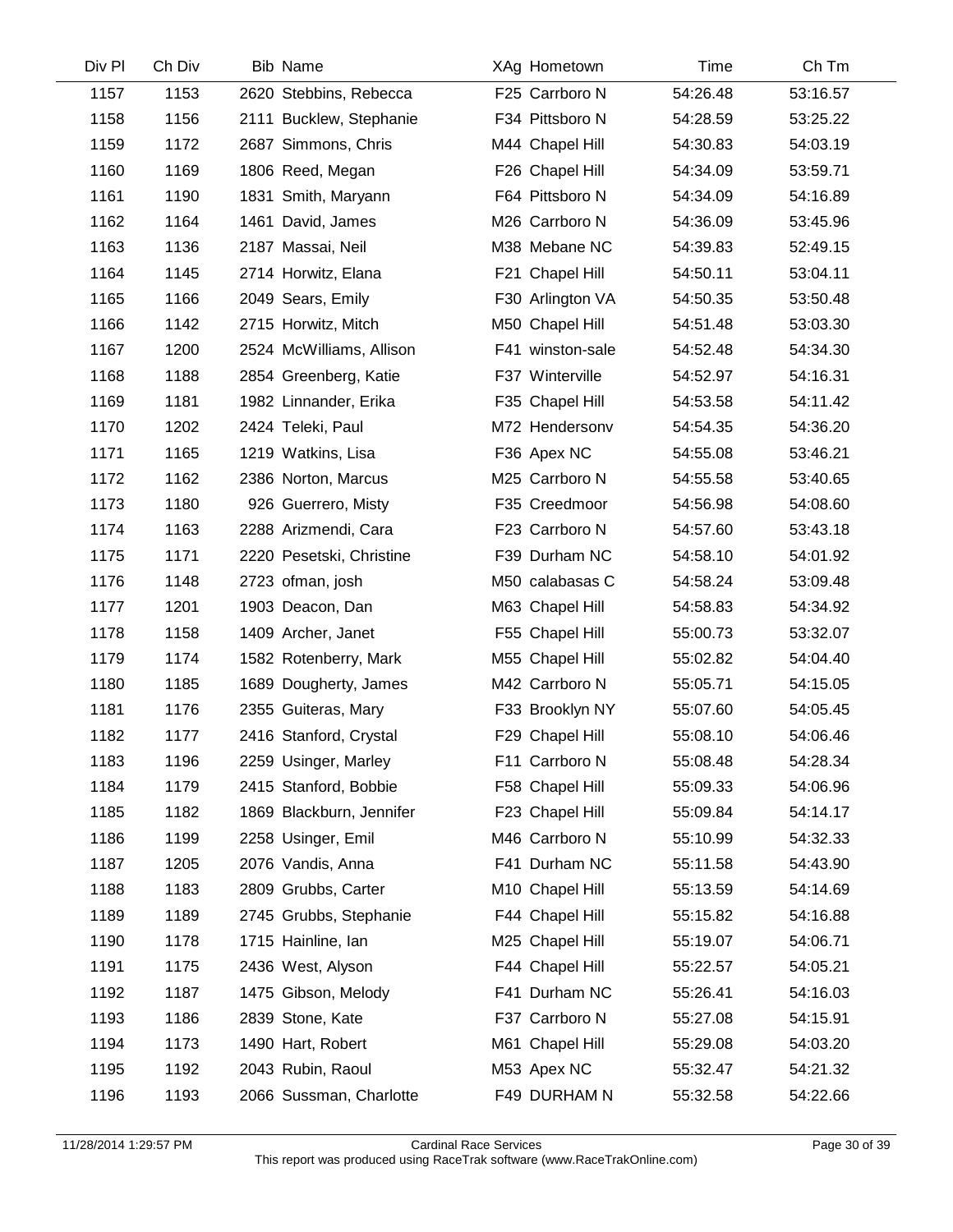| Div Pl | Ch Div | <b>Bib Name</b>           |     | XAg Hometown      | Time     | Ch Tm    |  |
|--------|--------|---------------------------|-----|-------------------|----------|----------|--|
| 1197   | 1184   | 2537 randolph, charli     |     | F22 Chapel Hill   | 55:36.83 | 54:14.95 |  |
| 1198   | 1191   | 2539 Randolph, Greg       |     | M52 Chapel Hill   | 55:39.32 | 54:18.45 |  |
| 1199   | 1208   | 1594 Smith, Kathryn       |     | F48 Carrboro N    | 55:43.08 | 54:47.41 |  |
| 1200   | 1197   | 1063 Martinson, Christina |     | F35 Durham NC     | 55:47.57 | 54:30.20 |  |
| 1201   | 1198   | 1536 Lujan, Nan           |     | F34 Chapel Hill   | 55:47.84 | 54:31.46 |  |
| 1202   | 1221   | 2876 Hastings, Nikki      |     | F32 Charlottesvil | 55:55.09 | 55:32.19 |  |
| 1203   | 1231   | 2531 Oliver, raymond      |     | M33 Durham NC     | 55:56.58 | 55:46.93 |  |
| 1204   | 1170   | 2145 Frazier, Michael     |     | M58 Durham NC     | 55:57.05 | 53:59.93 |  |
| 1205   | 1225   | 2878 Dinola, Michael      |     | M59 Chapel Hill   | 55:58.83 | 55:35.90 |  |
| 1206   | 1204   | 2936 Altman, Eleanor      |     | F63 Chestertow    | 56:03.48 | 54:39.85 |  |
| 1207   | 1215   | 1515 kilts, priscilla     |     | f46 Durham NC     | 56:03.83 | 55:12.17 |  |
| 1208   | 1206   | 1699 Frantz, Janese       |     | f54 Carrboro N    | 56:04.51 | 54:44.62 |  |
| 1209   | 1218   | 1988 Lukitsch, Karen      |     | F40 Pittsburgh P  | 56:09.08 | 55:19.66 |  |
| 1210   | 1194   | 1994 Martina, Milinda     |     | F42 Mebane NC     | 56:11.57 | 54:26.95 |  |
| 1211   | 1203   | 2431 Walton, Carol        |     | F62 DURHAM N      | 56:11.58 | 54:38.16 |  |
| 1212   | 1195   | 2159 Hemsey, David        |     | M40 Chapel Hill   | 56:12.58 | 54:27.94 |  |
| 1213   | 1226   | 1779 Matti, Clare         |     | F52 Durham NC     | 56:24.33 | 55:37.91 |  |
| 1214   | 1234   | 2532 Owens, Ilona         |     | F39 BURLINGT      | 56:24.78 | 56:07.62 |  |
| 1215   | 1228   | 1764 Lozon, Cory          |     | F45 Chapel Hill   | 56:25.32 | 55:38.43 |  |
| 1216   | 1207   | 2062 Stone, Phil          |     | M36 Carrboro N    | 56:28.48 | 54:46.56 |  |
| 1217   | 1210   | 2390 Paradise, Renee      |     | F34 Cary NC       | 56:33.98 | 54:54.36 |  |
| 1218   | 1213   | 2388 Paradise, Edward     |     | M56 Cary NC       | 56:34.24 | 54:56.60 |  |
| 1219   | 1211   | 2349 Finneral, Chris      |     | M27 Cary NC       | 56:34.60 | 54:56.22 |  |
| 1220   | 1212   | 2389 Paradise, Kate       |     | F35 Cary NC       | 56:35.07 | 54:56.41 |  |
| 1221   | 1209   | 2160 Hemsey, Jessica      |     | F41 Chapel Hill   | 56:38.84 | 54:53.98 |  |
| 1222   | 1246   | 2893 Kern, Michael        |     | M76 Wooster OH    | 56:39.32 | 56:30.44 |  |
| 1223   | 1214   | 2504 Huston, Sara         |     | F47 Topsham M     | 56:43.27 | 55:05.90 |  |
| 1224   | 1242   | 1887 Chenet, Christina    |     | F42 Chapel Hill   | 56:45.33 | 56:21.41 |  |
| 1225   | 1229   | 1421 Bergman, Kirsten     |     | F45 Chapel Hill   | 56:47.57 | 55:38.95 |  |
| 1226   | 1217   | 2845 butler, Ammabel      |     | F20 Raleigh NC    | 56:49.82 | 55:17.63 |  |
| 1227   | 1223   | 2282 Young, Nicholas      |     | M16 Chapel Hill   | 56:54.59 | 55:34.21 |  |
| 1228   | 1224   | 2281 Young, Jessica       |     | F20 Asheville N   | 56:54.73 | 55:34.60 |  |
| 1229   | 1222   | 2538 Randolph, Connor     |     | M19 Chapel Hill   | 56:55.08 | 55:33.46 |  |
| 1230   | 1248   | 2559 WHALEN, carolyn      |     | F21 Durham NC     | 57:02.48 | 56:36.06 |  |
| 1231   | 1237   | 1571 Powers, Maria        | F49 |                   | 57:03.24 | 56:11.89 |  |
| 1232   | 1238   | 2733 WANSLEY, BRANT       |     | M68 Carrboro N    | 57:03.57 | 56:12.89 |  |
| 1233   | 1230   | 1483 Gumbrecht, Carrie    |     | F57 BURLINGT      | 57:08.33 | 55:44.22 |  |
| 1234   | 1216   | 2190 massey, marianne     |     | F41 Chapel Hill   | 57:11.29 | 55:15.91 |  |
| 1235   | 1220   | 2061 Stone, Amy           |     | F38 Carrboro N    | 57:14.33 | 55:30.93 |  |
| 1236   | 1243   | 2697 White, Rochelle      |     | F59 Chapel Hill   | 57:15.22 | 56:24.27 |  |
|        |        |                           |     |                   |          |          |  |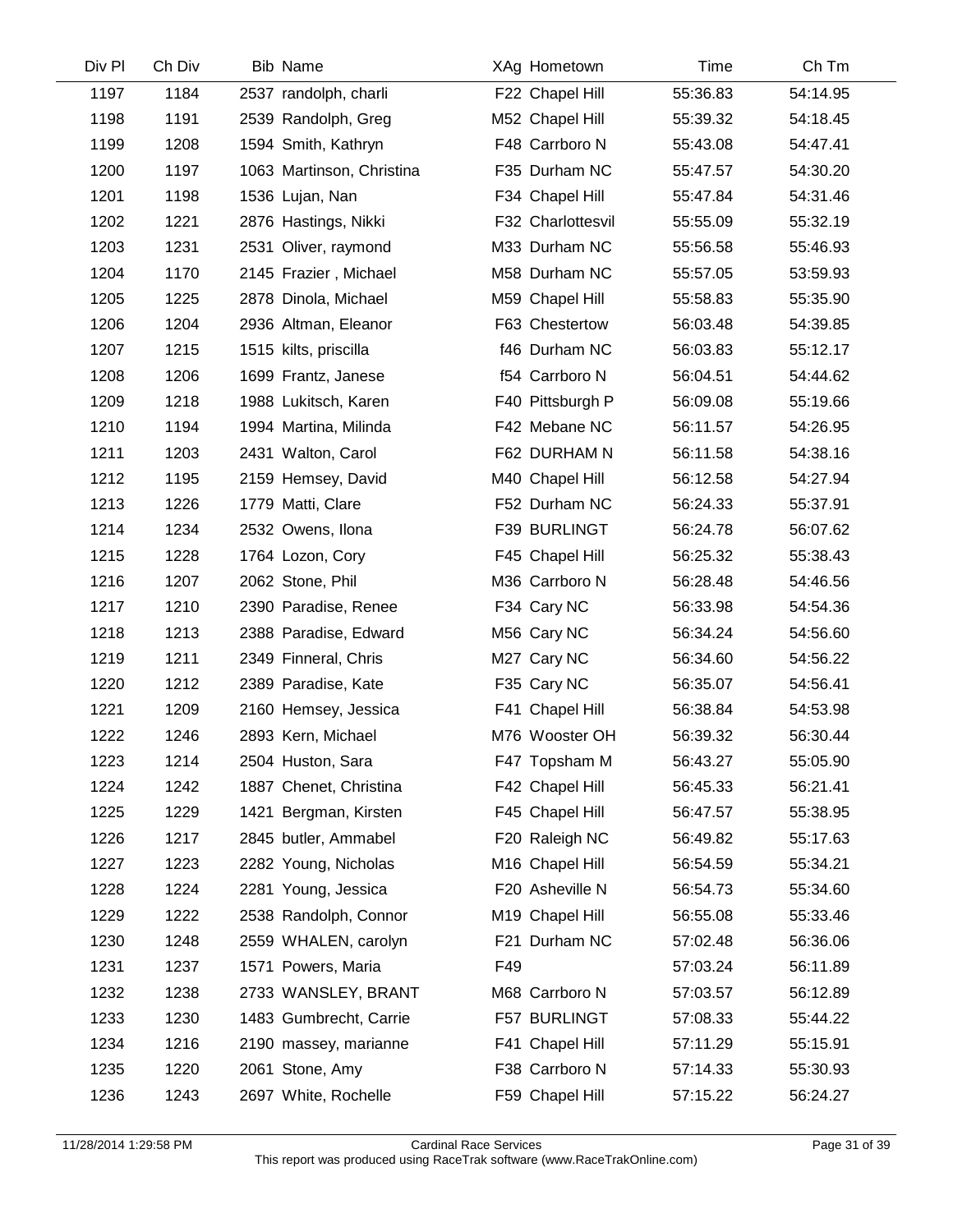| Div Pl | Ch Div | <b>Bib Name</b>            | XAg Hometown      | Time     | Ch Tm    |
|--------|--------|----------------------------|-------------------|----------|----------|
| 1237   | 1268   | 2372 Malterer, Melanie     | F37 Chapel Hill   | 57:16.33 | 57:09.18 |
| 1238   | 1270   | 2371 Malterer, Marvin      | M69 Iron Ridge    | 57:16.57 | 57:09.63 |
| 1239   | 1219   | 2564 Ambrose, Ellen        | F26 Baltimore M   | 57:17.57 | 55:30.89 |
| 1240   | 1232   | 2474 Bryant, Janice        | F50 Chapel Hill   | 57:21.08 | 55:58.71 |
| 1241   | 1244   | 1871 Blackburn, Jill       | F61 Chapel Hill   | 57:21.89 | 56:26.22 |
| 1242   | 1254   | 1956 Hoerger, Eric         | M24 Chapel Hill   | 57:24.58 | 56:50.20 |
| 1243   | 1255   | 1959 Hoerger, Tom          | M55 Chapel Hill   | 57:25.23 | 56:50.33 |
| 1244   | 1240   | 2311 Bunch, Donna          | F56 Chapel Hill   | 57:27.04 | 56:19.86 |
| 1245   | 1241   | 1884 Carmen, Natalie       | F27 Raleigh NC    | 57:27.33 | 56:20.20 |
| 1246   | 1236   | 2413 Sparrow, Maddie       | F9 Chapel Hill    | 57:28.48 | 56:10.61 |
| 1247   | 1235   | 2414 Sparrow, Will         | M34 Chapel Hill   | 57:28.84 | 56:08.78 |
| 1248   | 1249   | 1840 Strachan, Elizabeth   | F30 DURHAM N      | 57:29.59 | 56:36.41 |
| 1249   | 1227   | 2189 Massey, Emily         | F40 Chapel Hill   | 57:33.08 | 55:37.94 |
| 1250   | 1233   | 2844 Butler, Dara          | F48 Raleigh NC    | 57:33.58 | 56:01.40 |
| 1251   | 1271   | 1470 Edwards, Jessica      | F29 Carrboro N    | 57:34.07 | 57:14.40 |
| 1252   | 1261   | 1746 key, jeffrey          | m49 Chapel Hill   | 57:34.58 | 56:55.78 |
| 1253   | 1247   | 2446 Wolf, Andrea          | F18 Ellicott City | 57:37.08 | 56:30.72 |
| 1254   | 1269   | 2249 Swanstrom, Ronald     | M64 Chapel Hill   | 57:42.09 | 57:09.55 |
| 1255   | 1253   | 2406 Scott, Hillary        | F25 New York N    | 57:42.82 | 56:49.92 |
| 1256   | 1256   | 2823 Ross, Coleman         | M71 Chapel Hill   | 57:44.32 | 56:51.43 |
| 1257   | 1257   | 2468 Bresler, Lynne        | F56 Chapel Hill   | 57:51.84 | 56:52.98 |
| 1258   | 1245   | 1611 Turner, Sarah         | F29 Chapel Hill   | 57:55.83 | 56:29.64 |
| 1259   | 1239   | 2133 Cummings, Dan         | M32 Marblehead    | 58:03.83 | 56:15.27 |
| 1260   | 1250   | 1005 Kerr, Melissa         | F40 Chapel Hill   | 58:11.34 | 56:43.18 |
| 1261   | 1251   | 995 Kerr, Matt             | M39 Chapel Hill   | 58:11.52 | 56:43.39 |
| 1262   | 1258   | 2347 Emrich, Lisa          | F40 Pittsboro N   | 58:16.84 | 56:52.99 |
| 1263   | 1259   | 2346 Emrich, Lauren        | F9 Pittsboro N    | 58:17.32 | 56:53.16 |
| 1264   | 1252   | 2101 Bloom, Rachael        | F27 Chapel Hill   | 58:18.35 | 56:47.46 |
| 1265   | 1262   | 2661 Judd, Emily           | F20 Wilmington    | 58:18.37 | 57:02.26 |
| 1266   | 1263   | 2314 Calderon-Guthe, Klara | F18 Chapel Hill   | 58:18.56 | 57:02.40 |
| 1267   | 1272   | 1503 hudgins, daniel       | m69 DURHAM N      | 58:22.08 | 57:16.18 |
| 1268   | 1277   | 1514 Kelchner, Dave        | M60 Chapel Hill   | 58:25.33 | 57:42.56 |
| 1269   | 1260   | 1818 Salvo-Lewis, Camila   | F24 Carrboro N    | 58:33.58 | 56:53.40 |
| 1270   | 1264   | 1502 Howes, Cathy          | F52 Chapel Hill   | 58:38.83 | 57:04.21 |
| 1271   | 1265   | 1500 Holland, Holly        | F52 Chapel Hill   | 58:39.82 | 57:04.94 |
| 1272   | 1274   | 1498 Hitchcock, Mandy      | F38 Chapel Hill   | 58:44.09 | 57:25.19 |
| 1273   | 1273   | 2280 Young, Anne           | f51 Chapel Hill   | 58:46.05 | 57:24.89 |
| 1274   | 1275   | 1644 Anscher, Sarah        | F25 Washington    | 58:47.08 | 57:33.74 |
| 1275   | 1276   | 1642 Anscher, Mitch        | M59 Richmond V    | 58:48.05 | 57:34.18 |
| 1276   | 1267   | 2025 Olsen, Sabrina        | F58 Durham NC     | 58:50.35 | 57:07.70 |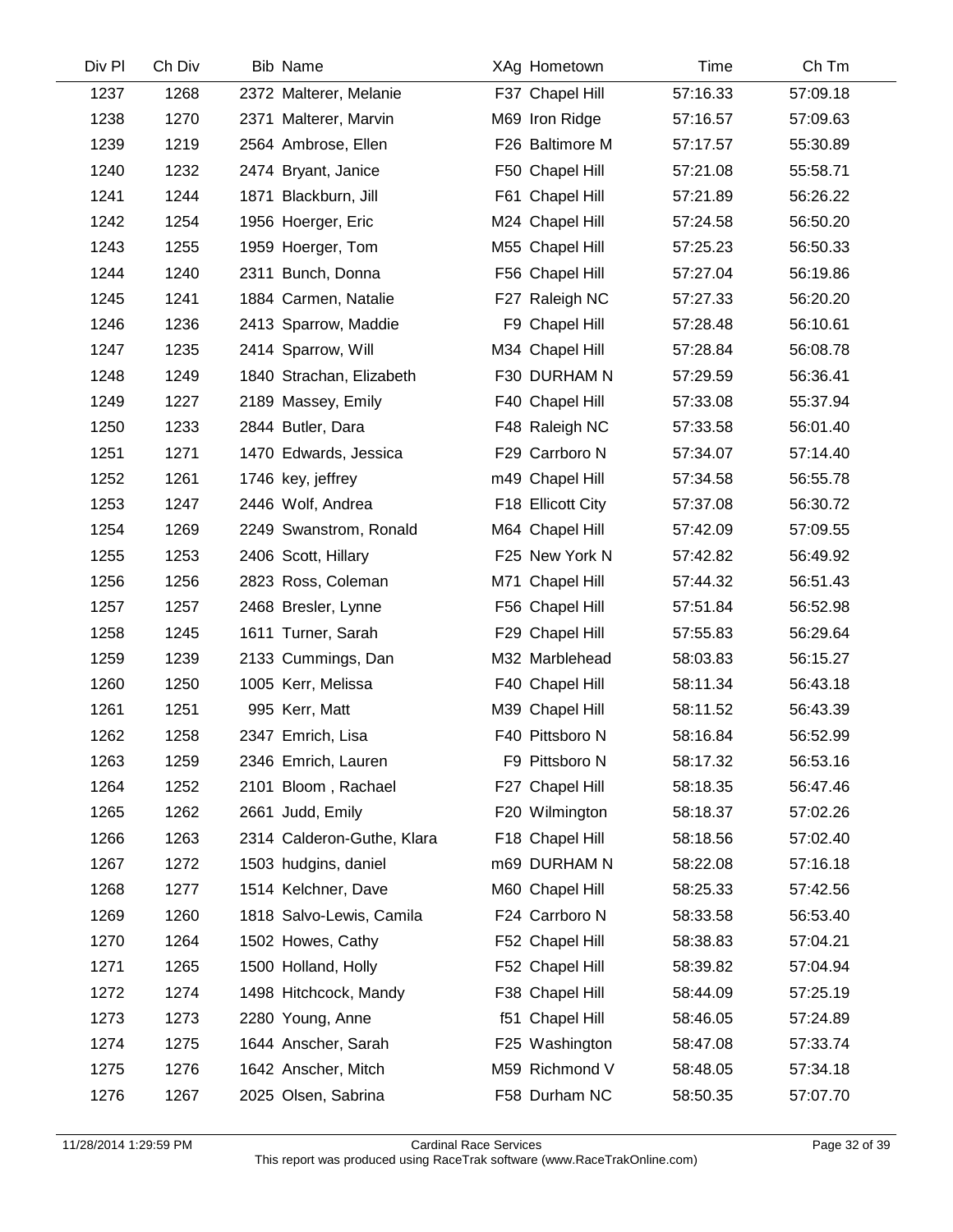| Div Pl | Ch Div | <b>Bib Name</b>               | XAg Hometown     | Time        | Ch Tm       |
|--------|--------|-------------------------------|------------------|-------------|-------------|
| 1277   | 1266   | 2260 Valdes, Justin           | M38 Raleigh NC   | 58:52.32    | 57:07.45    |
| 1278   | 1291   | 2872 Seguin, Danielle         | F14              | 58:55.08    | 58:46.44    |
| 1279   | 1278   | 2658 jewitt, scott            | m34 Hillsborough | 59:03.54    | 57:48.15    |
| 1280   | 1292   | 1562 Parsons, Christina       | F33 Hillsborough | 59:05.23    | 58:47.03    |
| 1281   | 1286   | 2165 Henriquez, Sandy         | F47 Chapel Hill  | 59:11.20    | 58:19.29    |
| 1282   | 1285   | 2439 Whitehead, Leah          | F19 Charlotte N  | 59:13.33    | 58:16.95    |
| 1283   | 1280   | 2855 Cranford, Koren          | F45 Charlotte N  | 59:17.19    | 57:58.83    |
| 1284   | 1297   | 1626 Wilde, Natalie           | F36 Chapel Hill  | 59:20.26    | 59:04.85    |
| 1285   | 1289   | 1414 Baldauf, Richard         | M46 Chapel Hill  | 59:25.06    | 58:38.16    |
| 1286   | 1290   | 1488 Hanson-Baldauf, Dana     | F45 Chapel Hill  | 59:25.11    | 58:38.46    |
| 1287   | 1279   | 1875 Bruce, Katherine         | F35 Chapel Hill  | 59:25.83    | 57:57.18    |
| 1288   | 1306   | 1987 Lukitsch, Andrew         | M14 Pittsburgh P | 59:29.34    | 59:29.34    |
| 1289   | 1283   | 2517 Manns, John              | M46 Chapel Hill  | 59:35.14    | 58:04.23    |
| 1290   | 1284   | 2481 DiSantostefano, Rachael  | F45 Chapel Hill  | 59:36.34    | 58:05.93    |
| 1291   | 1282   | 1980 Lewis, Virginia          | F50 Carrboro N   | 59:42.83    | 58:02.65    |
| 1292   | 1281   | 2250 Sylvia, Dorothy          | F34 Durham NC    | 59:47.68    | 58:01.50    |
| 1293   | 1296   | 1700 Frieda, Briana           | F24 Chapel Hill  | 59:51.18    | 59:00.01    |
| 1294   | 1300   | 1682 Dall, Corey              | F32 Durham NC    | 59:53.81    | 59:09.43    |
| 1295   | 1310   | 2689 Simpson, Cliff           | M47 Chapel Hill  | 01:00:00.48 | 59:50.60    |
| 1296   | 1313   | 2671 Miranda, Holly           | F16 Chapel Hill  | 01:00:01.33 | 59:52.43    |
| 1297   | 1298   | 2585 Jordan, Joanne           | F59 Chapel Hill  | 01:00:02.40 | 59:06.98    |
| 1298   | 1299   | 1674 Conolly, Rory            | M66 Chapel Hill  | 01:00:07.32 | 59:09.18    |
| 1299   | 1314   | 1125 Roggenbuck, Sharon       | F76 Hillsborough | 01:00:14.74 | 59:59.10    |
| 1300   | 1287   | 2400 Roe, Lori                | F44 Chapel Hill  | 01:00:22.92 | 58:26.79    |
| 1301   | 1288   | 2729 Tilley, Julie            | F46 Durham NC    | 01:00:23.00 | 58:27.13    |
| 1302   | 1293   | 1681 Czaus, Elizabeth         | F24 Savannah G   | 01:00:23.59 | 58:55.71    |
| 1303   | 1321   | 2669 McMahon, Theresa         | F23 Charleston   | 01:00:23.73 | 01:00:08.55 |
| 1304   | 1301   | 1836 Stafford-Holbrook, Susan | F48 Clayton NC   | 01:00:30.81 | 59:13.15    |
| 1305   | 1302   | 2451 Wujciak, Barbara         | F53 Chapel Hill  | 01:00:31.13 | 59:13.47    |
| 1306   | 1322   | 1353 keyworth, barbara        | f63              | 01:00:37.09 | 01:00:14.43 |
| 1307   | 1307   | 1998 McMiller, Yvette         | f51 Durham NC    | 01:00:38.51 | 59:35.59    |
| 1308   | 1295   | 1791 Moore, Kristin           | F42 Durham NC    | 01:00:42.74 | 58:58.34    |
| 1309   | 1294   | 1303 wilson, leslie           | F49 Durham NC    | 01:00:42.83 | 58:56.95    |
| 1310   | 1303   | 2664 Koenig, Tanya            | F30 Arlington VA | 01:00:50.58 | 59:22.44    |
| 1311   | 1304   | 2230 rodriguez, sandra        | F45 Chapel Hill  | 01:01:00.34 | 59:24.20    |
| 1312   | 1320   | 2600 Mendlovitz, Ella-Pearl   | F6 Chapel Hill   | 01:01:02.57 | 01:00:07.73 |
| 1313   | 1319   | 1561 Paisner, Sara            | F41 Chapel Hill  | 01:01:03.08 | 01:00:06.95 |
| 1314   | 1308   | 217 Bono, Lisa                | F33 Chapel Hill  | 01:01:03.33 | 59:37.71    |
| 1315   | 1341   | 2032 Pincus, Michael          | M51 Chapel Hill  | 01:01:09.36 | 01:01:09.36 |
| 1316   | 1323   | 1541 mccluskey, linda         | f61 Chapel Hill  | 01:01:14.30 | 01:00:14.89 |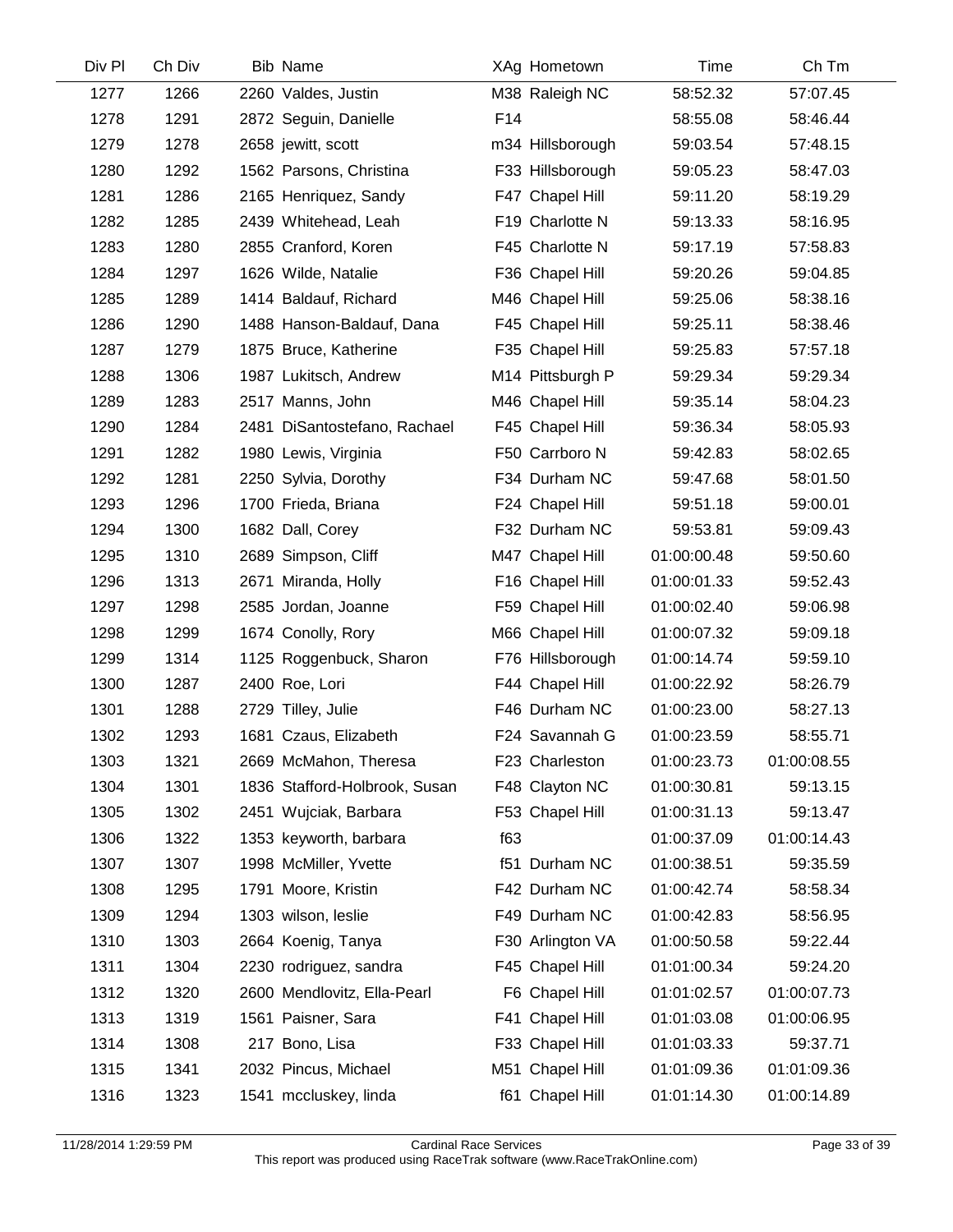| Div Pl | Ch Div | <b>Bib Name</b>               | XAg Hometown     | Time        | Ch Tm       |  |
|--------|--------|-------------------------------|------------------|-------------|-------------|--|
| 1317   | 1312   | 2552 Sisk, Susan              | F52 Chapel Hill  | 01:01:16.10 | 59:50.99    |  |
| 1318   | 1311   | 2641 Fernald, Anne            | F47 Chapel Hill  | 01:01:16.59 | 59:50.97    |  |
| 1319   | 1305   | 2274 Wolf, John               | M23 Chapel Hill  | 01:01:17.58 | 59:28.90    |  |
| 1320   | 1316   | 2198 McKenna, Meaghan         | F23 Chapel Hill  | 01:01:21.58 | 01:00:02.16 |  |
| 1321   | 1318   | 2241 Spisak-Cameron, Jennifer | F45 Chapel Hill  | 01:01:32.46 | 01:00:04.03 |  |
| 1322   | 1317   | 2508 Kern, Carolyn            | F44 Chapel Hill  | 01:01:32.76 | 01:00:03.58 |  |
| 1323   | 1309   | 2611 Mullins, Janelle         | F38 Pittsboro N  | 01:01:37.28 | 59:41.65    |  |
| 1324   | 1343   | 2950 Smith, Robin             | F <sub>57</sub>  | 01:01:40.33 | 01:01:14.67 |  |
| 1325   | 1315   | 150 BAKER, LYNDA              | F63 Chapel Hill  | 01:01:44.58 | 59:59.70    |  |
| 1326   | 1347   | 1934 Graden, Mayra            | F52 Chapel Hill  | 01:01:45.10 | 01:01:31.47 |  |
| 1327   | 1334   | 1476 Gosselin, Tracy          | F43 Carrboro N   | 01:01:50.57 | 01:00:44.41 |  |
| 1328   | 1335   | 2034 Plambeck, Mary Ann       | F48 Hillsborough | 01:01:50.57 | 01:00:44.42 |  |
| 1329   | 1325   | 1463 Dawson, Kim              | F56 Carrboro N   | 01:01:51.84 | 01:00:25.65 |  |
| 1330   | 1328   | 1772 Marion, J                | M67 DURHAM N     | 01:01:52.07 | 01:00:34.93 |  |
| 1331   | 1330   | 1774 Marion, Summer           | F28 Somerville   | 01:01:52.40 | 01:00:35.52 |  |
| 1332   | 1329   | 1771 Marion, Deborah          | F58 DURHAM N     | 01:01:52.79 | 01:00:35.41 |  |
| 1333   | 1339   | 1657 Buckingham, Jennifer     | F37 Eaton Rapid  | 01:01:59.53 | 01:01:03.36 |  |
| 1334   | 1336   | 2219 Peacock, Allison         | F29 Carrboro N   | 01:02:00.83 | 01:00:46.17 |  |
| 1335   | 1342   | 1598 Strobel, Jennifer        | F40 Durham NC    | 01:02:05.59 | 01:01:14.40 |  |
| 1336   | 1338   | 1585 Schliebe, Mary           | F38 Pittsboro N  | 01:02:05.75 | 01:01:02.83 |  |
| 1337   | 1324   | 2191 Mccormick, Corey         | M14 Marblehead   | 01:02:06.82 | 01:00:24.45 |  |
| 1338   | 1349   | 1906 Deacon, Lane             | F20 Chapel Hill  | 01:02:07.46 | 01:01:41.08 |  |
| 1339   | 1355   | 1455 Cummings, Aaron          | M9 Chapel Hill   | 01:02:09.58 | 01:01:58.64 |  |
| 1340   | 1356   | 1631 Woolson, Sandra          | F39 Chapel Hill  | 01:02:11.26 | 01:01:59.37 |  |
| 1341   | 1332   | 2663 Kesler, Karen            | F46 Chapel Hill  | 01:02:12.84 | 01:00:36.56 |  |
| 1342   | 1331   | 2217 Pass, Kris               | F45 Chapel Hill  | 01:02:13.32 | 01:00:36.44 |  |
| 1343   | 1326   | 2157 Hemsey, Cheryl           | F39 Beverly MA   | 01:02:13.55 | 01:00:29.90 |  |
| 1344   | 1354   | 1493 Haywood, Marion          | F67 Chapel Hill  | 01:02:14.93 | 01:01:58.30 |  |
| 1345   | 1327   | 2444 Willingham, Mary         | F53 Chapel Hill  | 01:02:18.47 | 01:00:34.55 |  |
| 1346   | 1333   | 2445 Willingham, Megan        | F24 Washington   | 01:02:19.84 | 01:00:38.91 |  |
| 1347   | 1353   | 2411 Smith, Rocky             | M39 Chapel Hill  | 01:02:25.42 | 01:01:54.80 |  |
| 1348   | 1352   | 2410 Smith, Jennifer          | F40 Chapel Hill  | 01:02:26.33 | 01:01:54.42 |  |
| 1349   | 1348   | 2327 Dagit, Jessica           | F27 Chapel Hill  | 01:02:28.58 | 01:01:39.44 |  |
| 1350   | 1357   | 2939 Smith, Kristen           | F35 Chapel Hill  | 01:02:30.82 | 01:02:06.67 |  |
| 1351   | 1337   | 2118 Coleman, Anna            | F18 Chapel Hill  | 01:02:35.13 | 01:00:52.75 |  |
| 1352   | 1344   | 2267 Warren, Phoebe           | F13 Chapel Hill  | 01:02:35.58 | 01:01:15.21 |  |
| 1353   | 1340   | 2304 Binkowski, Christian     | M39 Greensboro   | 01:02:45.57 | 01:01:08.43 |  |
| 1354   | 1346   | 1737 Johnson, Nate            | M29 Durham NC    | 01:02:51.94 | 01:01:30.54 |  |
| 1355   | 1345   | 1726 Henderson, Laura         | F46 Carrboro N   | 01:02:57.45 | 01:01:25.56 |  |
| 1356   | 1361   | 2914 brower, ann              | f44 Chapel Hill  | 01:03:17.05 | 01:02:52.12 |  |
|        |        |                               |                  |             |             |  |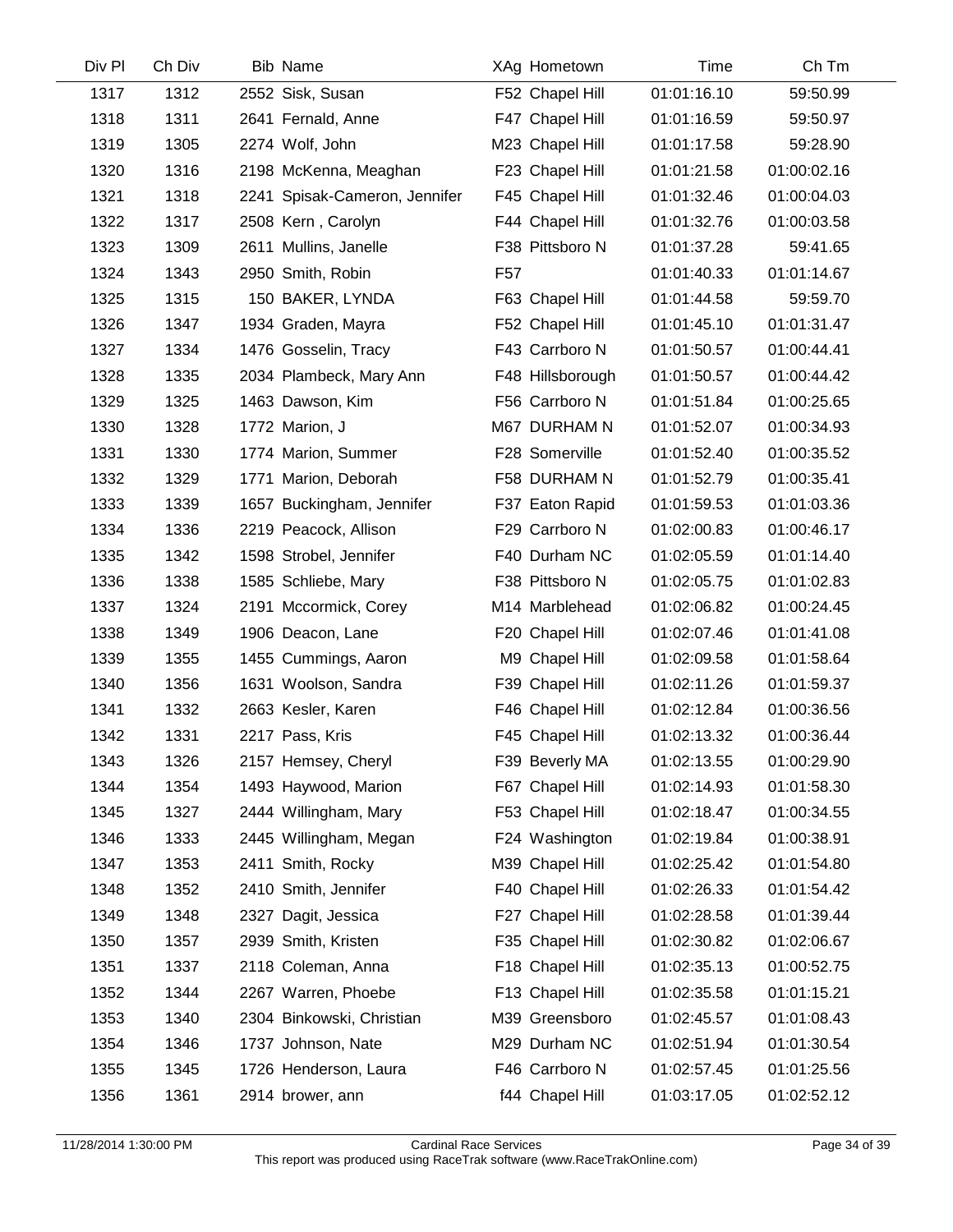| Div Pl | Ch Div | <b>Bib Name</b>             | XAg Hometown      | Time        | Ch Tm       |  |
|--------|--------|-----------------------------|-------------------|-------------|-------------|--|
| 1357   | 1362   | 2460 Arnott, Jamie          | F43 Chapel Hill   | 01:03:17.29 | 01:02:52.86 |  |
| 1358   | 1363   | 2462 Arnott, Sydney         | F10 Chapel Hill   | 01:03:17.62 | 01:02:53.44 |  |
| 1359   | 1350   | 2194 Mccormick, Kyle        | M20 Marblehead    | 01:03:24.89 | 01:01:42.26 |  |
| 1360   | 1351   | 2195 Mccormick, Sara        | F54 Marblehead    | 01:03:26.34 | 01:01:42.96 |  |
| 1361   | 1358   | 2199 McKenna, Stephanie     | F51 Chapel Hill   | 01:03:30.21 | 01:02:17.03 |  |
| 1362   | 1374   | 1348 ayers, taylor          | f20               | 01:03:52.50 | 01:03:45.12 |  |
| 1363   | 1359   | 1725 Henderson, Amy         | F48 Toledo OH     | 01:03:55.17 | 01:02:22.52 |  |
| 1364   | 1367   | 1710 Gregory, Natalie       | F33 Cypress CA    | 01:04:00.83 | 01:03:26.18 |  |
| 1365   | 1364   | 1103 O'Brien, Lynne         | F63 Carrboro N    | 01:04:25.65 | 01:02:59.27 |  |
| 1366   | 1375   | 1640 andruejol, eva marie   | F25 Carrboro N    | 01:04:28.57 | 01:03:47.94 |  |
| 1367   | 1360   | 2356 Hehl, Brent            | M28 Durham NC     | 01:04:29.64 | 01:02:41.03 |  |
| 1368   | 1365   | 2447 Wolf, Bill             | M46 Ellicott City | 01:04:31.03 | 01:03:10.62 |  |
| 1369   | 1366   | 2206 Morgan, Kevin          | M71 Carrboro N    | 01:04:42.87 | 01:03:21.73 |  |
| 1370   | 1380   | 1952 Hinson, John           | M34 Clayton NC    | 01:04:45.83 | 01:04:05.17 |  |
| 1371   | 1368   | 2207 Murphy, Sue            | F50 Chapel Hill   | 01:04:46.39 | 01:03:33.48 |  |
| 1372   | 1390   | 2913 Carrig, Colin          | M74 Blacksburg    | 01:04:47.91 | 01:04:44.54 |  |
| 1373   | 1371   | 1553 Morrison, Susan        | F43 Durham NC     | 01:04:53.14 | 01:03:42.96 |  |
| 1374   | 1391   | 2912 Godfrey, Sophia        | F6 Chapel Hill    | 01:04:53.59 | 01:04:50.44 |  |
| 1375   | 1379   | 2246 Steinmetz, Gabriella   | F45 Chapel Hill   | 01:04:56.08 | 01:03:58.94 |  |
| 1376   | 1372   | 1928 Gilbert, Carolyn       | F62 Lyndhurst O   | 01:04:57.01 | 01:03:44.12 |  |
| 1377   | 1373   | 1989 Lynch, Grace           | F27 Carrboro N    | 01:04:57.58 | 01:03:44.91 |  |
| 1378   | 1394   | 1649 Barton, Merrilee       | F29 Huntington    | 01:05:24.30 | 01:04:58.66 |  |
| 1379   | 1396   | 1821 Santoro-Williams, Lily | F35 Dexter MO     | 01:05:25.82 | 01:04:59.69 |  |
| 1380   | 1370   | 2142 Ervin, Terry           | F55 DURHAM N      | 01:05:30.41 | 01:03:39.55 |  |
| 1381   | 1369   | 2141 Ervin, Michael         | M56 DURHAM N      | 01:05:31.09 | 01:03:39.47 |  |
| 1382   | 1381   | 1484 Gunter, Julie          | F32 BURLINGT      | 01:05:33.59 | 01:04:06.45 |  |
| 1383   | 1382   | 1416 Barber, Jennifer       | F38 BURLINGT      | 01:05:34.08 | 01:04:09.01 |  |
| 1384   | 1378   | 2123 cook, stephen          | m74 Toronto ON    | 01:05:34.58 | 01:03:57.18 |  |
| 1385   | 1377   | 2121 Cook, Camden           | F47 Carrboro N    | 01:05:35.32 | 01:03:56.42 |  |
| 1386   | 1376   | 2119 Coleman, Sharla        | F51 Chapel Hill   | 01:05:35.53 | 01:03:56.08 |  |
| 1387   | 1385   | 2360 Jafari, Mia            | F28 Chapel Hill   | 01:05:41.08 | 01:04:35.93 |  |
| 1388   | 1384   | 2885 McKown, Mary           | F73 Chapel Hill   | 01:05:50.14 | 01:04:10.25 |  |
| 1389   | 1383   | 2884 Mouw, Sheri            | F46 Chapel Hill   | 01:05:51.10 | 01:04:09.19 |  |
| 1390   | 1389   | 1504 Hunter, Jon            | M53 Durham NC     | 01:06:01.94 | 01:04:41.03 |  |
| 1391   | 1386   | 2890 herndon, delaney       | f19 Durham NC     | 01:06:13.18 | 01:04:37.28 |  |
| 1392   | 1387   | 1569 Pooley, Paul           | m59 Durham NC     | 01:06:13.47 | 01:04:37.34 |  |
| 1393   | 1399   | 1625 Wice, Kelly            | F24 Durham NC     | 01:06:22.91 | 01:05:57.02 |  |
| 1394   | 1388   | 1354 eyes, peter            | m65               | 01:06:28.58 | 01:04:37.70 |  |
| 1395   | 1392   | 2103 Branton, Caroline      | F23 Durham NC     | 01:06:32.71 | 01:04:56.83 |  |
| 1396   | 1393   | 2466 Booth, Donna           | F50 Hillsborough  | 01:06:40.32 | 01:04:58.19 |  |
|        |        |                             |                   |             |             |  |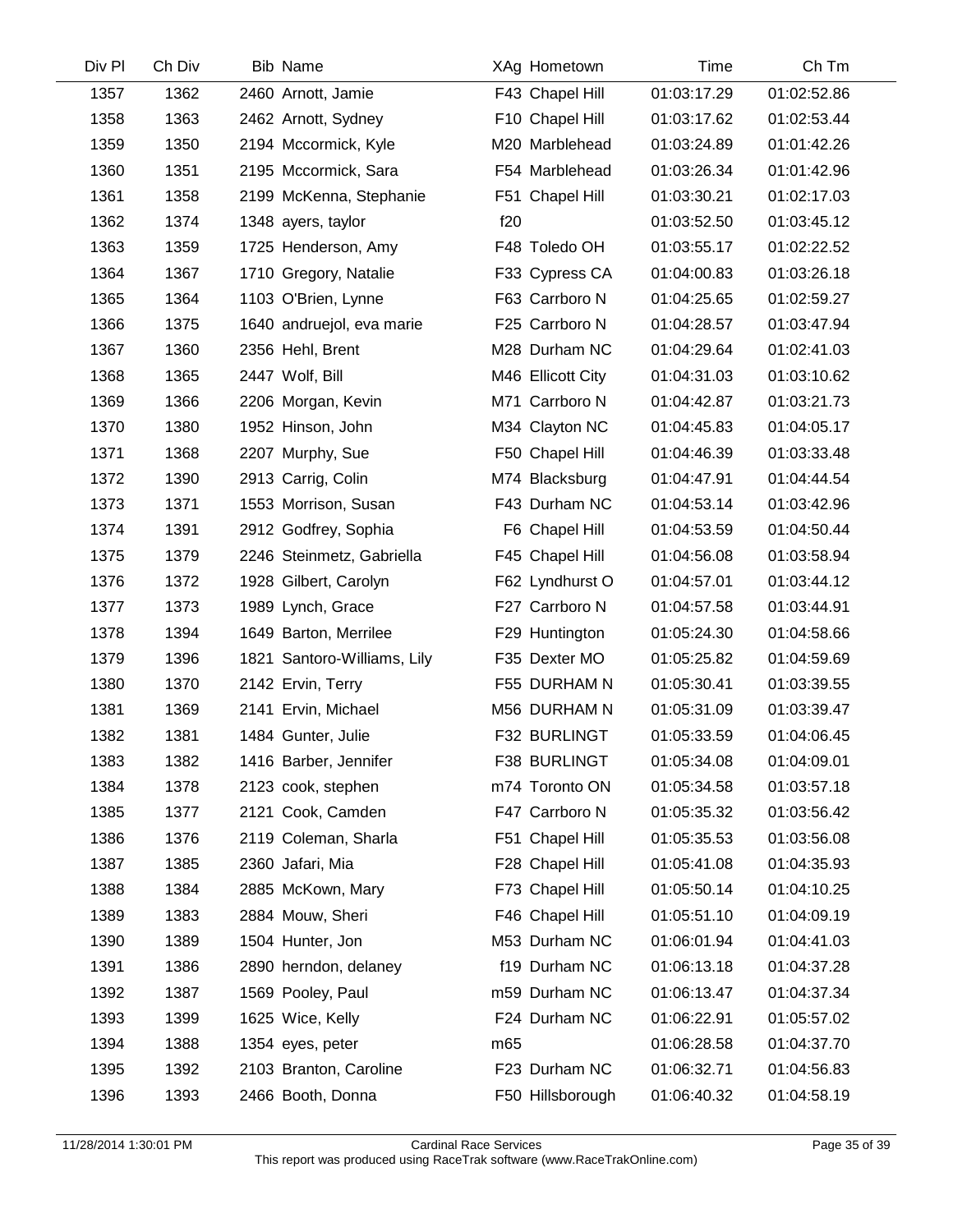| Div Pl | Ch Div | <b>Bib Name</b>                | XAg Hometown    | Time        | Ch Tm       |
|--------|--------|--------------------------------|-----------------|-------------|-------------|
| 1397   | 1395   | 2500 hennen, jill              | F49 Chapel Hill | 01:06:41.58 | 01:04:59.22 |
| 1398   | 1397   | 2055 Sorgi, Jessica            | F23 Durham NC   | 01:06:59.72 | 01:05:47.58 |
| 1399   | 1398   | 2042 Rose, Pamela              | F52 Durham NC   | 01:07:00.34 | 01:05:48.46 |
| 1400   | 1408   | 1854 Warren, Matthew           | M9 Pelham NH    | 01:07:04.58 | 01:06:54.39 |
| 1401   | 1411   | 1767 Malzahn, Ella             | F9 Durham NC    | 01:07:05.08 | 01:07:00.17 |
| 1402   | 1412   | 1437 Cabrera, Rebeca           | F45 Durham NC   | 01:07:08.83 | 01:07:01.97 |
| 1403   | 1410   | 1855 Warren, Suzanne           | F42 Pelham NH   | 01:07:10.33 | 01:06:59.41 |
| 1404   | 1404   | 2127 Coxey, Richard            | M68 Chapel Hill | 01:07:16.34 | 01:06:43.72 |
| 1405   | 1413   | 1144 Simpson-Vos, Juliellen    | F45 Durham NC   | 01:07:16.46 | 01:07:10.79 |
| 1406   | 1416   | 1768 Malzahn, Kristen          | F40 Durham NC   | 01:07:16.59 | 01:07:16.59 |
| 1407   | 1415   | 1445 Charles, Lora             | F43 DURHAM N    | 01:07:16.82 | 01:07:11.16 |
| 1408   | 1414   | 1769 Malzahn, Scott            | M38 Durham NC   | 01:07:17.07 | 01:07:11.15 |
| 1409   | 1401   | 2087 Winslow, Sarah            | F36 CARY NC     | 01:07:22.64 | 01:06:33.45 |
| 1410   | 1405   | 1529 leyden, melanie           | f49 Durham NC   | 01:07:46.91 | 01:06:47.70 |
| 1411   | 1400   | 1758 LEE, LEE                  | F63 Pittsboro N | 01:07:52.10 | 01:06:16.93 |
| 1412   | 1403   | 2983 Wolf, Brian               | M43 Chapel Hill | 01:07:59.57 | 01:06:39.15 |
| 1413   | 1417   | 1902 Deacon, Beth              | F61 Chapel Hill | 01:08:04.79 | 01:07:38.39 |
| 1414   | 1418   | 1907 Deacon, Luke              | M18 Chapel Hill | 01:08:05.33 | 01:07:47.72 |
| 1415   | 1402   | 2604 Metheny, Vikki            | F47 DURHAM N    | 01:08:14.97 | 01:06:35.32 |
| 1416   | 1409   | 2276 Wolf, William             | M51 Durham NC   | 01:08:38.54 | 01:06:55.42 |
| 1417   | 1407   | 1963 Johnston, Eric            | M55 Chapel Hill | 01:08:39.03 | 01:06:52.89 |
| 1418   | 1421   | 2704 BIXLER, HEATHER           | F30 GRAHAM N    | 01:08:40.08 | 01:08:13.66 |
| 1419   | 1423   | 2705 Bixler, Robbin            | F65 Durham NC   | 01:08:42.07 | 01:08:14.89 |
| 1420   | 1406   | 2551 Silton, Andrew            | M60 Chapel Hill | 01:08:48.58 | 01:06:49.45 |
| 1421   | 1419   | 1696 Fenhagen, Christy         | F42 Atlanta GA  | 01:09:03.82 | 01:08:11.15 |
| 1422   | 1426   | 1693 Eisinger, Dina            | F51 Chapel Hill | 01:09:17.34 | 01:08:28.65 |
| 1423   | 1420   | 2672 O'Brien, Timothy          | M43 Chapel Hill | 01:09:39.40 | 01:08:13.02 |
| 1424   | 1422   | 1619 west, tracey              | F61 Chapel Hill | 01:09:39.57 | 01:08:13.91 |
| 1425   | 1435   | 1678 Coyle, Lauren             | F36 Chapel Hill | 01:09:40.57 | 01:09:40.57 |
| 1426   | 1436   | 1736 Jobe, Courtney            | F30 Chapel Hill | 01:09:41.04 | 01:09:41.04 |
| 1427   | 1431   | 1507 Jaromin, Christina        | F35 Chapel Hill | 01:09:41.78 | 01:09:06.17 |
| 1428   | 1425   | 1550 Morgan, Jennifer          | F31 Chapel Hill | 01:09:44.57 | 01:08:26.90 |
| 1429   | 1427   | 2846 Borca, Christopher        | M51 Carrboro N  | 01:09:53.03 | 01:08:48.35 |
| 1430   | 1428   | 2847 Baca, Marne               | F51 Carrboro N  | 01:09:53.57 | 01:08:48.95 |
| 1431   | 1424   | 1516 Klaver, BethAnne          | F27 King Georg  | 01:09:55.00 | 01:08:20.64 |
| 1432   | 1430   | 1618 Wertley-Rotenberry, Julia | F43 Chapel Hill | 01:10:01.84 | 01:09:04.45 |
| 1433   | 1438   | 1554 Murrah, Valerie           | F63 Chapel Hill | 01:10:13.57 | 01:10:07.16 |
| 1434   | 1437   | 2403 Russ, Fritz               | M70 Carrboro N  | 01:10:21.58 | 01:09:50.97 |
| 1435   | 1429   | 1565 Pearson, Amy              | F35 Chapel Hill | 01:10:30.78 | 01:08:50.86 |
| 1436   | 1434   | 2286 Andre, Alison             | F51 Chapel Hill | 01:10:55.07 | 01:09:23.70 |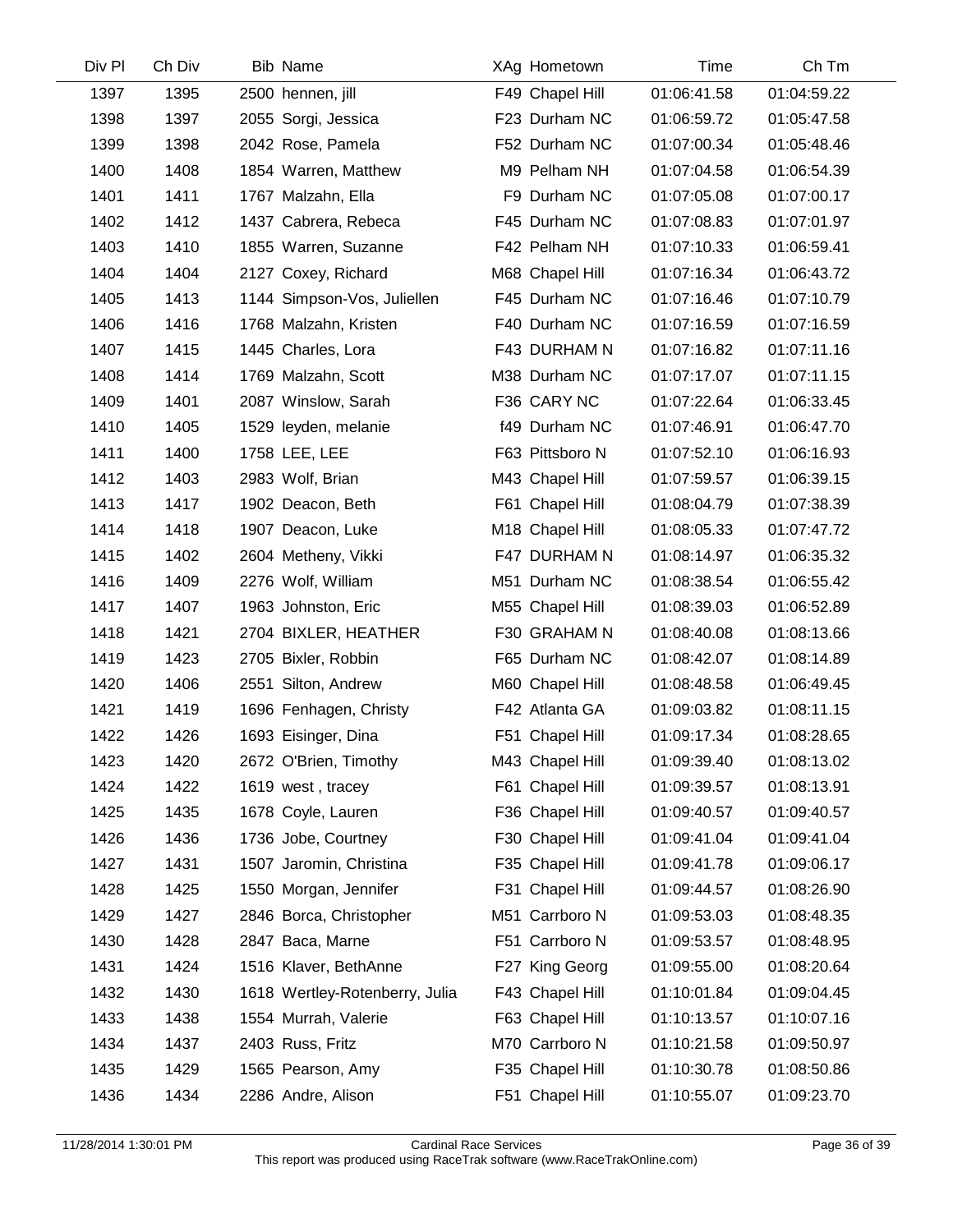| Div Pl | Ch Div | <b>Bib Name</b>           | XAg Hometown     | Time        | Ch Tm       |
|--------|--------|---------------------------|------------------|-------------|-------------|
| 1437   | 1432   | 2456 Adams, Ned           | M41 Pittsboro N  | 01:11:02.56 | 01:09:15.87 |
| 1438   | 1433   | 2453 Adams, Avery         | F7 Pittsboro N   | 01:11:02.82 | 01:09:16.39 |
| 1439   | 1439   | 1814 Rosenberg, Jessica   | F38 Washington   | 01:11:39.08 | 01:10:15.69 |
| 1440   | 1440   | 1808 Riley, Abigail       | F31 Asheville N  | 01:11:44.07 | 01:10:31.18 |
| 1441   | 1443   | 1786 Midkiff, Brooke      | F33 Chapel Hill  | 01:11:57.17 | 01:11:12.30 |
| 1442   | 1442   | 2143 Etten, Yelena        | F32 Chapel Hill  | 01:12:42.07 | 01:10:55.94 |
| 1443   | 1441   | 2942 Hensley, Susie       | F32 Chapel Hill  | 01:12:43.08 | 01:10:55.18 |
| 1444   | 1444   | 2511 kohout, Melissa      | F49 Carrboro N   | 01:13:08.57 | 01:11:27.65 |
| 1445   | 1445   | 2818 Rosenberg, David     | M71 Chapel Hill  | 01:13:15.53 | 01:11:52.14 |
| 1446   | 1453   | 2203 Montgomery, Lynnette | F42 Chapel Hill  | 01:13:27.32 | 01:12:55.63 |
| 1447   | 1452   | 2205 Montgomery, Makenzie | F9 Chapel Hill   | 01:13:27.82 | 01:12:55.45 |
| 1448   | 1450   | 1567 Pollock, Kelly       | F43 Chapel Hill  | 01:13:28.57 | 01:12:30.91 |
| 1449   | 1451   | 1105 Pollock, Carly       | F14 Chapel Hill  | 01:13:29.57 | 01:12:32.40 |
| 1450   | 1446   | 2572 Dwyer, Maureen       | F52 Chapel Hill  | 01:13:48.18 | 01:12:01.55 |
| 1451   | 1447   | 2571 Dwyer, Gary          | M54 Chapel Hill  | 01:13:49.57 | 01:12:02.71 |
| 1452   | 1448   | 2148 Genzer, Scott        | M43 Norwich VT   | 01:14:02.82 | 01:12:27.67 |
| 1453   | 1449   | 2147 Genzer, Marvin       | M74 Chapel Hill  | 01:14:04.03 | 01:12:29.86 |
| 1454   | 1456   | 2089 Woodbeck, Stephanie  | F31 Hillsborough | 01:14:31.91 | 01:13:12.25 |
| 1455   | 1458   | 2464 Blackmon, Allie      | F27 Kitty Hawk   | 01:14:33.08 | 01:13:14.16 |
| 1456   | 1457   | 2088 Woodbeck, Josh       | M33 Hillsborough | 01:14:33.51 | 01:13:13.81 |
| 1457   | 1454   | 2348 Emrich, Sarah        | F9 Pittsboro N   | 01:14:34.41 | 01:13:10.75 |
| 1458   | 1455   | 2292 Barg, Kristen        | F22 Dallas TX    | 01:14:35.09 | 01:13:11.18 |
| 1459   | 1460   | 1184 Strickland, Jennifer | F54 Carrboro N   | 01:15:04.57 | 01:14:15.96 |
| 1460   | 1462   | 2458 Anthony, Denise      | F61 Carrboro N   | 01:15:16.24 | 01:14:27.34 |
| 1461   | 1461   | 1978 Lee, Sophia          | F11 Chapel Hill  | 01:15:16.53 | 01:14:26.62 |
| 1462   | 1463   | 2924 Murphy, Sophia       | F11 Chapel Hill  | 01:15:28.78 | 01:14:33.12 |
| 1463   | 1464   | 2720 Murphy, Brendan      | M50 Chapel Hill  | 01:15:32.08 | 01:14:36.96 |
| 1464   | 1459   | 2262 Von Holle, Ann       | F44 Chapel Hill  | 01:15:49.33 | 01:13:50.42 |
| 1465   | 1465   | 1777 Matsushima, Debbie   | F57 Durham NC    | 01:16:30.03 | 01:15:19.39 |
| 1466   | 1466   | 1778 Matsushima, Glenn    | M60 Durham NC    | 01:16:30.57 | 01:15:20.69 |
| 1467   | 1467   | 2316 Cardona, Adam        | F11 Chapel Hill  | 01:17:02.28 | 01:15:47.63 |
| 1468   | 1468   | 1971 Kinnell, Leigh       | F43 Cary NC      | 01:17:14.66 | 01:16:41.49 |
| 1469   | 1469   | 1972 kinnell, taylor      | F12 Cary NC      | 01:17:15.84 | 01:16:42.73 |
| 1470   | 1470   | 1970 Kinnell, Chris       | M67 syracuse N   | 01:17:18.58 | 01:16:47.47 |
| 1471   | 1473   | 2319 Cardona, Danielle    | F43 Chapel Hill  | 01:18:27.83 | 01:17:11.93 |
| 1472   | 1474   | 2365 Lake, James          | M47 Chapel Hill  | 01:18:29.03 | 01:17:13.67 |
| 1473   | 1475   | 2173 Lachiewicz, Ave      | F63 Chapel Hill  | 01:19:02.14 | 01:17:56.47 |
| 1474   | 1472   | 1932 Goyeneche, Cat       | F31 Chapel Hill  | 01:19:02.82 | 01:17:08.63 |
| 1475   | 1471   | 1992 Marks, Steven        | M33 Chapel Hill  | 01:19:02.84 | 01:17:07.97 |
| 1476   | 1477   | 2100 Bloom, Lena          | F7 Chapel Hill   | 01:20:03.75 | 01:18:32.59 |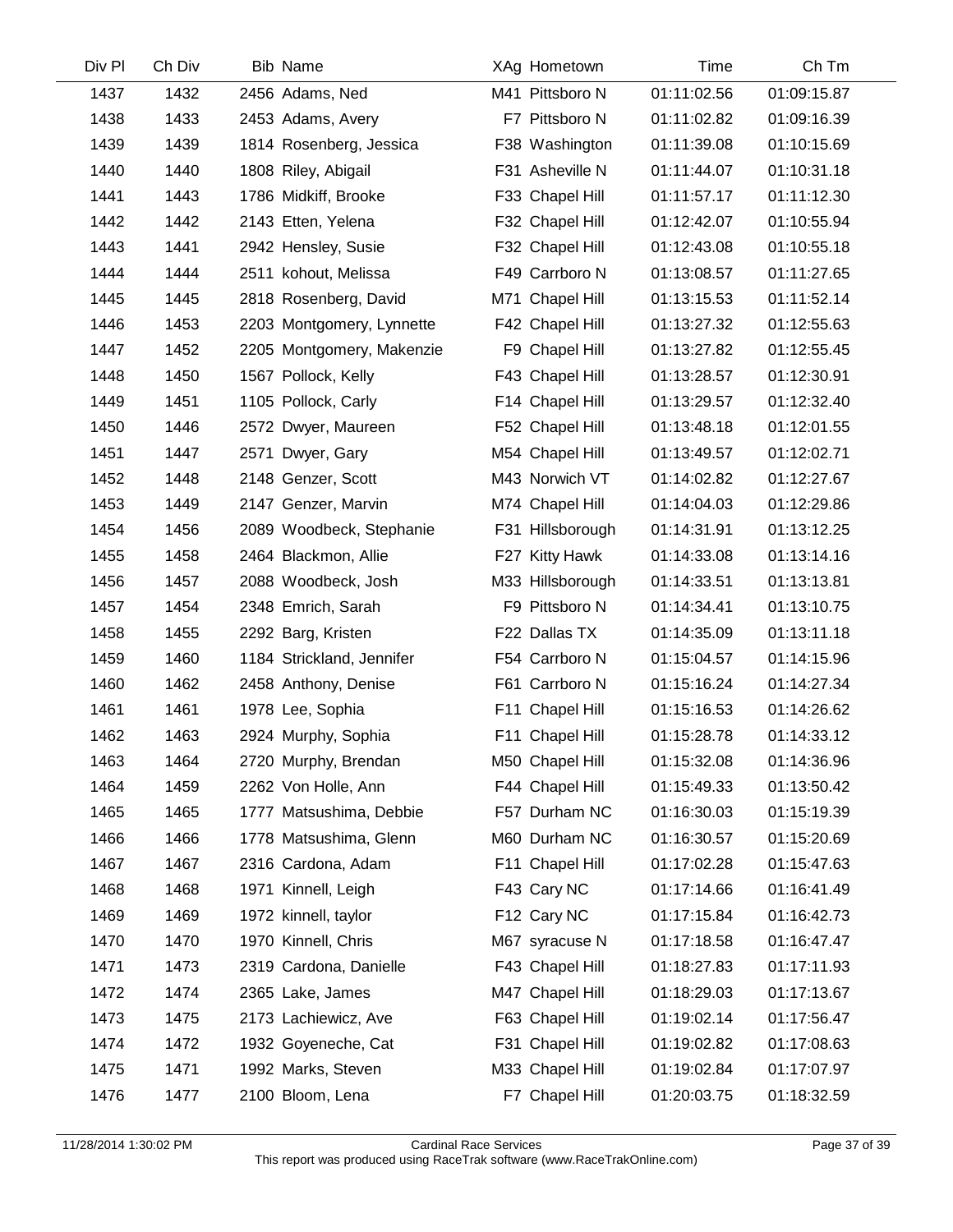| Div Pl | Ch Div | <b>Bib Name</b>          | XAg Hometown      | Time        | Ch Tm       |
|--------|--------|--------------------------|-------------------|-------------|-------------|
| 1477   | 1480   | 2279 Yeh, Elaine         | F57 Chapel Hill   | 01:20:11.08 | 01:18:37.73 |
| 1478   | 1481   | 1423 Bloom, Kerry        | M60 Chapel Hill   | 01:20:11.82 | 01:18:37.95 |
| 1479   | 1485   | 2248 Swanstrom, Adrienne | F27 Chapel Hill   | 01:20:19.59 | 01:19:47.18 |
| 1480   | 1486   | 2134 Curtis, Stephanie   | F61 Chapel Hill   | 01:20:21.05 | 01:19:47.91 |
| 1481   | 1482   | 2546 Rogier, Steve       | M49 cincinnati O  | 01:20:21.64 | 01:18:58.22 |
| 1482   | 1484   | 2514 Lenski, John        | M69 Melbourne     | 01:20:22.29 | 01:19:04.43 |
| 1483   | 1479   | 2402 Rose, Cindy         | F63 Chapel Hill   | 01:20:25.68 | 01:18:34.54 |
| 1484   | 1476   | 1218 Tsin, Judith        | F54 Chapel Hill   | 01:20:25.82 | 01:18:31.79 |
| 1485   | 1483   | 2545 Rogier, Sandy       | F47 cincinnati O  | 01:20:26.53 | 01:19:04.34 |
| 1486   | 1478   | 1140 selinger, rachel    | F33 Chapel Hill   | 01:20:26.82 | 01:18:34.39 |
| 1487   | 1487   | 2153 Guthe, Doug         | M60 Chapel Hill   | 01:21:45.90 | 01:20:27.50 |
| 1488   | 1488   | 2863 Cocowitch, John     | M63               | 01:21:53.18 | 01:20:45.81 |
| 1489   | 1490   | 1912 Erikson, Dawn       | F49 Chapel Hill   | 01:22:03.80 | 01:20:57.25 |
| 1490   | 1489   | 1891 Cocowitch, Vic      | M61 Chapel Hill   | 01:22:04.53 | 01:20:56.35 |
| 1491   | 1491   | 2887 DEAR, STEPHEN       | M50 Chapel Hill   | 01:22:34.57 | 01:21:00.94 |
| 1492   | 1493   | 2154 Guthe, Martha       | F65 Chapel Hill   | 01:22:50.91 | 01:21:33.04 |
| 1493   | 1492   | 2858 August, Nathan      | M59               | 01:22:50.96 | 01:21:31.82 |
| 1494   | 1500   | 2397 roberts, kathy      | F59 Chapel Hill   | 01:25:05.90 | 01:24:00.49 |
| 1495   | 1494   | 2010 Morris, LInda       | F64 Carrboro N    | 01:25:09.86 | 01:23:30.08 |
| 1496   | 1495   | 2008 Morris, Christopher | M66 Carrboro N    | 01:25:14.59 | 01:23:30.67 |
| 1497   | 1496   | 1921 Frazier, Karen      | F36 Ann Arbor     | 01:25:16.08 | 01:23:51.44 |
| 1498   | 1498   | 2865 Wilson, Griffin     | M19 Charlotte N   | 01:25:17.59 | 01:23:54.96 |
| 1499   | 1497   | 1920 Frazier, Charlie    | M36 Ann Arbor     | 01:25:18.35 | 01:23:51.98 |
| 1500   | 1503   | 1268 Wilson, Kristin     | F34 Chapel Hill   | 01:25:42.92 | 01:24:17.02 |
| 1501   | 1507   | 2668 McGee, Sarah        | F35 Snow Camp     | 01:25:47.03 | 01:25:47.03 |
| 1502   | 1505   | 1573 Ramsey, Teresa      | F <sub>57</sub>   | 01:25:49.40 | 01:25:41.76 |
| 1503   | 1499   | 2667 Lewis, Patti        | F62 Chapel Hill   | 01:25:52.08 | 01:23:58.89 |
| 1504   | 1501   | 2289 Atkinson, Kelsey    | F24 Washington    | 01:25:55.45 | 01:24:11.28 |
| 1505   | 1502   | 2290 Atkinson, Penny     | F54 Fort Wayne    | 01:25:57.58 | 01:24:12.15 |
| 1506   | 1504   | 1517 Kleinhammes, Alfred | M63 Chapel Hill   | 01:26:57.78 | 01:25:05.86 |
| 1507   | 1506   | 1897 Cordell, Mason      | M23 Chapel Hill   | 01:27:38.03 | 01:25:43.14 |
| 1508   | 1508   | 2331 Davis, Mike         | M48 Chapel Hill   | 01:27:45.30 | 01:26:13.42 |
| 1509   | 1510   | 2334 Davis, Skyla        | F21 Chapel Hill   | 01:27:45.82 | 01:26:14.67 |
| 1510   | 1509   | 2328 Davis, Clara        | F23 Chapel Hill   | 01:27:46.57 | 01:26:14.18 |
| 1511   | 1514   | 2126 Coxey, Marisa       | F48 Chapel Hill   | 01:28:21.32 | 01:27:44.43 |
| 1512   | 1511   | 2370 Malterer, Barbara   | F69 Iron Ridge    | 01:28:27.61 | 01:26:42.94 |
| 1513   | 1512   | 2450 Wolf, Stephanie     | F13 Ellicott City | 01:28:44.50 | 01:27:23.61 |
| 1514   | 1513   | 2275 Wolf, Susan         | F45 Fairfax VA    | 01:28:46.25 | 01:27:24.82 |
| 1515   | 1515   | 2293 Barg, MaryAnne      | F53 Dallas TX     | 01:31:20.08 | 01:29:50.67 |
| 1516   | 1516   | 2345 Emrich, Abby        | F7 Pittsboro N    | 01:31:26.28 | 01:30:03.17 |